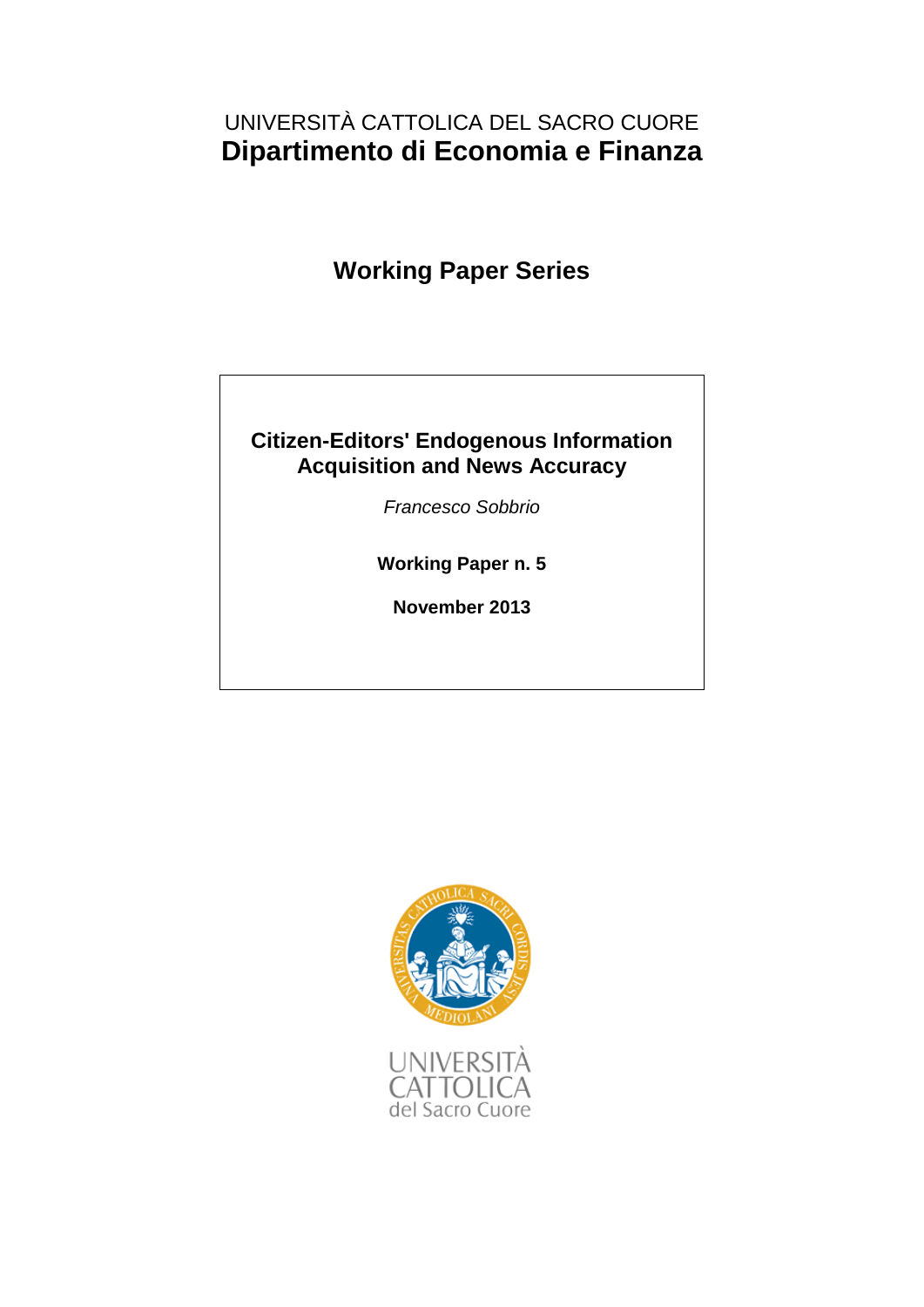# **Citizen-Editors' Endogenous Information Acquisition and News Accuracy**

**Francesco Sobbrio**

*Università Cattolica del Sacro Cuore*

Working Paper n. 5 November 2013

Dipartimento di Economia e Finanza Università Cattolica del Sacro Cuore Largo Gemelli 1 - 20123 Milano – Italy tel: +39.02.7234.2976 - fax: +39.02.7234.2781 e-mail: dip.economiaefinanza@unicatt.it

The Working Paper Series promotes the circulation of research results produced by the members and affiliates of the Dipartimento di Economia e Finanza, with the aim of encouraging their dissemination and discussion. Results may be in a preliminary or advanced stage. The Dipartimento di Economia e Finanza is part of the Dipartimenti e Istituti di Scienze Economiche (DISCE) of the Università Cattolica del Sacro Cuore.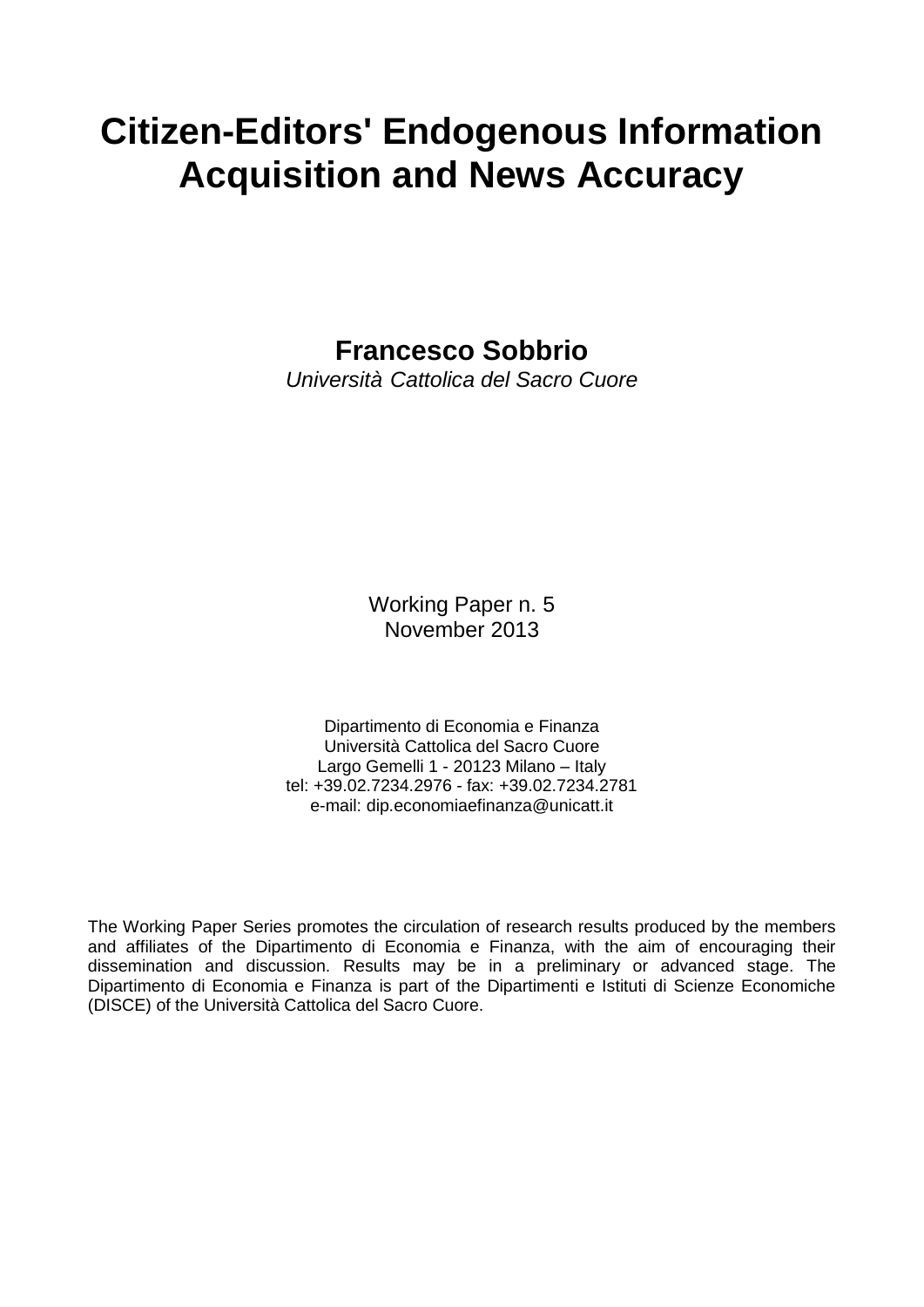# Citizen-Editors' Endogenous Information Acquisition and News Accuracy<sup>∗</sup>

Francesco Sobbrio†

First version: June, 2009 This version: October, 2013

#### Abstract

This paper provides a model of the market for news where profit-maximizing media outlets choose their editors from a population of rational citizens. The analysis identifies a novel mechanism of media bias: the bias in a media outlet's news reports is the result of the slanted endogenous information acquisition strategy of its editor. In particular, the results show that the expected accuracy of news reports is lower the more ideological an editor is. Nevertheless, citizens find it optimal to acquire information from a media outlet whose editor has similar ideological preferences. Depending on the distribution of citizens' ideological preferences, a media outlet may choose an ideological editor even in a monopolistic market. Moreover, ideological editors are more likely to be present in the market for news:  $i$ ) the higher the number of media outlets competing in the market for news;  $ii)$  the lower the opportunity cost that citizens have to incur to acquire information.

#### JEL Classification: D81, D83, L82

Key Words: Media Bias, Slant, Information Acquisition, Valence, Competition

<sup>∗</sup>A previous version of the paper circulated under the title "A Citizen-Editors Model of News Media". I am very grateful to seminar participants at the Catholic University of Milan, Institut d'Anàlisi Econòmica-CSIC, Universitat de Barcelona, University of Bologna, Universitè catholique de Louvain, University of Namur, University of Padova; and at SAEe 2011, Congress of the European Economic Association, 7th Workshop in Media Economics, 2009 European Meeting of the Econometrics Society, the 2009 Meeting of the Association for Public Economic Theory, the 8th Journées Louis-André Gérard-Varet, the 2009 Meeting of the European Public Choice Society. The usual disclaimers apply.

<sup>†</sup>Catholic University of Milan. Email: francesco.sobbrio@unicatt.it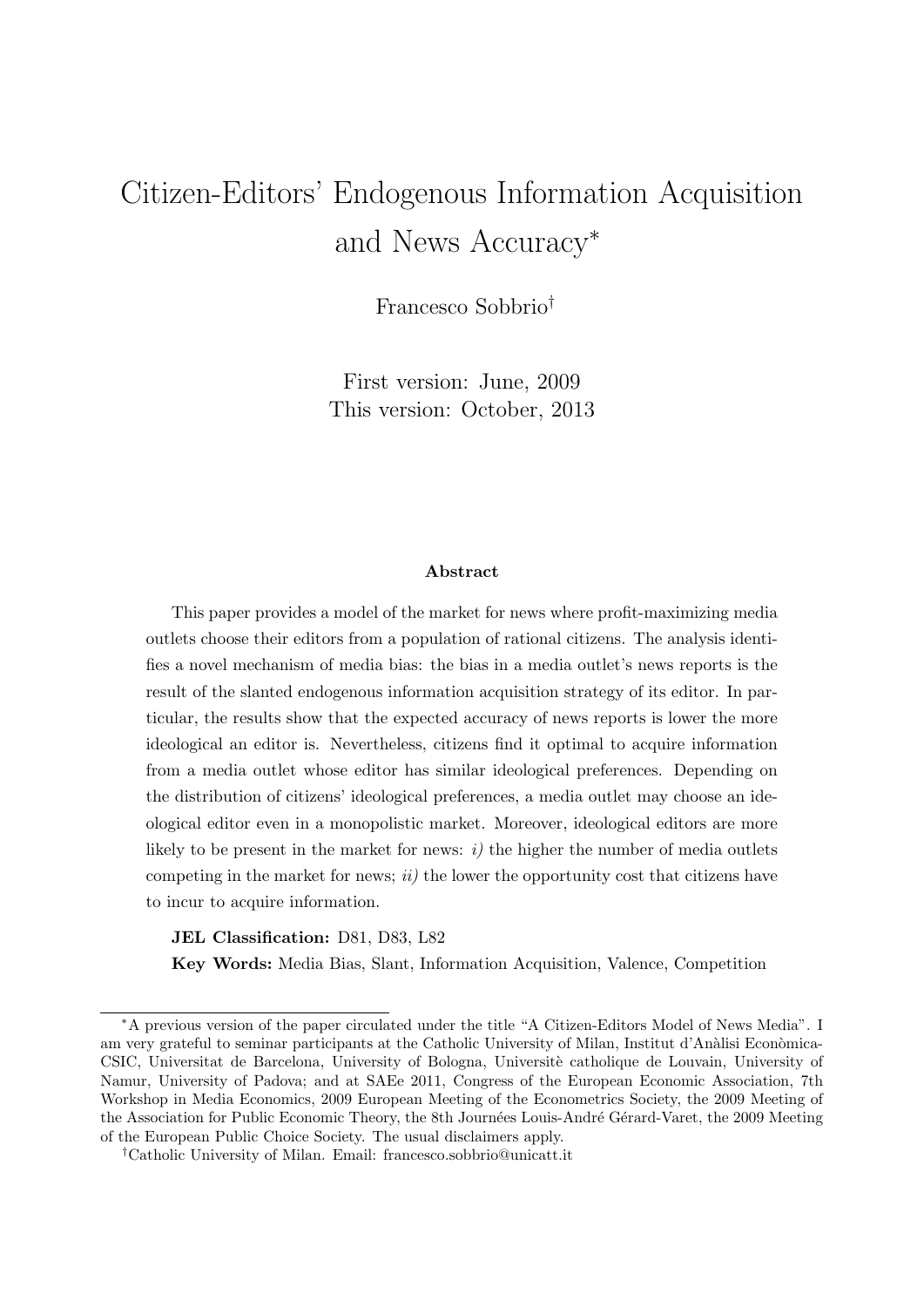# 1 Introduction

The importance of news media on the overall functioning of democracies is well documented by the extensive empirical evidence showing the significant influence of media on political outcomes.[1](#page-3-0) At the same time, journalists and communications scholars have provided substantial anecdotal evidence suggesting that the information supplied by news media to their viewers is often far from being "fair and balanced" (e.g., Goldberg, 2002; Alterman, 2003; Bagdikian, 2004; Davies, 2008). Significant deviations from the standard of unbiased news seem to be present even in fairly competitive media markets as, for example, the US. Indeed, a recent empirical literature in economics and political science has shown the presence of a systematic bias in the market for news using a variety of instruments to measure such bias (e.g., Groseclose and Milyo, 2005; Ho and Quinn, 2008; Gentzkow and Shapiro, [2](#page-3-1)010, Larcinese et al., 2011; Puglisi and Snyder, 2011).<sup>2</sup> In parallel, a fast growing theoretical literature has provided (supply-driven or demand-driven) economic rationales for the presence of such systematic bias in the media by focusing on various incentives to bias the information supplied to media viewers (e.g., Mullainathan and Shleifer, 2005; Baron, 2006; Besley and Prat, 2006; Gentzkow and Shapiro, 2006; Annand et al., 2007; Chan and Suen, 2008; Ellman and Germano, 2009; Anderson and McLaren, 2012).<sup>[3](#page-3-2)</sup> Since these theoretical contributions take the information available to media outlets as exogenously given, they all assume, implicitly or explicitly, media outlets to bias their news reports by either *selectively* omitting a subset of their (exogenously given) information or by framing this information using an ideologically charged language.

Differently from the existing literature, this paper analyzes the endogenous acquisition of information by media editors and shows that the bias in media reports may arise from the way media editors gather information in the first place, rather than from the selective omission (or ideological framing) of exogenously given information. That is, the paper points out that the bias in a media outlet's news reports may be the result of the slanted optimal information acquisition strategy of its editor. In particular, the results show that a moderate editor (i.e., one who is *ex-ante* indifferent between a leftist or a rightist candidate) uses a balanced information acquisition strategy. The amount of evidence in support of the leftist candidate that she requires in order to stop collecting information and endorse such candidate is the same as the one she requires to endorse the rightist candidate. Instead, an ideological editor (i.e., one who,  $ex\text{-}ante$ , always prefers either the leftist or the rightist candidate) acquires information in a slanted way. A small amount of evidence in support of the leftist candidate is sufficient to induce a leftist editor to stop investing in information

<span id="page-3-0"></span> $1$ See, among the others, Strömberg, 2004a; Gentzkow, 2006; Eisensee and Strömberg, 2007; Oberholzer-Gee and Waldfogel, 2009; Snyder and Strömberg, 2010; Chiang and Knight, 2011; Gentzkow et al. 2011; Drago et al. 2013.

<span id="page-3-1"></span><sup>2</sup>For evidence on the empirical effects of media bias see DellaVigna and Kaplan (2007), Gerber et al. (2009), DellaVigna and Gentzkow (2010) and Enikolopov et al. (2011).

<span id="page-3-2"></span> $3$ See Prat and Strömberg (2013) for an extensive survey of the literature on the political economy of mass media.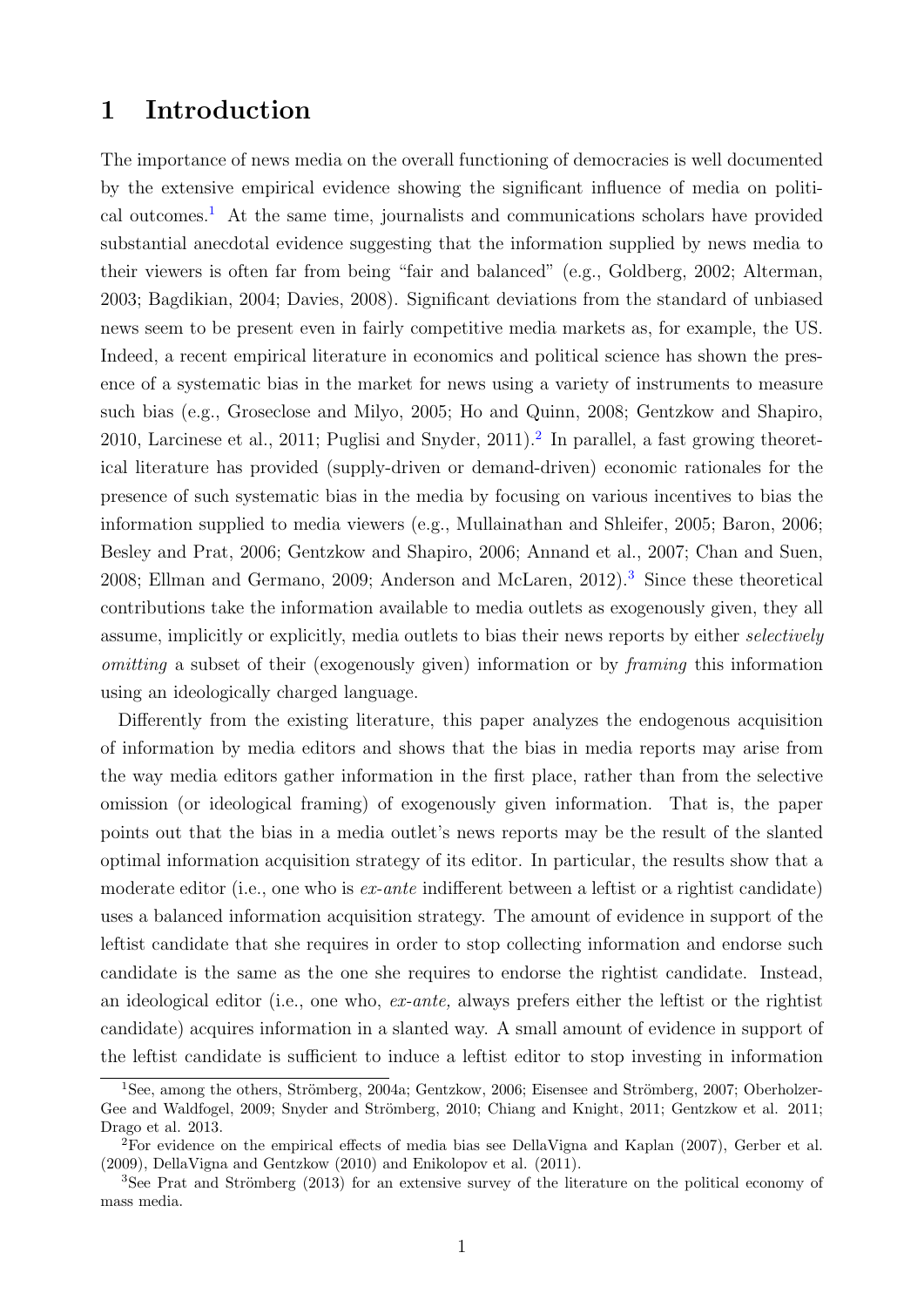acquisition and endorse that candidate. On the other hand, such an editor would endorse the rightist candidate only after having collected a large amount of evidence in support of that candidate.

The model analyses a market for news driven by the citizens' demand for information. Citizens have to choose between two alternative candidates (or policies). Citizens differ in their ideological preferences, but all equally value the valence (i.e., quality) of alternative candidates (or public benefit of alternative policies). Citizens may acquire some information about the quality of different candidates by watching news reports. News reports are produced by editors chosen by media outlets from the population of citizens. That is, once chosen by a media outlet, a citizen-editor can gather (costly) information about the candidates' quality and then report it to the viewers. Since citizen-editors with different ideological preferences have different optimal information acquisition strategies, a rational leftist (or rightist) citizen may prefer to watch the news reports supplied by a like-minded editor (i.e., an editor with similar ideological preferences) simply because the set of information acquired by such an editor provide her with a higher expected utility with respect to the one acquired by a moderate editor. Hence, while rational citizens always want any media editor to never omit any available information, they may still prefer a like-minded editor to a moderate one, due to the endogenous acquisition of costly information by citizen-editors. Media outlets anticipate this behavior by citizens and hence they choose their editors taking into account the expected demand for news reports produced by editors with different ideological preferences. That is, by choosing a more leftist, moderate or rightist editor, media outlets implicitly choose their product location in the political space.

Overall, by identifying a novel mechanism of media bias, the paper contributes to the understanding of both the supply-side and the demand-side of the market for news. In particular, for what concerns the supply-side of the market for news, the main insights of the model are as follows:

S.1 Editor's ideology and accuracy of news reports: the more ideological an editor is, the lower the expected accuracy of her news reports (i.e., the more extreme her ideological preferences, the lower the expected number of signals she collects and the higher the probability of her endorsing the low-valence candidate).

This result derives from the different optimal information acquisition strategies of editors with different ideological preferences. In particular, moderate editors are be the ones who (in expectation) collect the most signals before endorsing a candidate. Accordingly, they are also the ones with the lower expected probability of endorsing the low-valence candidate. Instead, the more ideological an editor is (i.e., the ideologically closer she is to one of the two candidates, ex-ante), the more likely that she ends up endorsing the ideologically-closer candidate. Moreover, the lower is the amount of evidence in favor of that candidate upon which she bases such an endorsement.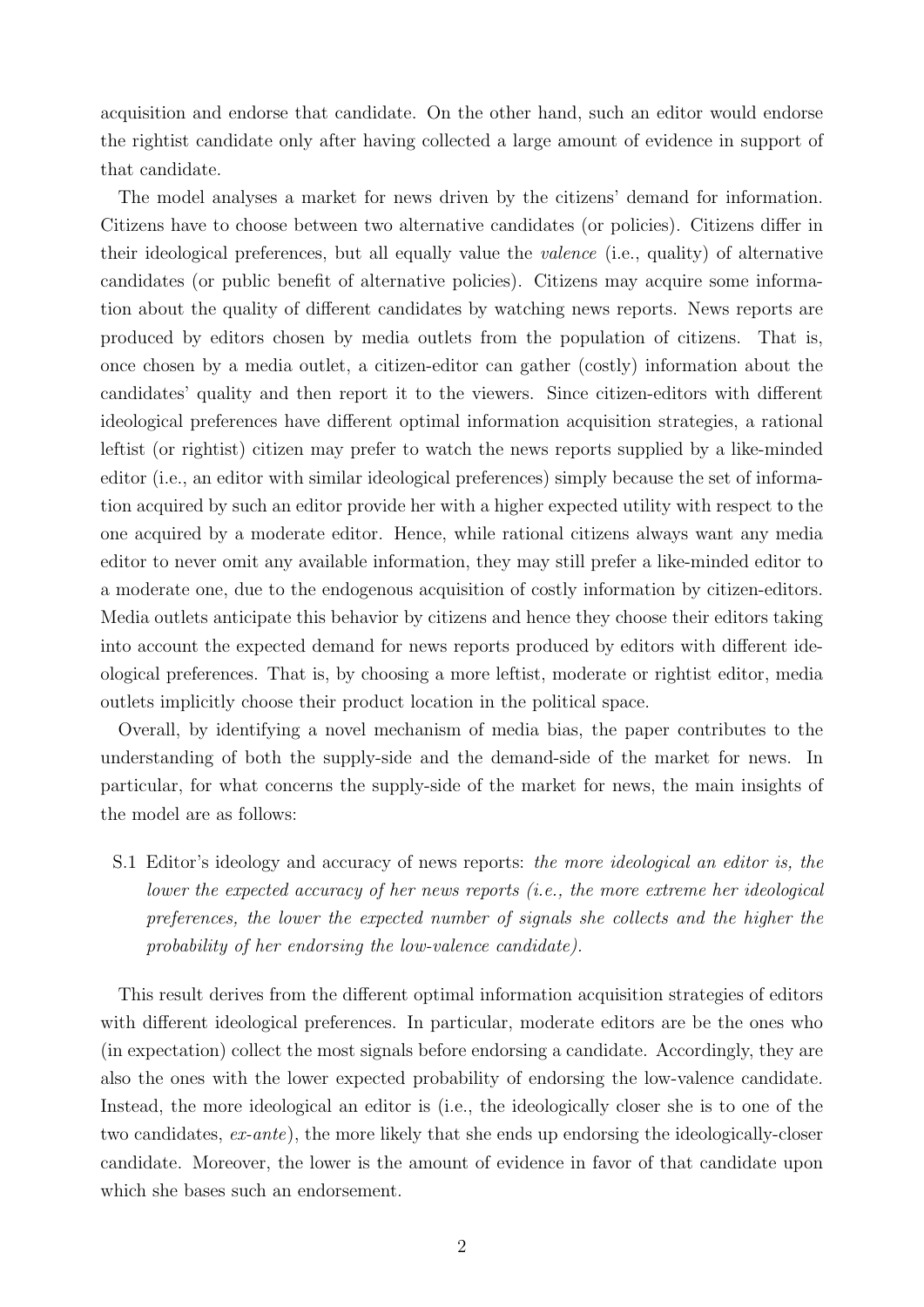This theoretical mechanism and results are consistent with different pieces of evidence. First, by surveying journalists in five different countries (i.e., USA, UK, Germany, Italy and Sweden), Patterson and Wolfgang (1996) show the presence of a significative positive correlation between a journalist's ideological preferences and their news decisions. Moreover, the model predictions regarding the higher accuracy of news by moderate editors, are in line the observed patterns of perceived accuracy and bias in news report in the US. For example, the following graph draws from survey evidence gathered by the Pew Research Center. In particular, the data suggests that the percentage of people who think that news media do not report accurate information is positively correlated with the percentage of people who think that news media are politically biased, in a given year.[4](#page-5-0)



Fig. 1. Perceived accuracy and bias of US news organizations (Source: Pew Research Center, 2012)

### S.2 Valence and news accuracy: the expected accuracy of news reports is higher on issues where the valence component is higher.

Since the valence component captures the importance of the "quality" of the issue/candidate with respect to the ideology, the model predicts that on issues where the ideological component is likely to be less relevant, editors are likely to deliver more accurate news reports. This is consistent with the evidence provided by Puglisi and Snyder (2011) who show that US newspapers provide more conservative endorsements on ballot propositions regarding economic issues with respect to the ones on social issues. As, arguably, the ideological component is higher on social issues with respect to economic issues, the model would predict that journalists are more likely to acquire less information before making an endorsement (and thus are more likely to make endorsement in line with their  $ex$ -ante ranking over alternatives). Moreover, this result is also consistent with the fact that the news media perceived as most accurate in the US are local TV news (Pew Research Center, 2012). As citizens are

<span id="page-5-0"></span><sup>4</sup>[Appendix B](#page-32-0) provides further evidence on this issue.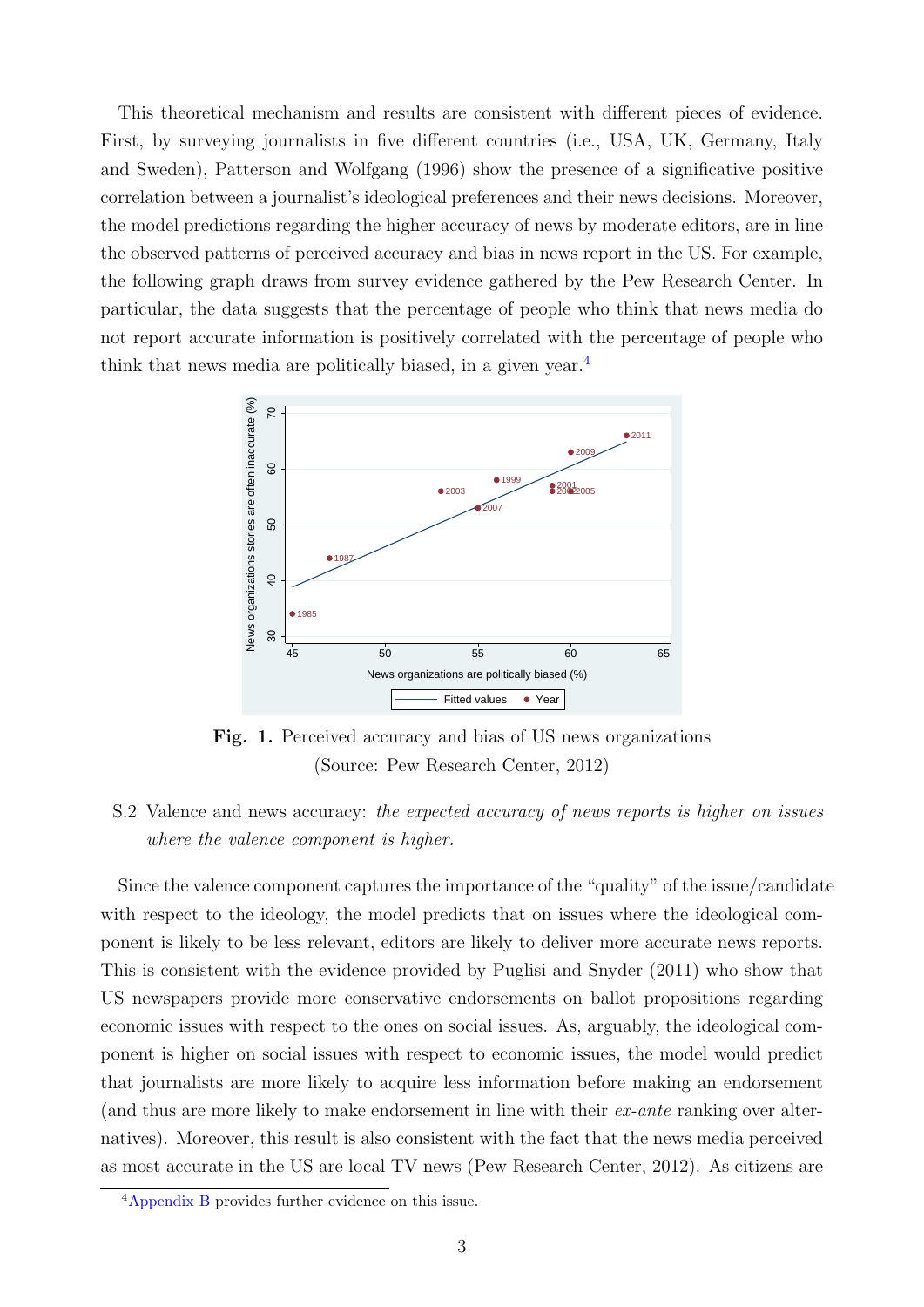likely to care relatively more about the valence component than the ideological one when it comes to local issues, this evidence is in line with the results of the model.

S.3 Media slant and competition: ideological editors are more likely to be present in the market for news the higher the number of media outlets competing in the market for news.

This result is typical in models of demand-driven media bias (e.g., Mullainathan and Shleifer, 2005; Annand et al., 2007; Chan and Suen, 2008). It follows from the incentives of profit-maximizing media outlets to differentiate their news products. In particular, the analysis shows that, even in the case where citizens are uniformly distributed in the policy space, there is a threshold in the number of media outlets present in the market for news above which media outlets may find it optimal to choose ideological editors. As a consequence, markets for news characterized by a higher degree of competition are likely to have a higher degree of polarization of news media. This result is consistent with the different degrees of ideological polarization of news sources observed in online and offline media markets (e.g., online newspapers and blogs with respect to traditional newspapers and TV). As argued by Sunstein (2007), the dramatic expansion in online media outlets seems to have increased the degree of polarization in the market for news. Indeed, Gentzkow and Shapiro (2011) show that the "most extreme Internet sites are far more polarized than any source  $\alpha$  offline" (Gentzkow and Shapiro, 2011, page 1[5](#page-6-0)).<sup>5</sup> Moreover, the above result is also in line with historical evidence on US newspapers showing that economic competition enhances ideological diversity (Gentzkow et al., 2012).

# S.4 Media slant and opportunity cost of acquiring information: ideological editors are more likely to be present in the market for news the lower the opportunity cost that citizens have to incur to acquire information.

This result is driven by the demand for news coming from "extremist" citizens. When the opportunity cost of acquiring information is high, the expected benefit of watching news reports for "extremist" citizens is lower than the cost. Hence, in this case, media outlets are likely to choose moderate editors since the bulk of the demand for news comes from moderate citizens. Instead, when the opportunity cost is low, even "extremist" citizens may find convenient to watch news reports when such news reports come from an editor with similar idiosyncratic preferences. Hence, a media outlet may find it optimal to choose an ideological editor to capture this demand for news by ideological citizens. A clear application of such a result is represented by the market for news in the broadcast media sector with respect to the press. The opportunity cost of watching a broadcast media report is arguably

<span id="page-6-0"></span><sup>&</sup>lt;sup>5</sup>While both Sunstein (2007) and Gentzkow and Shapiro (2011) point out the higher degree of polarization of online media sources with respect to the offline ones, Gentzkow and Shapiro (2011) show that the polarization of online media viewers may not necessarily be significatively higher than the one of viewers in offline media markets.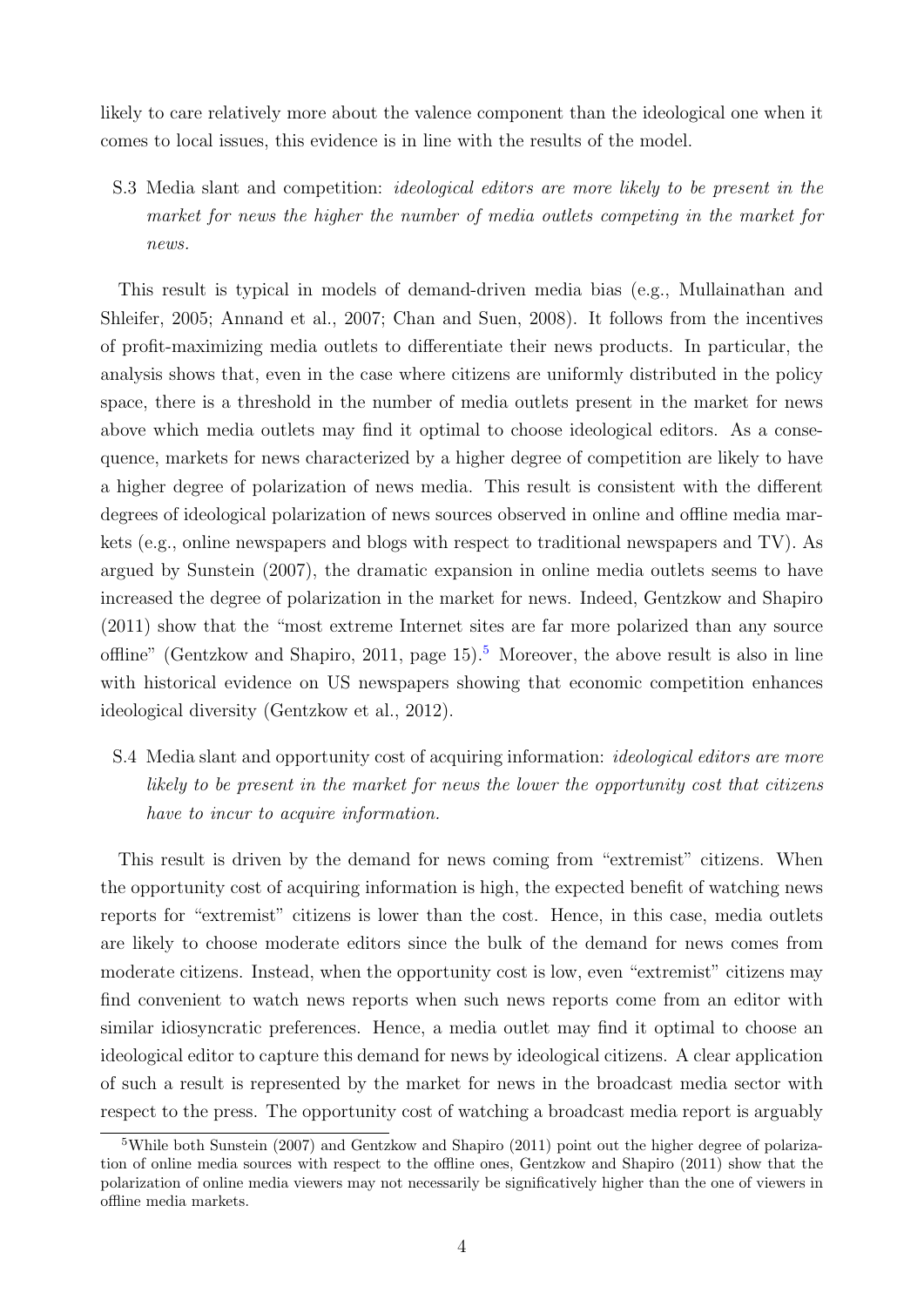lower than the one of reading a newspaper. The analysis thus suggests that, *ceteris paribus*, the share of moderate editors present in the press sector should be higher than the one of the broadcast media sector. Moreover, "extremist" citizens should be more likely to acquire information from broadcast media than from newspapers and broadcast media should face a higher overall demand with respect to the one faced by the press.

At the same time, the model provides the following insights on the demand-side of the market for news:

### D.1 Demand for slanted news: *rational citizens find it optimal to acquire information from* a liked-minded source of news.

An economic rational for the demand for liked-minded news is already present in other models of demand-driven media bias (Mullainathan and Shleifer, 2005; Gentzkow and Shapiro, 2006; Annand et al., 2007; Chan and Suen, 2008). In the context of the present paper, this result derives from the fact that, when choosing among different media outlets, rational citizens anticipate that the news reports coming from media editors with different ideological preferences will be different simply because the information acquired by each of these editors are different. Indeed, as in the literature on citizen-candidates voters know that a candidate can only credibly commit to her preferred policy (Osborne and Slivinsky, 1996; Besley and Coate, 1997), in the present paper viewers know that a media outlet's editor can only credibly commit to her own optimal information acquisition strategy. Accordingly, rational (non-moderate) citizens prefer a media outlet with a like-minded editor simply because they derive a higher utility from the set of information acquired by such an editor with respect to the one acquired by a moderate editor.<sup>[6](#page-7-0)</sup>

The results are consistent with the empirical results of Gentzkow and Shapiro (2010). Using zip-code level data on newspaper circulation in the US, they show that the demand for right-wing newspaper is higher in markets with a higher proportion of Republicans. Moreover, they find that ownership has little or no role in media slant.<sup>[7](#page-7-1)</sup> Similarly, Puglisi and Snyder (2011) find that, on average, the ideological location of US newspapers corresponds to the one of the median voter in their states. Finally, Gentzkow et al. (2012) provide evidence on the US newspapers in the early 20th century suggesting that consumers have strong preferences for like-minded sources of news.<sup>[8](#page-7-2)</sup> My results suggest that such findings may be the result of the demand for costly information by rational individuals and the consequent optimal ideological location of news by profit maximizing media outlets.<sup>[9](#page-7-3)</sup>

<span id="page-7-0"></span> ${}^{6}$ At the same time, since the more extreme the idiosyncratic preferences of an editor are, the lower the accuracy of its news reports, there is always an upper bound on the possible "extremism" of an editor above which the demand for news of citizens is strictly decreasing.

<span id="page-7-1"></span><sup>7</sup>Specifically, they find that "the slant of co-owned papers is only weakly (and statistically insignificantly) correlated to a newspaper's political alignment" (Gentzkow and Shapiro, 2010, page 38).

<span id="page-7-2"></span><sup>8</sup> In particular, they show that "an increase of 10 percentage points in the proportion of a town's votes going to Republicans increases the relative circulation of Republican papers in the town by 10 percent" (Gentzkow et al. 2012, page 3).

<span id="page-7-3"></span><sup>9</sup>Calvert (1985) was the first to point out the positive value of a biased source of information for a rational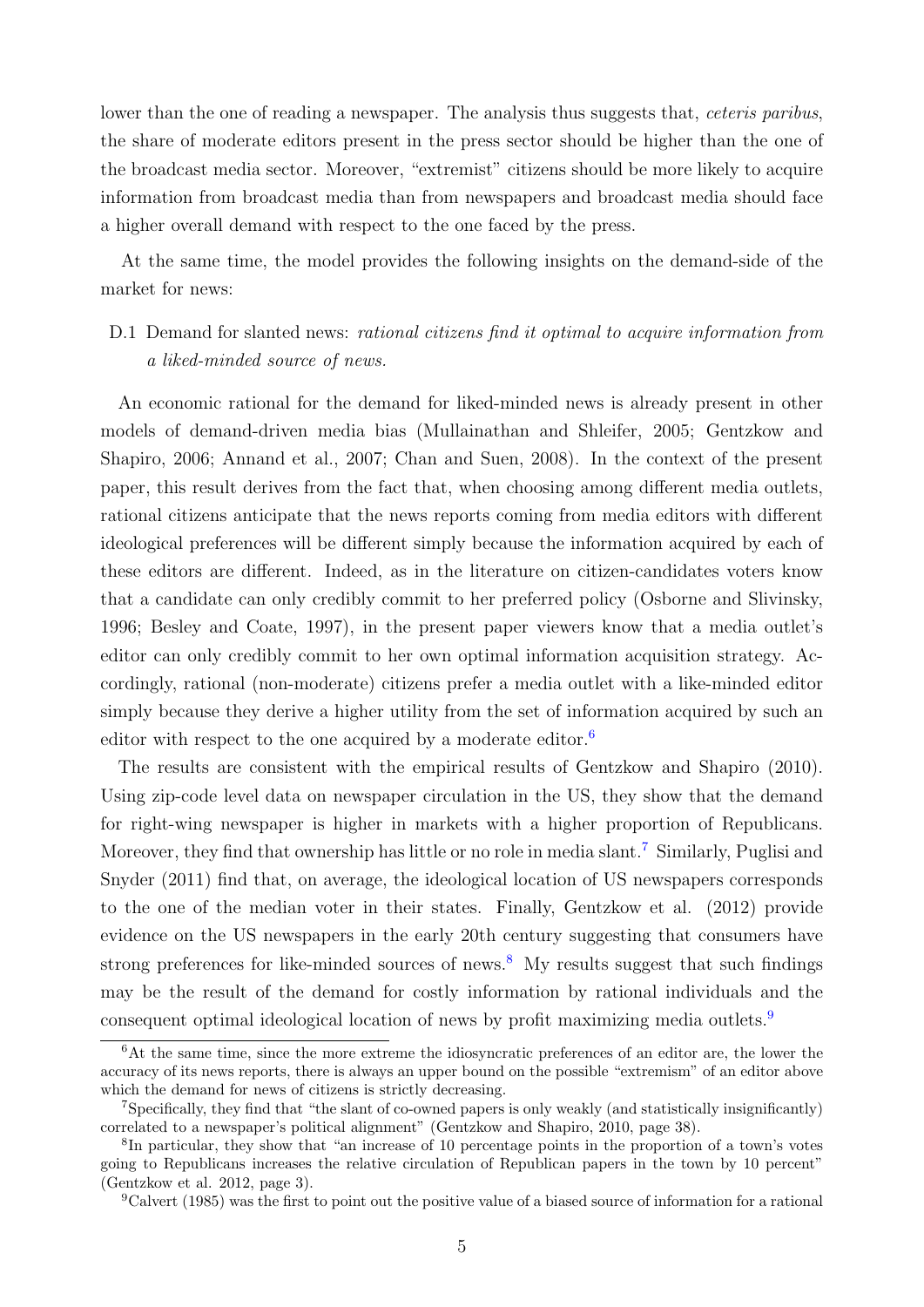D.2 Editor's ideology and citizen's voting behavior: only an endorsement by a like-minded editor in favor of the ideologically-farther candidate would change the ex-ante ranking of preferences over candidates of a leftist or rightist citizen.

As discussed above, a leftist citizen knows that a leftist editor would endorse the rightist candidate only after having acquired a large amount of evidence in favor of that candidate. Instead, a report in favor of the rightist candidate by a moderate or rightist editor would not contain enough evidence to convince a leftist citizen to choose such a candidate. This theoretical mechanism is in line with the empirical analysis of newspaper endorsements and media influence in the US by Chiang and Knight (2011). Indeed, consistently with the predictions of my model, Chiang and Knight find that the degree of influence of a newspaper on voters depends on the credibility of the endorsement.<sup>[10](#page-8-0)</sup>

The paper is organized as follows. Section [2](#page-8-1) describes the model and the structure of the game. Section [3](#page-13-0) derives the optimal information acquisition strategy by citizen-editors and discusses its implications for the accuracy of news reports. Section [4](#page-15-0) discusses the demand for news. Section [5](#page-19-0) contains the results on the optimal choice of editors by media outlets. Section [6](#page-23-0) discusses the rationale for acquiring information and the implications of the results for citizen's welfare. Section [7](#page-24-0) concludes. [Appendix A](#page-29-0) discusses the robustness of the results. [Appendix B](#page-32-0) presents some additional empirical evidence on the correlation between media bias and news accuracy. All the proofs are provided in [Appendix C.](#page-33-0)

# <span id="page-8-1"></span>2 The Model

### <span id="page-8-2"></span>2.1 Structure of the game

There are two alternative candidates/policies L and R where  $L = 0$  and  $R = 1$ , i.e., the policy space is  $\{0, 1\}$ . A continuum of *citizens* of measure one have to decide which candidate  $P \in \{L; R\}$  to choose. There are two possible states of the world  $s \in \{l, r\}$ . To preserve symmetry, the common prior belief that the state of the world is r is assumed to be  $Pr(s =$  $r$ ) = 1/2. Citizens care about the ideological distance between their idiosyncratic preferences and the candidates' policy platforms (i.e., euclidean distance between their preferences and the ones of the chosen candidate). At the same time, citizens also care about the valence (i.e., quality) of the candidates. The valence component is captured by an additive constant in the citizen's utility function. That is, regardless of her idiosyncratic policy preferences, each citizen gets an extra positive payoff when she chooses the high-valence candidate and a

decision-maker. See also Cukierman and Tommasi (1998) and Li and Suen (2004).

<span id="page-8-0"></span> $10S$  pecifically, Chiang and Knight show that "endorsements for the Democratic candidate from left-leaning newspapers are less influential than are endorsements from neutral or right-leaning newspapers and likewise for endorsements for the Republican candidate" (Chiang and Knight, 2011, page 817).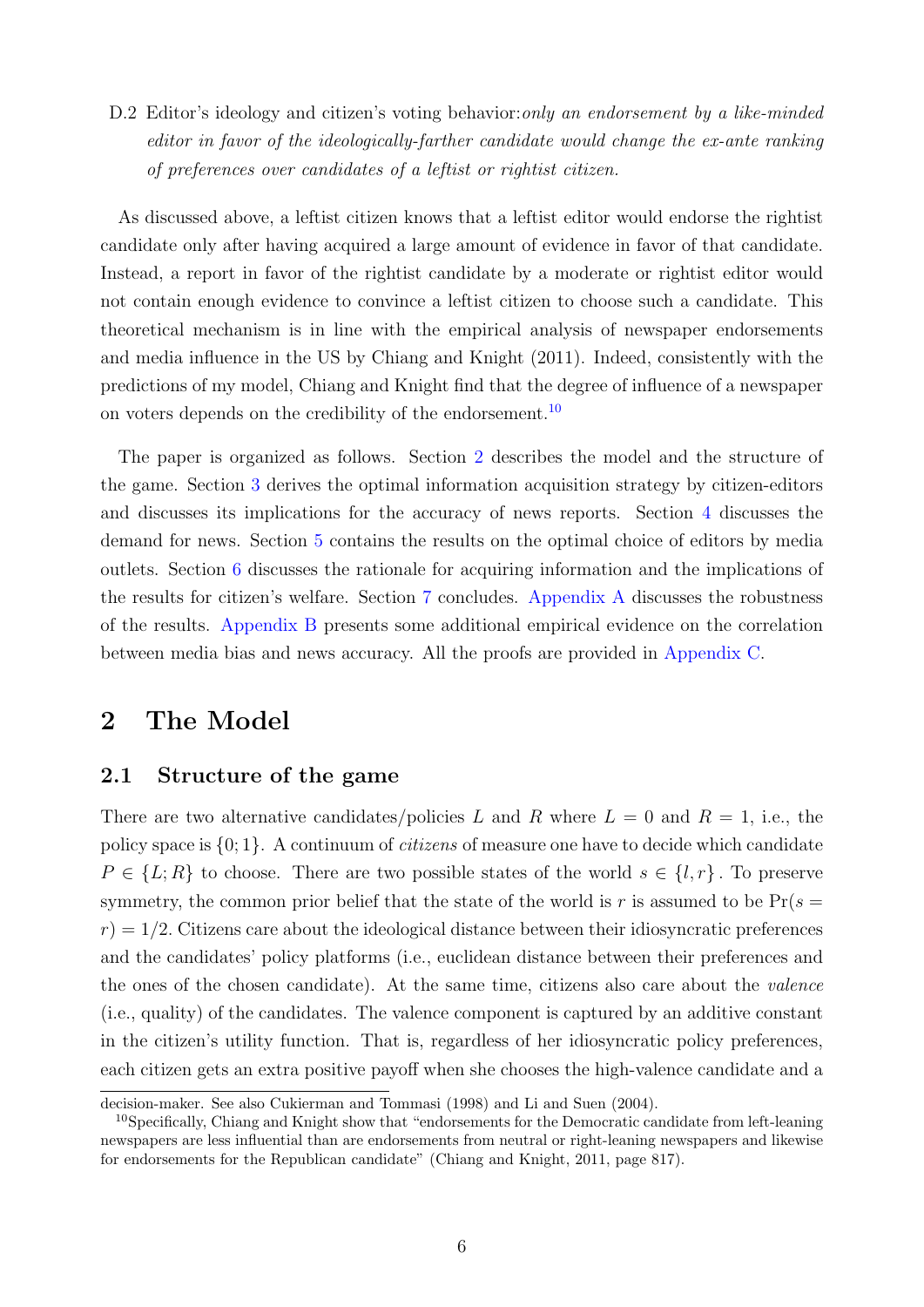negative one when the low-valence candidate is chosen.<sup>[11](#page-9-0)</sup> Hence, citizen *i*'s utility function is:

$$
u_i(P, x_i) = \delta I_s I_p - |P - x_i| \tag{1}
$$

where  $x_i$  represents the idiosyncratic (i.e., ideological) policy preference of citizen i and  $\delta$ represents the *valence* parameter. Moreover, without loss of generality  $\delta \in (0, \frac{1}{2})$  $\frac{1}{2}$  and:

$$
I_s = \begin{cases} 1 & \text{if } s = l \\ -1 & \text{if } s = r \end{cases} \quad \text{and} \quad I_p = \begin{cases} 1 & \text{if } P = L \\ -1 & \text{if } P = R \end{cases} \tag{2}
$$

As a consequence, candidate L gives a higher utility to citizens when the state of the world is l than when the state is r (viceversa for candidate R).<sup>[12](#page-9-1)</sup> In other words, L and R represent the alternative political platforms of the two candidates and  $2\delta$  represents the difference in the *valence* of the two candidates in each state of the world.<sup>[13](#page-9-2)</sup> The idiosyncratic preferences of citizens are distributed with a common knowledge c.d.f.  $F(x)$  with density function  $f(x)$  where  $supp[f(x)] = [0, 1]$ . To avoid the presence of exogenous asymmetries, the analysis focuses on distributions that are symmetric and monotone in the sub-intervals  $x \in [0, \frac{1}{2}]$  $\frac{1}{2}$  and  $x \in \left[\frac{1}{2}\right]$  $\frac{1}{2}$ , 1.<sup>[14](#page-9-3)</sup> For the sake of clarity of exposition, two different cases will be considered regarding the shape of the density function. The first case applies when the density of citizens' idiosyncratic preferences is increasing moving away from the "extremes"  $(i.e., towards 1/2). That is:$ 

<span id="page-9-4"></span>
$$
\frac{\partial f(x)}{\partial x} \begin{cases} \geq 0 \text{ for } x \leq \frac{1}{2} \\ \leq 0 \text{ for } x > \frac{1}{2} \end{cases} \tag{Condition A}
$$

The second case applies when the density of citizens' idiosyncratic preferences is increasing moving away from the median citizen (i.e., towards 0 and 1). That is:

<span id="page-9-5"></span>
$$
\frac{\partial f(x)}{\partial x} \begin{cases} < 0 \text{ for } x < \frac{1}{2} \\ > 0 \text{ for } x \ge \frac{1}{2} \end{cases} \tag{Condition B}
$$

The state contingent utilities of citizen  $i$  are, thus, as follows:

$$
u_i(L|s) = \begin{cases} \delta - x_i & \text{if } s = l \\ -\delta - x_i & \text{if } s = r \end{cases} \quad \text{and} \quad u_i(R|s) = \begin{cases} -\delta + x_i - 1 & \text{if } s = l \\ \delta + x_i - 1 & \text{if } s = r \end{cases} \tag{3}
$$

<span id="page-9-0"></span> $11\text{As}$  usual in the literature on the demand for news (e.g., Strömberg, 2004b; Mullainathan and Shleifer, 2005; Baron, 2006; Gentzkow and Shapiro, 2006; Chan and Suen, 2008; Anderson and McLaren, 2012) it is assumed that citizens receive utility from choosing a given candidate/alternative per se. Section [6.1](#page-23-1) provides a discussion on this assumption.

<span id="page-9-2"></span><span id="page-9-1"></span> $12$ For a similar specification of the voters' utility function see, for example, Aragones and Palfrey (2002).

<sup>&</sup>lt;sup>13</sup>As an alternative interpretation of the model, L and R can be seen as two alternative policies (e.g. implementing Kyoto's protocol or not). Hence, if the state of the world is  $l$  then the public benefits/cost ratio of policy L is higher than the one of R (viceversa if  $s = r$ ). That is, if the state of the world is l policy  $L$  is the most efficient one.

<span id="page-9-3"></span><sup>14</sup>For example, the families of Uniform, Normal, and Cauchy distribution functions satisfy such property.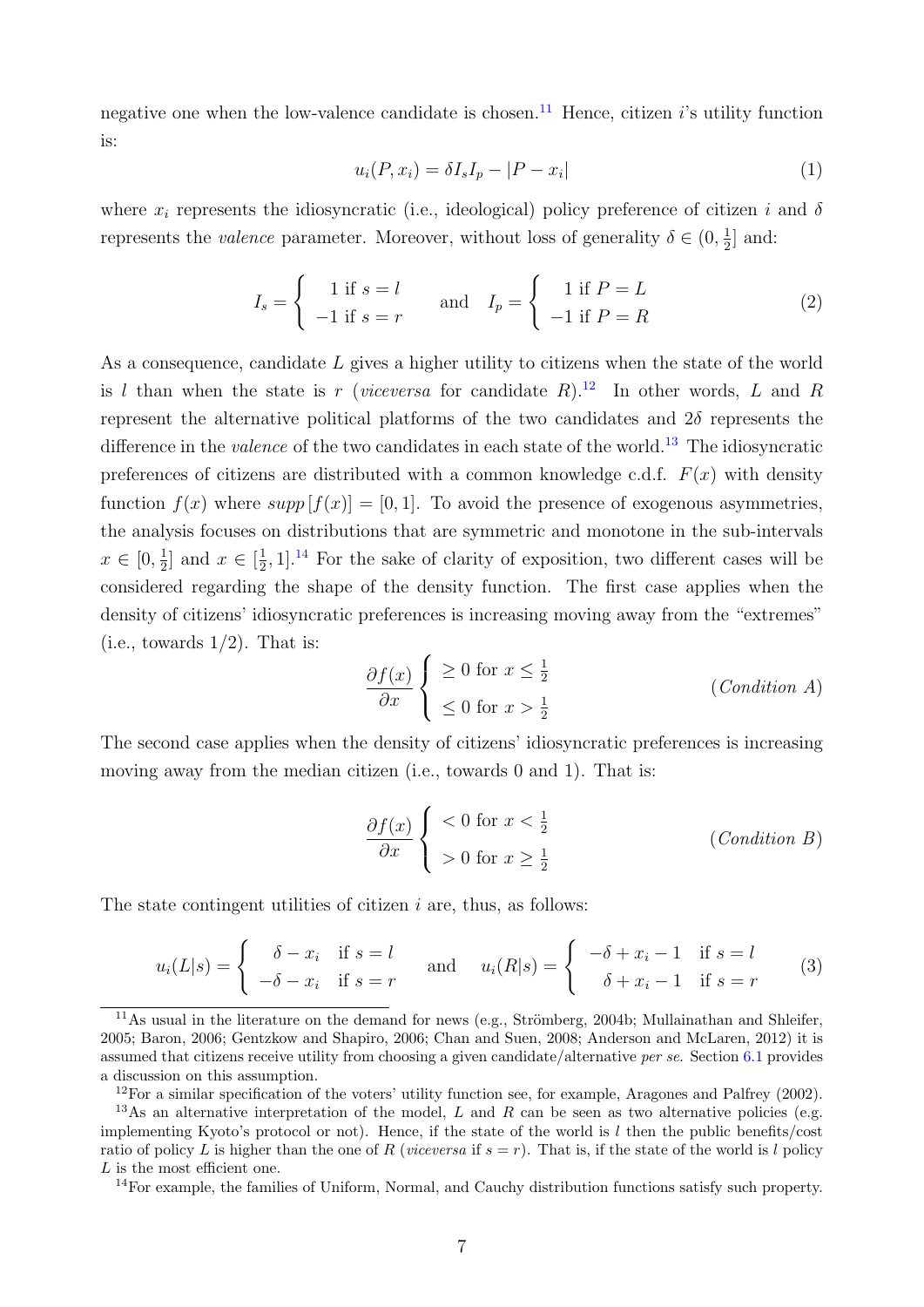Before deciding which candidate to choose, each citizen may access a media outlet's news report by paying an opportunity cost  $C$ . Specifically, the media industry is composed by  $K \geq 1$  media outlets. Each media outlet is assumed to be maximizing its viewership in order to maximize its advertising revenues. In order to produce news reports, each media outlet has to choose an editor from the population of citizens. Once chosen, a citizen-editor is endowed with a (costly) technology that allows her to collect evidence on the state of the world. Specifically, a citizen-editor has to incur a cost  $c$  any time she decides to draw a signal on the state of the world (e.g., effort she has to exert to acquire information, opportunity cost of sending reporters to investigate an issue, etc.).<sup>[15](#page-10-0)</sup> Indeed, media editors (or, more generally, journalists) are the ones spending time and exerting effort on a daily-basis to acquire information to produce news reports. That is, media outlets/owners do not directly bear this day to day cost of information acquisition.<sup>[16](#page-10-1)</sup>

The signal space is given by  $\Sigma = {\sigma_l, \sigma_r}$  and the signal likelihood function is as follows:

$$
\Pr(\sigma_l | s = l) = \Pr(\sigma_r | s = r) = \theta \tag{4}
$$

where  $\theta \in \left(\frac{1}{2}\right)$  $(\frac{1}{2}, 1)$  represents the precision of the signal. Hence,  $\sigma_l$  ( $\sigma_r$ ) represents a signal providing evidence in support of candidate  $L(R)$  being the high-valence candidate. Essentially, as discussed extensively in the next section, the citizen-editor has to decide how many  $\sigma_l$  and  $\sigma_r$  signals she has to collect before producing a news report. Then, if a citizen decides to pay the opportunity cost C of accessing a media outlet's report she will update her beliefs using Bayes' rule. Hence, the demand for news reports that a media outlet faces is a function of the type of editor that it has chosen. That is, given an editor with idiosyncratic preferences  $x_e$ , the profit function of media outlet k is  $\Pi_k(x_e) = D_k(x_e)$ , where  $D_k(x_e)$  is the demand for the news report produced by the media outlet.<sup>[17](#page-10-2)</sup> To summarize, the timing of the game is as follows:

| Nature draws     | Media outlets choose   | Each editor samples | Citizens decide whether   | Citizens choose their |
|------------------|------------------------|---------------------|---------------------------|-----------------------|
| state of the     | their editors from the | and then produces a | to watch a media outlet's | preferred candidate.  |
| world $l$ or $r$ | population of citizens | news report         | report and if so, update  | Payoffs are realized  |
|                  |                        |                     | their beliefs.            |                       |

Fig. 2. Timing of the Game

<span id="page-10-0"></span><sup>15</sup>By "editor" I refer to what is usually called "Editor-in-Chief" for a newspaper and "Managing Editor" in the broadcast media sector. More in general, the model applies to the choice of a profit maximizing media outlet regarding the type of journalists to be hired.

<span id="page-10-1"></span>tor/observe the signals acquired by media editors, they cannot choose the number of signals gathered by a media editor. <sup>16</sup>Moreover, as discussed extensively in Section [A.1](#page-29-1) in [Appendix A,](#page-29-0) since media owners cannot moni-

<span id="page-10-2"></span><sup>&</sup>lt;sup>17</sup>See section [A.1](#page-29-1) in [Appendix A](#page-29-0) for a discussion on the structure of media outlets' profits.  $\mathbf{s}$ .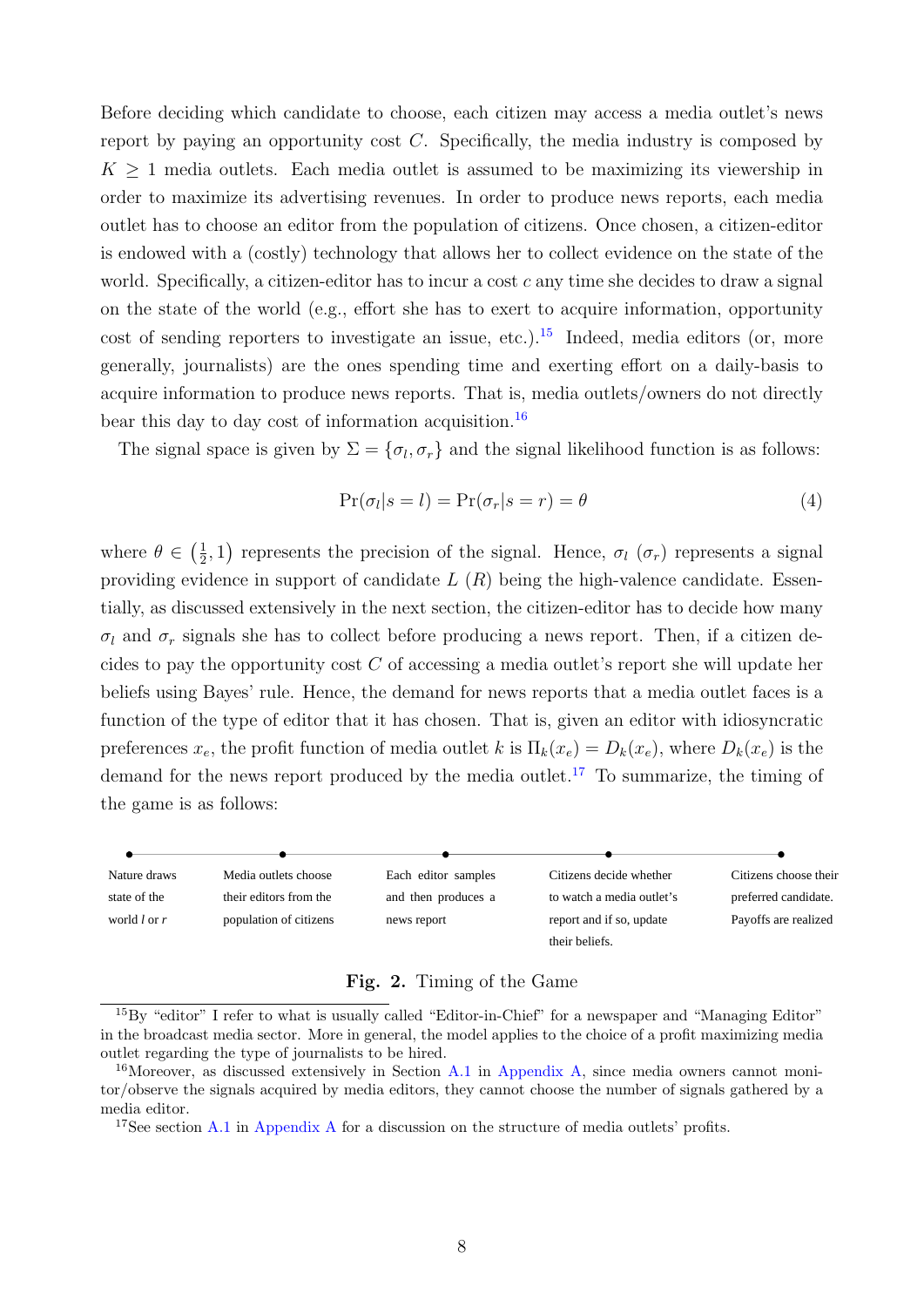### 2.2 News reports and citizens' preferences over candidates

Before turning to the analysis of the optimal information acquisition by citizen-editors and the optimal choice of editors by profit-maximizing media outlets, I provide here a brief discussion of the citizens' preferences over candidates contingent on the news report observed.

Suppose that a citizen receives a news report containing  $n_l$  signals  $\sigma_l$  and  $n_r$  signals  $\sigma_r$  on the state of the world. Then, the citizen's posterior beliefs are:

$$
\Pr(s=r|n_l, n_r) = \frac{\theta^{n_r - n_l}}{\theta^{n_r - n_l} + (1-\theta)^{n_r - n_l}}
$$

Therefore, denoting  $n = n_r - n_l$ , the citizen's posterior beliefs may be summarized as follows:

$$
\mu(n) = \frac{1}{1 + \left(\frac{1-\theta}{\theta}\right)^n} \tag{5}
$$

Hence, a citizen with idiosyncratic preferences  $x_i$  would prefer candidate R to candidate L whenever:

$$
\mu(n) > \frac{1}{4\delta} (2\delta - 2x_i + 1) = \mu(\hat{n}_i) = \hat{\mu}_i
$$
\n(6)

That is  $\hat{n}_i$  is the difference in the number of signals in favor of state r which makes citizen i being indifferent between candidates R and L. Notice that for  $\delta = \frac{1}{2}$  $\frac{1}{2}$ , then  $\hat{\mu}_i \geq 0, \forall i$ . Hence, for  $\delta = \frac{1}{2}$  $\frac{1}{2}$  all citizens would prefer candidate L when  $s = l$  and candidate R when  $s = r$ . That is, when  $\delta = \frac{1}{2}$  $\frac{1}{2}$ , ex-post all citizens have the same ranking of preferences over candidates. Instead, for  $0 < \delta < \frac{1}{2}$  there will be some "stubborn" citizens who will always vote for the same candidate regardless of the state of the world. Moreover:

$$
\frac{\partial u_i(R|\mu(n))}{\partial \mu(n)} = -\frac{\partial u_i(L|\mu(n))}{\partial \mu(n)} = 2\delta, \ \forall i
$$

hence, the utility functions of citizens i and j are always parallel. For any exogenously given  $\mu(n) \in (0,1)$ , different citizens may have different ranking of preferences regarding candidates  $L$  and  $R$ . Specifically:

$$
\hat{\mu}_{\frac{1}{2}} = \frac{1}{2} \quad \text{and} \quad \frac{\partial \hat{\mu}_i}{\partial x_i} < 0 \tag{7}
$$

Thus, citizens with more "rightist" preferences require less evidence in favor of  $R$  in order to choose that candidate with respect to moderate citizens. Moreover, when a citizen cares more about the true state of the world (i.e., when the *valence* component is larger), her indifference threshold is closer to the one of a moderate citizen:

$$
\frac{\partial \hat{\mu}_i}{\partial \delta} = \frac{(2x_i - 1)}{4\delta^2} \begin{cases} < 0 \text{ if } x_i < \frac{1}{2} \\ > 0 \text{ if } x_i > \frac{1}{2} \end{cases} \tag{8}
$$

Hence, the more citizens care about the quality of different candidates, the less evidence in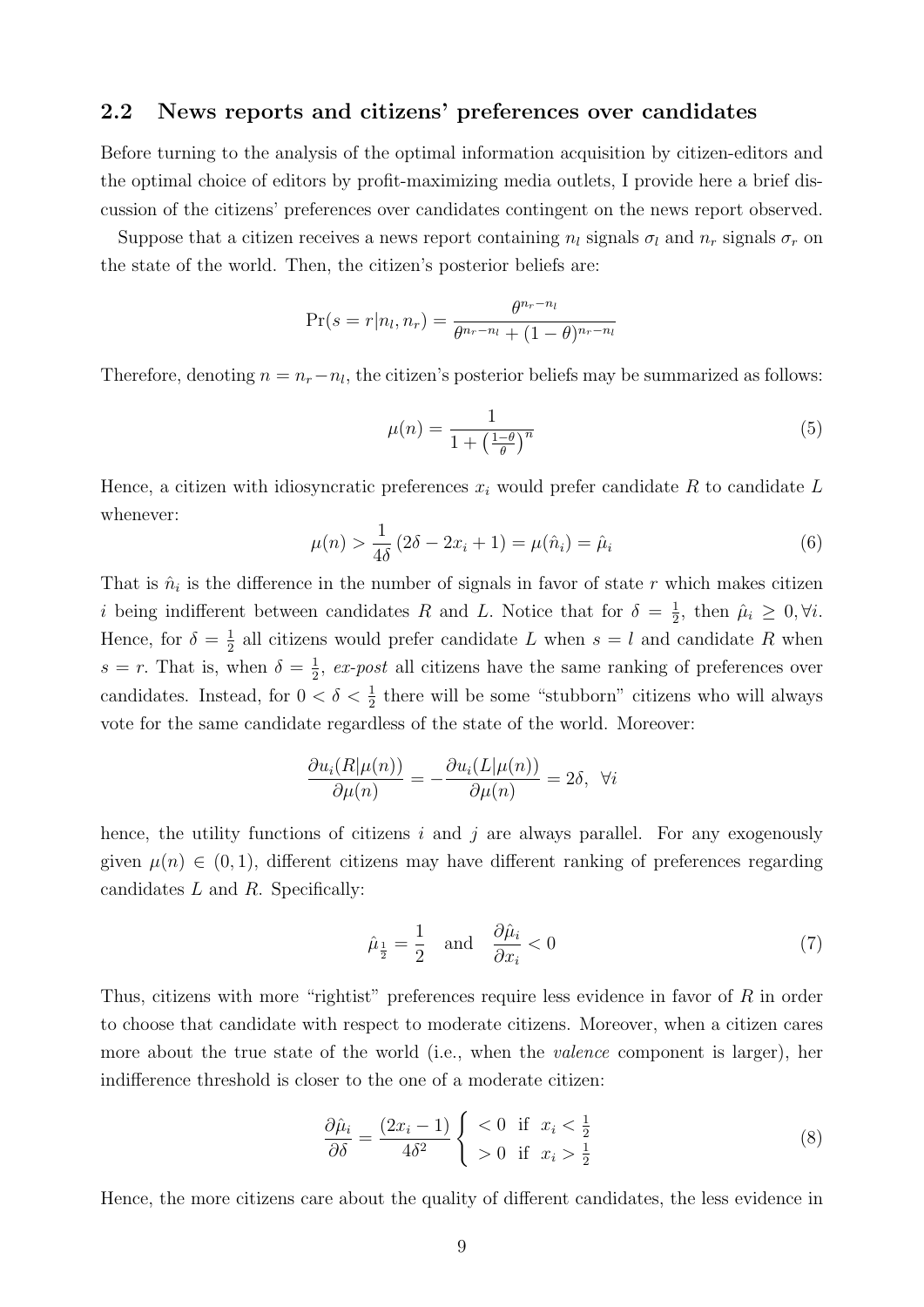favor of the ideologically-farther candidate they require in order to vote for her.

#### 2.3 Information Acquisition by Citizen-Editors

An editor faces a trade-off between the cost of acquiring a signal and the utility she gets from the informative content of each signal.<sup>[18](#page-12-0)</sup> Let  $x_e$  represent the idiosyncratic preferences of a citizen-editor chosen by a media outlet. Denote  $\tau_{e,m}(n)$  the decision of such a citizen-editor given that she has already drawn  $m = \{0, 1, \dots \infty\}$  signals and given a current difference of signals in favor of r equal to n. Given any m and n, the choice set of citizen-editor  $e$ is  $\Gamma_m(n) = \{L, R, d\}$ . Thus she can choose candidate L or R or she can pay c and draw another signal on the state of the world (i.e., choose  $\tau_{e,m}(n) = d$ , where d stands for "draw"). Hence, the citizen-editor's problem is to find an optimal stopping rule. Specifically, the value function that editor  $e$  maximizes after m draws, given a current difference of signals in favor of state  $r$  equal to  $n$ , is the following:

<span id="page-12-2"></span>
$$
V_e(n) = \begin{cases} \max \left\{ \begin{array}{l} \delta(1 - 2\mu(n)) - x_e; \\ \nu(n)V_e(n+1) + (1 - \nu(n))V_e(n-1) - c \end{array} \right\} & \text{if } \mu(n) < \hat{\mu}_e \\ \max \left\{ \begin{array}{l} \delta(2\mu(n) - 1) - (1 - x_e); \\ \nu(n)V_e(n+1) + (1 - \nu(n))V_e(n-1) - c \end{array} \right\} & \text{if } \mu(n) \ge \hat{\mu}_e \end{cases}
$$
(9)

where  $\nu(n) = \mu(n)\theta + (1 - \mu(n))(1 - \theta)$ . In other words, if after m draws editor e has a posterior  $\mu(n) < \hat{\mu}_e$  she will decide either to stop acquiring signals and choose candidate L with an expected payoff of  $(1 - \mu(n)) (\delta - x_e) + \mu(n)(-\delta - x_e)$  or paying c and getting another signal. In this case, with probability  $\nu$  the editor will get signal  $\sigma_r$  in which case the value function becomes  $V_e(n+1)$  and with probability  $(1-\nu)$  she will get signal  $\sigma_l$  in which case the value function becomes  $V_e(n-1)$ . Instead, if after m draws editor e has a posterior  $\mu(n) \geq \hat{\mu}_e$  she will decide either to stop acquiring information and choose candidate R with an expected payoff of  $(1 - \mu(n))(x_e - \delta - 1) + \mu(n)(x_e + \delta - 1)$  or paying c and getting another signal. In this case, with probability  $\nu$  the editor will get signal  $\sigma_r$  in which case the value function becomes  $V_e(n+1)$  and with probability  $(1 - \nu)$  she will get signal  $\sigma_l$  in which case the value function becomes  $V_e(n-1).^{19}$  $V_e(n-1).^{19}$  $V_e(n-1).^{19}$ 

For clarity of exposition, in what follows I will refer to citizens and editors with idiosyncratic preferences  $x_i = 1/2$  as **moderate citizens/editors**. Hence, a citizen/editor is labeled as moderate if she only cares about the *valence* of the candidates (i.e., ex-ante she is indifferent between the two candidates). Instead, I will refer to citizens and editors with idiosyncratic preferences  $x_e \neq 1/2$  as **ideological citizens/editors**. Hence, a citizen/editor

<span id="page-12-0"></span><sup>18</sup>Section [A.1](#page-29-1) in [Appendix A](#page-29-0) provides a discussion on the robustness of the optimal information acquisition strategy by citizen-editors to the presence of incentive mechanisms.

<span id="page-12-1"></span><sup>&</sup>lt;sup>19</sup>Notice that the value function of editor  $e$  does not depend on how many draws she has already done (i.e.,  $m$ ), since the only relevant variable for her decision is the current difference of signals in favor of  $r$ (i.e., the state variable is  $n$ ).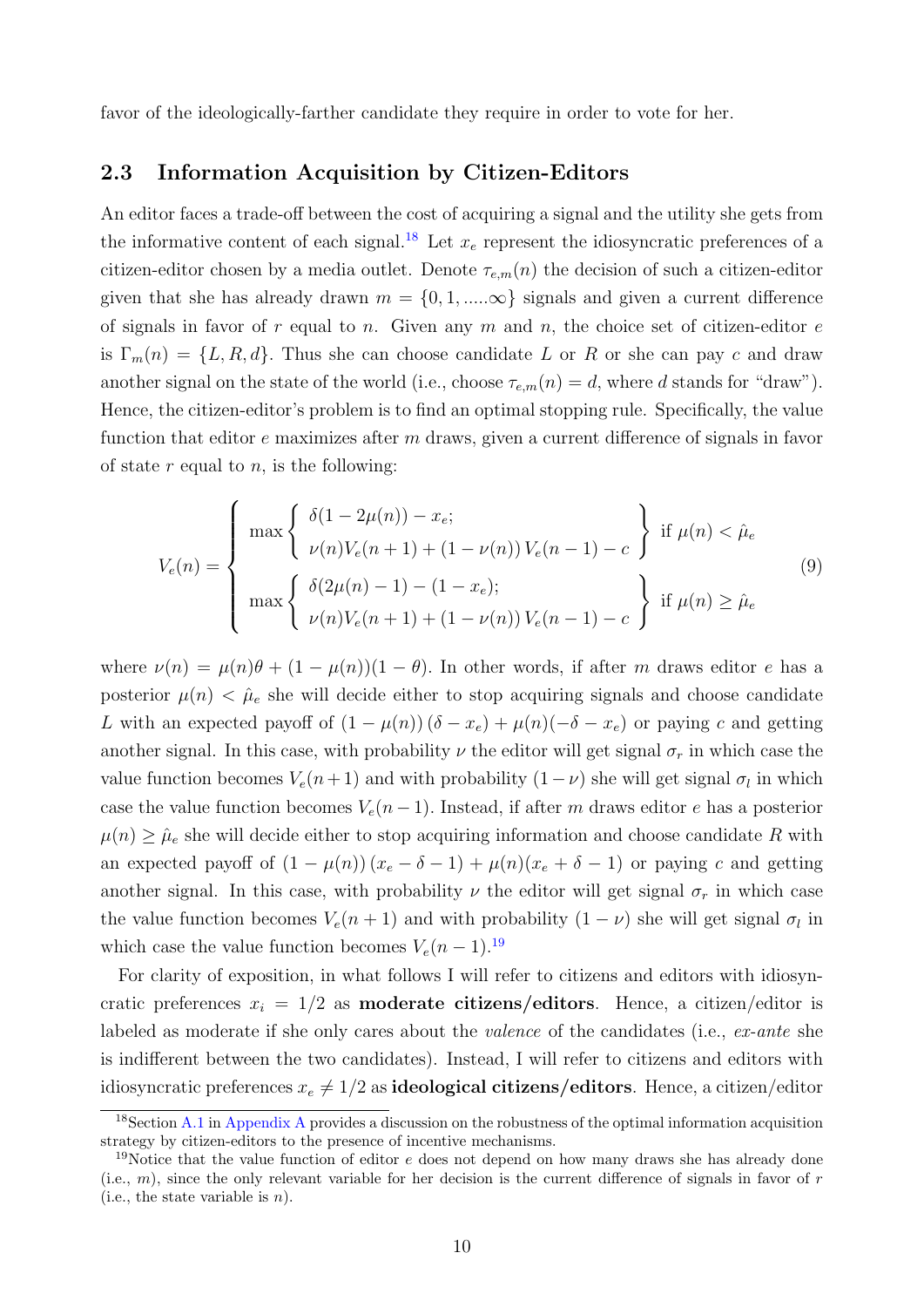is labeled as ideological if, ex-ante, she always prefers one of the two candidates. Finally, a citizen/editor i is labeled as **more ideological** than j if her idiosyncratic preferences are closer to either 0 or 1 with respect to the idiosyncratic preferences of j.

# <span id="page-13-0"></span>3 Editor's ideological preferences and news accuracy

This section characterizes the properties of the optimal strategy of a citizen-editor (i.e., her optimal sampling strategy) as a function of the parameters of the model and of the editor's ideological preferences. The following proposition summarizes the results.

<span id="page-13-1"></span>**Proposition 1** Let  $\underline{n}_{e}^{*}$  and  $\overline{n}_{e}^{*}$  denote the thresholds in the number of signals in favor of R such that a citizen-editor with ideological preferences  $x_e$  stops acquiring information and endorses R for  $n \geq \bar{n}_{e}^{*}$  and stops acquiring information and endorses L for  $n \leq \underline{n}_{e}^{*}$ . Then:

- 1.  $\frac{d n_e^*}{dx_e} < 0$ ,  $\frac{d n_e^*}{d \delta} < 0$  and  $\frac{d n_e^*}{d c} > 0$
- 2.  $\frac{d\bar{n}_{e}^{*}}{dx_{e}} < 0$ ,  $\frac{d\bar{n}_{e}^{*}}{d\delta} > 0$  and  $\frac{d\bar{n}_{e}^{*}}{dc} < 0$

Moreover, a more ideological an editor requires even less signals in favor of the ideologicallycloser candidate than more in favor of the ideologically-further one in order to stop acquiring information and endorse that candidate.

The following graph illustrates the optimal strategy of editor  $e$  after  $m$  draws, given a current difference of signals in favor of  $r$  equal to  $n$ .



Fig. 3. Optimal Strategy of editor  $e$ 

In other words,  $n_e^*$  is the threshold below which editor e does not sample anymore and editor e does not sample anymore and reports  $\bar{n}_e^*$  more signals in favor of candidate R. reports  $|\underline{n_e^*}|$  more signals in favor of candidate L. Similarly,  $\bar{n}_e^*$  is the threshold above which

moderate editor. Therefore, the more moderate an editor is, the larger is her "information given editors e and e' with  $x_{e'} > x_e \geq \frac{1}{2}$ , then  $\bar{n}_{e'}^* - \underline{n}_{e'}^* < \bar{n}_e^* - \underline{n}_e^*$ . Hence, a mo implies that  $\underline{n}_{e'}^* < \underline{n}_e^*$  and  $\bar{n}_{e'}^* < \bar{n}_e^*$ . Moreover, given editors e and e' with  $x_{e'} < x_e \leq \frac{1}{2}$ more in favor of  $R$  to stop sampling, with respect to a more moderate editor. Similarly, *For any given <i>n* a more "rightist" editor is always more likely to produce a report in favor<br>
∴ of candidate R than in favor of L, with respect to a more "leftist" editor. That is,  $x_{e'} > x_e$  $\frac{1}{2}$ , then  $\bar{n}_{e'}^* - \underline{n}_{e'}^* < \bar{n}_e^* - \underline{n}_e^*$ . Hence, a more leftist editor requires even less signal in favor of L than  $\frac{1}{2}$ , then  $\bar{n}_{e'}^* - \underline{n}_{e'}^* < \bar{n}_e^* - \underline{n}_e^*$ . Hence, a more rightist editor requires even less signals in favor of  $R$  than more in favor of  $L$  with respect to a more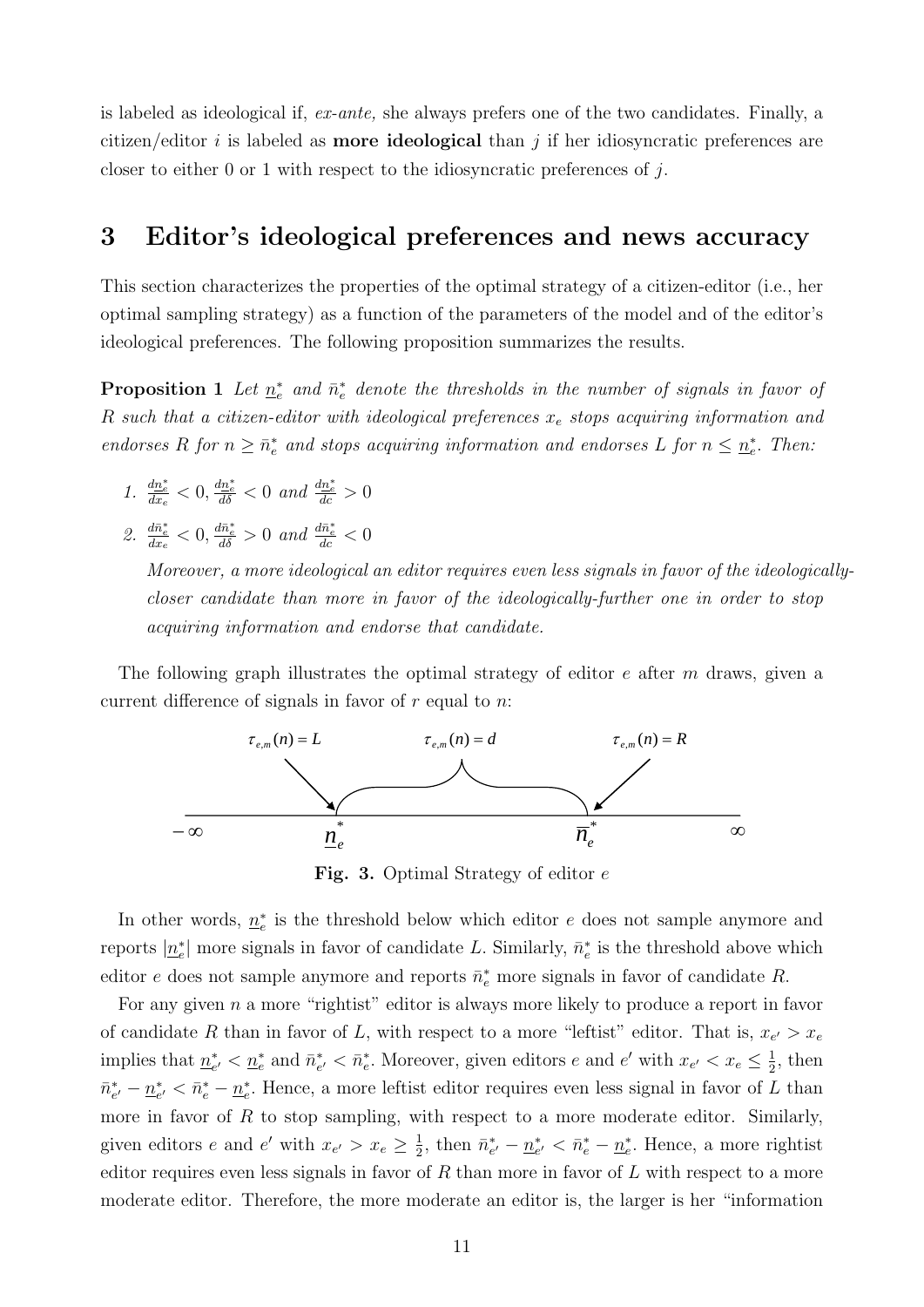acquisition set"  $N_e = \{n | \tau_{e,m}(n) = d\}$  (i.e., the set of the difference in the number of signals in favor of r (or in favor of l) such that editor e will keep sampling).<sup>[20](#page-14-0)</sup> At the same time, an increase in the importance of the valence component of the editor's utility function  $(\delta)$ makes an editor sample more in both directions (i.e.,  $N_e$  becomes larger). Moreover, an increase in  $\delta$  induces a leftist editor to increase her "leftist" stopping rule more than her "rightist" stopping rule (i.e.,  $|\underline{n_e^*}|$  increases more than  $\bar{n}_e^*$ ). The opposite is true for a rightist editor. A higher  $\delta$  is associated with more sampling in both directions and more symmetric stopping rules for all types of editors. Therefore, Proposition [1](#page-13-1) suggests that when  $\delta$  is higher any type of editor: i) acquires more information; ii) behaves as if she were more moderate (i.e., has more symmetric stopping rules).

Notice that, for  $x_e = \frac{1}{2}$  $\frac{1}{2}$ ,  $\bar{n}_e^* - \hat{n}_e = \hat{n}_e - \underline{n}_e^*$  and thus  $\mu(\bar{n}_e^*) = 1 - \mu(\underline{n}_e^*)$ . Moreover for  $x_{e'} > x_e$ :

$$
\mu(\underline{n}_{e'}^*) < \mu(\underline{n}_e^*) < 1/2 < \mu(\bar{n}_{e'}^*) < \mu(\bar{n}_e^*)
$$
\n(10)

The above proposition has a corollary which provides one of the main insight of the paper regarding the link between the media editor's ideological preferences and the accuracy of her news reports.

<span id="page-14-1"></span>Corollary 1 The expected number of signals acquired by an editor before endorsing a candidate and the expected probability of an editor endorsing the high-valence candidate P are both:

- i) Increasing the more moderate an editor is.
- ii) Decreasing in the cost c of gathering information and increasing in the valence parameter δ.

This Corollary provides one of the key results of the paper. It shows that moderate editors are the ones providing the most accurate news reports (in expectation). Indeed, moderate editors are the ones acquiring the highest number of signals before stop sampling and endorsing one of the two candidates. Instead, the more ideological an editor is, the lower (in expectation) the amount of information that she would collect before making a news report. At the same time, more ideological editors are (ex-ante) more likely to endorse the low-valence candidate. Accordingly, the probability of choosing the low-valence candidate is decreasing in the "ideological distance" between an editor and the candidate. That is, more "rightist" editors are less likely to choose candidate  $L$  when the high quality one is  $R$ . Instead, they are more likely to choose candidate  $R$  when the high quality one is  $L$ . More generally, from an ex-ante perspective, moderate editors are less likely to make a report in favor of the low-quality candidate. This is due to the fact that the more moderate an editor is, the more symmetric her sampling strategy is and also the more information she acquires

<span id="page-14-0"></span><sup>&</sup>lt;sup>20</sup>Notice that it is always the case that either  $N_e \equiv \varnothing$  or  $N_e \equiv \{\underline{n}_e^*, \underline{n}_e^* + 1, \dots, \bar{n}_e^* - 1, \bar{n}_e^*\} \supseteq \{0\}$ .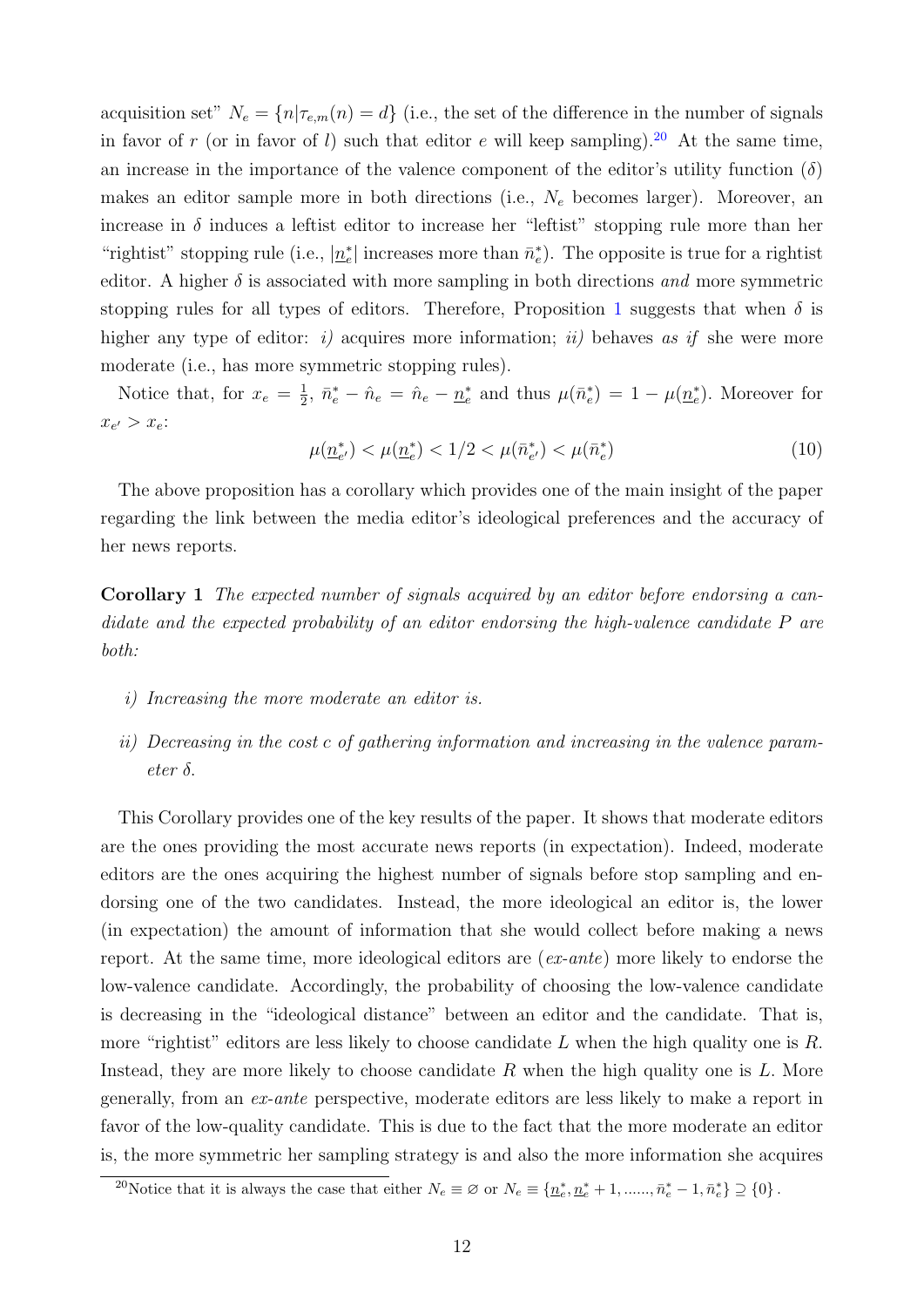before making a decision. Therefore, by taking on average a "more informed" decision, moderate editors are less likely to choose the low-quality candidate. Overall, this result points out the presence of a negative relation between the extremism of the ideological preferences of media editors (or, more generally, journalists) and the accuracy of news reports.<sup>[21](#page-15-1)</sup> Hence, the above Corollary sheds light on an issue which has not been addressed in the literature and that represents an additional element to enhance the understanding of the market for news. In particular, the evidence provided by Figure 1 in the introduction, as well as the one present in Figures B1 and B2 in [Appendix B,](#page-32-0) is consistent with the theoretical predictions of Corollary [1.](#page-14-1)

Finally, as expected, when the cost of sampling is higher, editors will make more "errors" in the sense that they would be less likely to choose the high-valence candidate and would collect less signals before making a news report. Instead, when editors care more about the quality of candidates the expected number of signals collected increases and the probability of choosing the low-valence candidate decreases (since as shown by Proposition [1,](#page-13-1) when  $\delta$ is higher editors acquire more information). This result is also consistent with the evidence provided by a recent report of the Pew Research Center showing that Local TV news are the most trusted sources of information.<sup>[22](#page-15-2)</sup> Indeed, arguably, local issues carry a lower degree of ideology and thus the above result suggests that on issues where the ideological component is less relevant, media editors are more likely to produce accurate news reports.

### <span id="page-15-0"></span>4 The Demand for News

This section analyzes the demand by citizens for the news reports of a media outlet as a function of the optimal stopping rules of its editor. Given the idiosyncratic preferences of a media outlet's editor, each citizen  $i$  can infer the set of possible reports of a media outlet (i.e., citizen i knows that the editor will either stop acquiring information after having collected  $\underline{n}_e^*$  signals in favor of L or  $\overline{n}_e^*$  in favor of R). Hence, analogously to the literature on citizen-candidates where citizens know that a candidate has a personal commitment to implement a given policy, in the model citizens know that an editor has a personal commitment to implement a given information acquisition strategy.<sup>[23](#page-15-3)</sup> Notice that what really matters for citizen when deciding whether to access a media outlet's report is not the identity of the editor per se but rather her ideological preferences. As greatly exemplified by Chan and Suen (2008), news media have a clear incentive to make such ideological

<span id="page-15-1"></span> $^{21}$ Notice that moderate editors do not have any higher intrinsic value *per se*. Moderate editors simply provide a useful benchmark since their perfectly symmetric stopping thresholds correspond to what is usually considered as a "fair and balanced" news report. For example, the idea of "fair and balanced" news reports was at the foundation of the FCC Fairness Doctrine in the US. Similarly, as stated by the BBC in the UK, "Impartiality lies at the heart of public service and is the core of the BBC's commitment to its audiences" (www.bbc.co.uk/guidelines/editorialguidelines). Nevertheless, as shown in the next section, these "fair and balanced"news reports are not necessarily the optimal ones from the perspective of every single citizen.

<span id="page-15-2"></span><sup>22</sup>"Further Decline in Credibility Ratings for Most News Organizations" (PEW, 2012)

<span id="page-15-3"></span><sup>&</sup>lt;sup>23</sup>See sections [A.1](#page-29-1) and [A.2](#page-30-0) in [Appendix A](#page-29-0) for a discussion on this issue.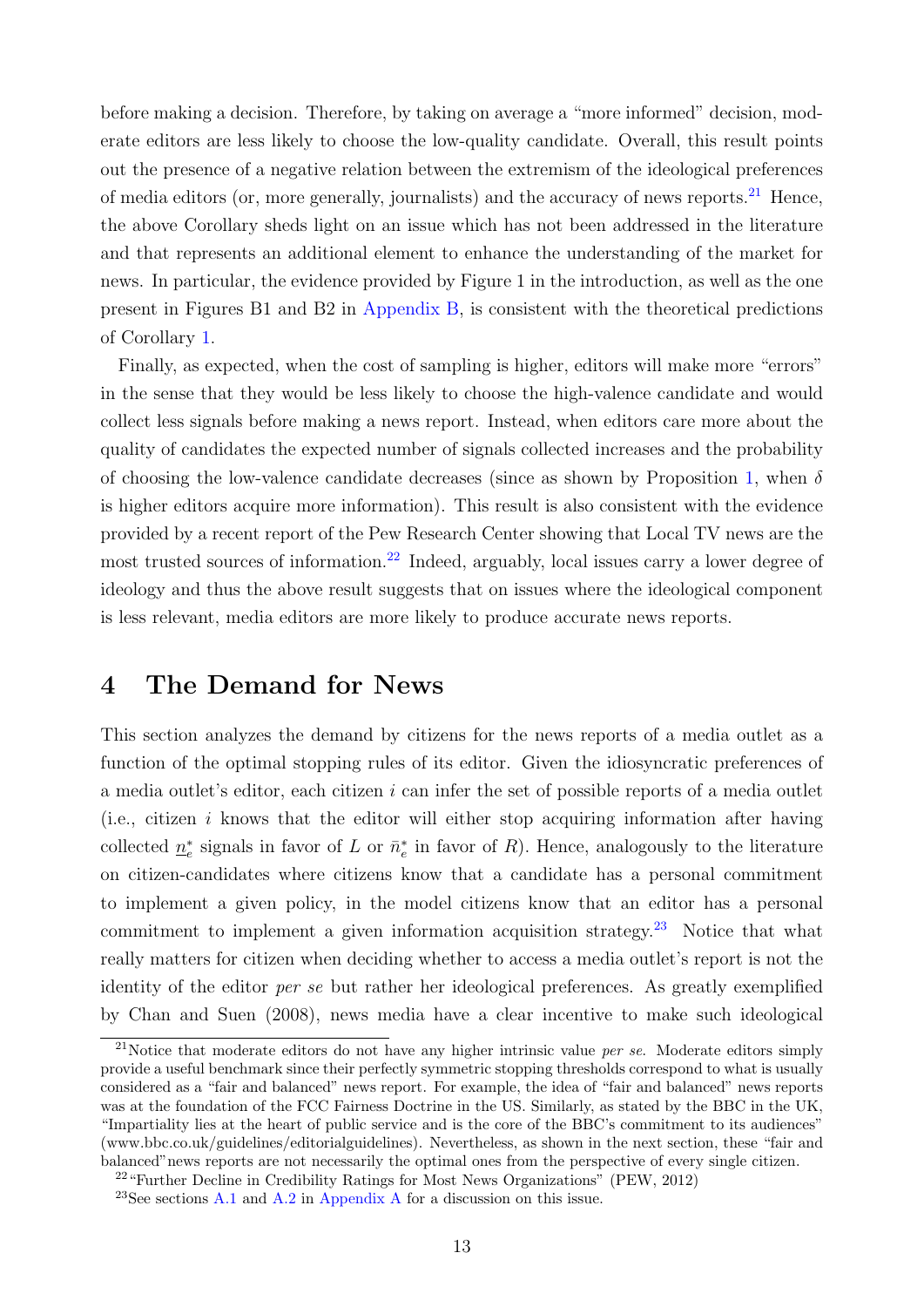preferences common knowledge. Indeed, "since news consumers prefer news from sources that share their ideological preferences, it is in the interest of a newspaper to establish a clear ideological reputation by hiring an editor with known views." Chan and Suen (2008, page 5). $^{24}$  $^{24}$  $^{24}$ 

Let the citizens' action space be  $A = \{W, NW\}$  where W stands for watching the news reports and NW for not watching the news reports. Then, the expected utility of citizen i from not getting any news report from the media outlet is:

$$
U_i(NW) = \begin{cases} U_i(L|\frac{1}{2}) & \text{for } x_i < \frac{1}{2} \\ U_i(R|\frac{1}{2}) & \text{for } x_i > \frac{1}{2} \end{cases}
$$

If instead citizen  $i$  decides to pay a cost  $C$  to access the news report of an editor with idiosyncratic preferences  $x_e$ , her expected utility will be:

$$
U_i(W, x_e) = \Pr(n = \underline{n}_e^*) \max \{ U_i (L | \mu(\underline{n}_e^*) ) ; U_i (R | \mu(\underline{n}_e^*) ) \} + \Pr(n = \bar{n}_e^*) \max \{ U_i (L | \mu(\bar{n}_e^*) ) ; U_i (R | \mu(\bar{n}_e^*) ) \} - C
$$
\n(11)

Where the probabilities of reaching the two stopping threshold  $\underline{n}_e^*$  and  $\overline{n}_e^*$  are:<sup>[25](#page-16-1)</sup>

$$
Pr(n = \underline{n}_e^*) = \frac{2\mu(\bar{n}_e^*) - 1}{2\left[\mu(\bar{n}_e^*) - \mu(\underline{n}_e^*)\right]}
$$
(12)

and

$$
Pr(n = \bar{n}_e^*) = \frac{1 - 2\mu(\underline{n}_e^*)}{2\left[\mu(\bar{n}_e^*) - \mu(\underline{n}_e^*)\right]}
$$
(13)

Let's now focus on the marginal viewer. That is, the viewer who is indifferent between watching and not watching the media outlet's reports. Specifically, there will be two marginal viewers. One representing the most rightist citizen willing to watch news reports from a media outlet having an editor with idiosyncratic preferences  $x<sub>e</sub>$ . The other one representing the most leftist citizen willing to watch such news reports. Hence, there will be a  $\hat{x}_e = \hat{x}_e(x_e)$ and a  $\tilde{x}_e = \tilde{x}_e(x_e)$  with  $\hat{x}_e < \tilde{x}_e$  such that only citizens with  $x_i \in [\hat{x}_e, \tilde{x}_e]$  will watch the news reports. $26$  In particular,

$$
\hat{x}_e = \frac{1}{2} - \delta(2\mu(\bar{n}_e^*) - 1) + \frac{C}{2\Pr(n = \bar{n}_e^*)}
$$
\n(14)

<span id="page-16-0"></span><sup>&</sup>lt;sup>24</sup>At the same time, from the citizens' perspective, it is equivalent whether the editor produces a coarse news report (e.g., endorsement) or she produces a news report showing all the signals (e.g., evidence) collected. Indeed, upon observing a coarse news report, citizens are able to infer which stopping threshold has been reached by the editor since they know the editor's idiosyncratic preferences. Moreover, this stopping threshold contains all the information needed by citizens to update their beliefs (i.e., the net difference of signals in favor of a candidate).

<span id="page-16-1"></span><sup>&</sup>lt;sup>25</sup>These are simply the probabilities of hitting the two stopping thresholds in a stochastic process with two absorbing states (see Brocas and Carrillo, 2007). The online appendix provides a formal derivation of these probabilities.

<span id="page-16-2"></span><sup>&</sup>lt;sup>26</sup>Notice that it could also be the case that  $\hat{x}_e > \frac{1}{2}$  or  $\tilde{x}_e < \frac{1}{2}$  but, clearly, not both.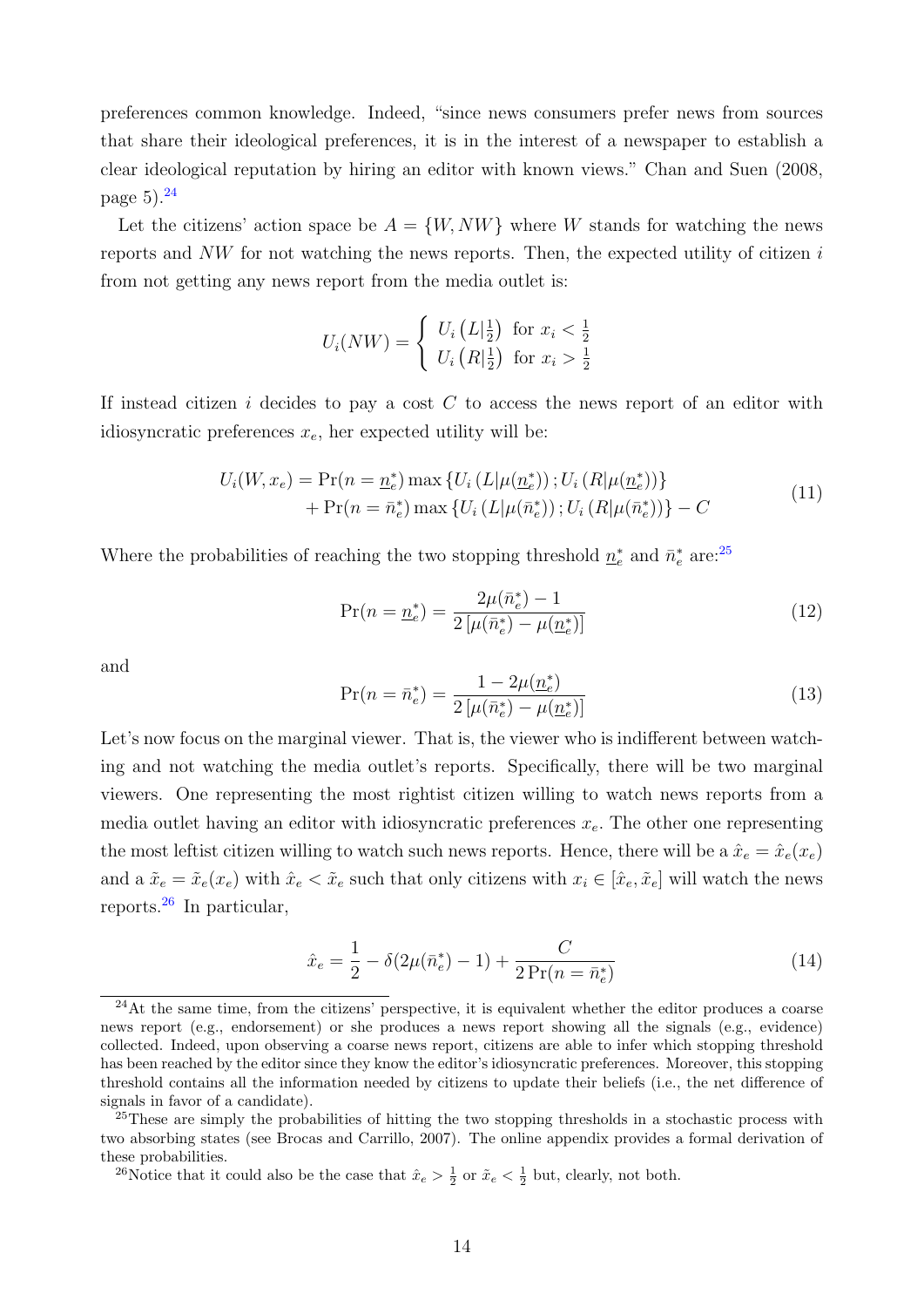and

$$
\tilde{x}_e = \frac{1}{2} + \delta(1 - 2\mu(\underline{n}_e^*)) - \frac{C}{2\Pr(n = \underline{n}_e^*)}
$$
\n(15)

Furthermore, the following condition is assumed:

#### Assumption

$$
C
$$

where  $\lambda = \frac{1-\theta}{\theta}$  $\frac{-\theta}{\theta}$ . It is easy to prove that when this assumption does not hold, there will never be any leftist or rightist citizen willing to watch any news report. The following lemma contains the main properties of the demand for news.

<span id="page-17-0"></span>**Lemma 1** Let  $(\bar{n}_{e}^{*}, \underline{n}_{e}^{*})$  be the optimal stopping rules of an editor with idiosyncratic preferences  $x_e$ . Then,  $(\tilde{x}_e - \hat{x}_e)$  represents the demand for news of a media outlet with such an editor. This demand is decreasing in the opportunity cost of acquiring information (i.e.,  $C$ ). Moreover, this demand is increasing in:

- 1. The valence parameter (i.e.,  $\delta$ )
- 2. The threshold in the number of signals in favor of R such that the editor stops acquiring information and endorses  $R$  (i.e.,  $\bar{n}_{e}^{*}$ )
- 3. The threshold in the number of signals in favor of  $L$  such that the editor stops acquiring information and endorses  $L$  (i.e.,  $|\underline{n_e^*}|$ ).

At the same time, there is always an upper bound on the "extremism" of an editor above which the demand for news is strictly decreasing.

The above lemma summarizes the main features of the demand for news media by citizens. Hence, it represents the main building-block for all the results that will be obtained in the next section when discussing the optimal choice of editors by profit-maximizing media outlets within a given market structure (i.e., monopoly, duopoly or an arbitrary number of competing media outlets).

Obviously, a higher opportunity cost of watching news reports decreases the number of leftist and rightist citizens willing to watch such reports. Instead, the higher the valence component in the citizens utility function, the more leftist and rightist citizens will want to watch news. Hence, the more citizens care about knowing the state of the world, the more citizens will get informed. At the same time, all citizens care about receiving the most accurate information, i.e., the lower is  $\underline{n}_{e}^{*}$  and the higher is  $\overline{n}_{e}^{*}$ , the more citizens will want to get informed. Indeed, all citizens who value information (i.e., the ones whose ex-post ranking of candidates is not always the same as their ex-ante one) would like to watch a media outlet having an editor who samples in both directions until infinity, since the more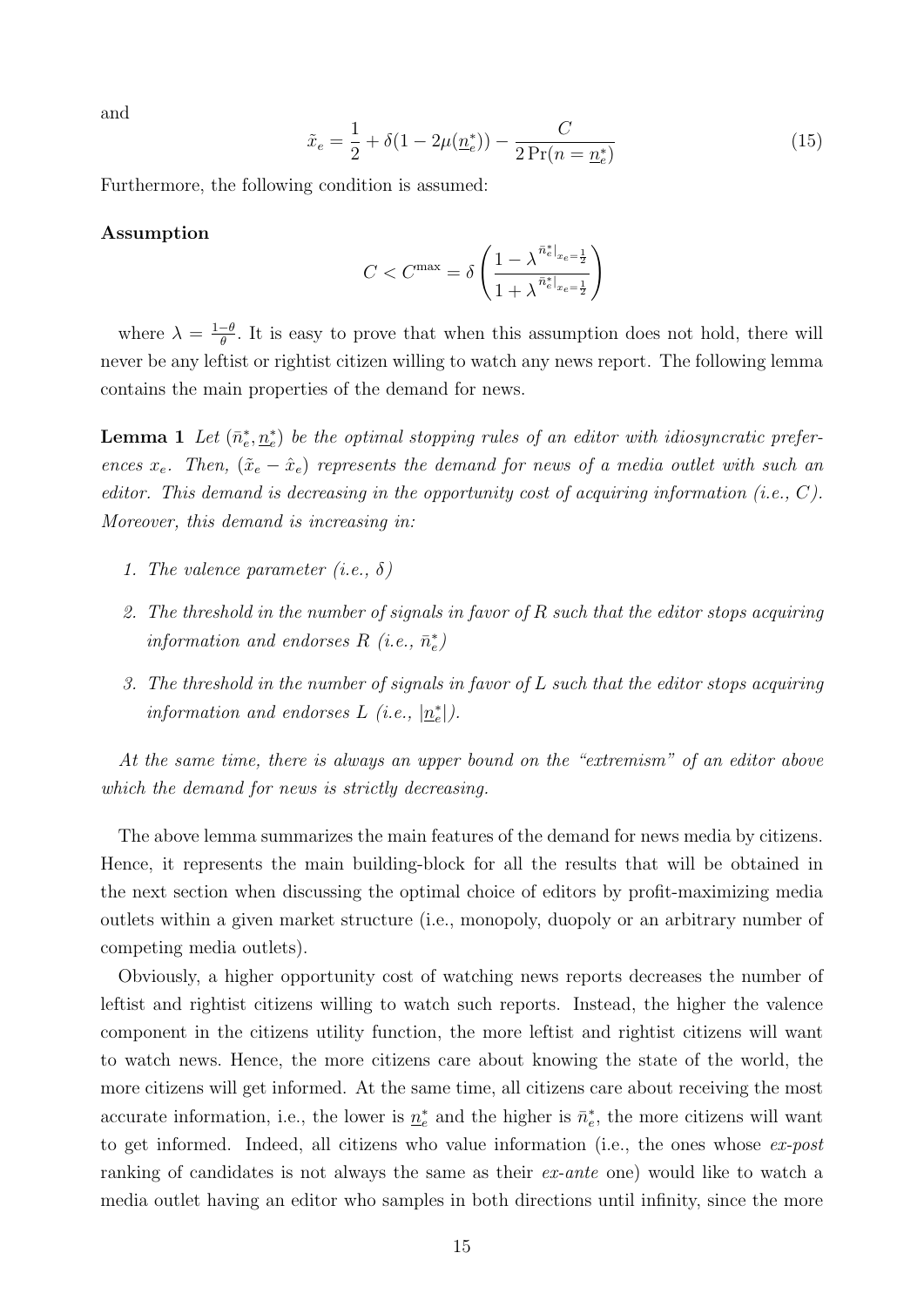information she gets, the higher the citizens' expected utility. However, given the editor's cost of acquiring information and the opportunity cost that each citizen faces when accessing this information, when a citizen is choosing whether to watch a media outlet and/or choosing among alternative news media outlets, she takes into account how valuable—from her own perspective—the information collected by an editor are (in expectation). Overall, the model points out the presence of two rationales explaining why citizens find optimal to watch a media outlet whose editor has similar idiosyncratic preferences. For citizens with preferences  $x_i < \hat{x}_e|_{x_e=\frac{1}{2}}$  and  $x_i > \tilde{x}_e|_{x_e=\frac{1}{2}}$  only a media outlet with an editor with similar idiosyncratic preferences can be pivotal for their choice (i.e., they never find valuable the information coming from a moderate editor). Hence, either they will watch a media outlet with an editor with (sufficiently) similar preferences or they will not watch any media outlet at all.

On the other hand, citizens with preferences  $x_i \in \left[x_e|_{x_e=\frac{1}{2}}, \frac{1}{2}\right]$  $\frac{1}{2}$   $\bigcup$   $\left(\frac{1}{2}\right)$  $\frac{1}{2}$ ,  $\tilde{x}_e|_{x_e=\frac{1}{2}}$ | find the information coming from a moderate editor valuable, but they may find the information coming from an editor with similar idiosyncratic preferences even more valuable. A citizen could make two types of errors. She may choose  $L$  when  $L$  is the low-quality candidate. Similarly, she may choose R when R is the low-quality candidate. A moderate citizen (i.e.,  $x_i = \frac{1}{2}$  $\frac{1}{2}$ ) cares about these two errors equally. Hence, she always prefers to watch a media outlet having a moderate editor since such an editor is the one whose news reports are, in expectation, most accurate (see Corollary [1\)](#page-14-1).<sup>[27](#page-18-0)</sup> On the other hand, for example, a moderateleftist citizen cares more about not making the error of choosing R when  $s = l$ . As shown by Corollary [1,](#page-14-1) a leftist editor has a lower probability of making such error but a higher probability of making a report in favor of L when  $s = r$  and a higher overall probability of making errors. Accordingly, a leftist citizen will then prefer a leftist editor to a moderate one. Therefore, rational citizens may prefer a media outlet with a like-minded editor simply because they derive a higher utility from the set of information acquired by such an editor with respect to the one acquired by a moderate editor.<sup>[28](#page-18-1)</sup>

At the same time, as shown by Corollary [1,](#page-14-1) since the more ideological an editor is, the lower the expected accuracy of her news reports, there will always be an upper bound on the "extremism" of an editor above which the demand for news by rational citizens will be strictly decreasing.

Therefore, since  $\tilde{x}_e$  is always increasing in  $x_e$  for  $x_e \leq 1/2$  and  $\hat{x}_e$  is always increasing in  $x_e$  for  $x_e \geq 1/2$ , this rational framework is able to explain the presence of preferences for like-minded sources of information. That is, the above lemma provides a rationale for the presence of a demand for news coming from ideological editors. In particular, while an economic rational for the demand for liked-minded news is already present in other models of

<span id="page-18-0"></span> $27$ Therefore, as a side result, the model also provides a rationale for why citizens with non-ideological preferences over candidates (i.e., moderate citizens) also prefer to watch news coming from a like-minded editor (i.e., a moderate editor).

<span id="page-18-1"></span><sup>28</sup>Durante and Knight (2012) analyze the demand for news in Italy. They show that, indeed, when the ideological position of a media outlet changes, viewers change their choice of news programs accordingly.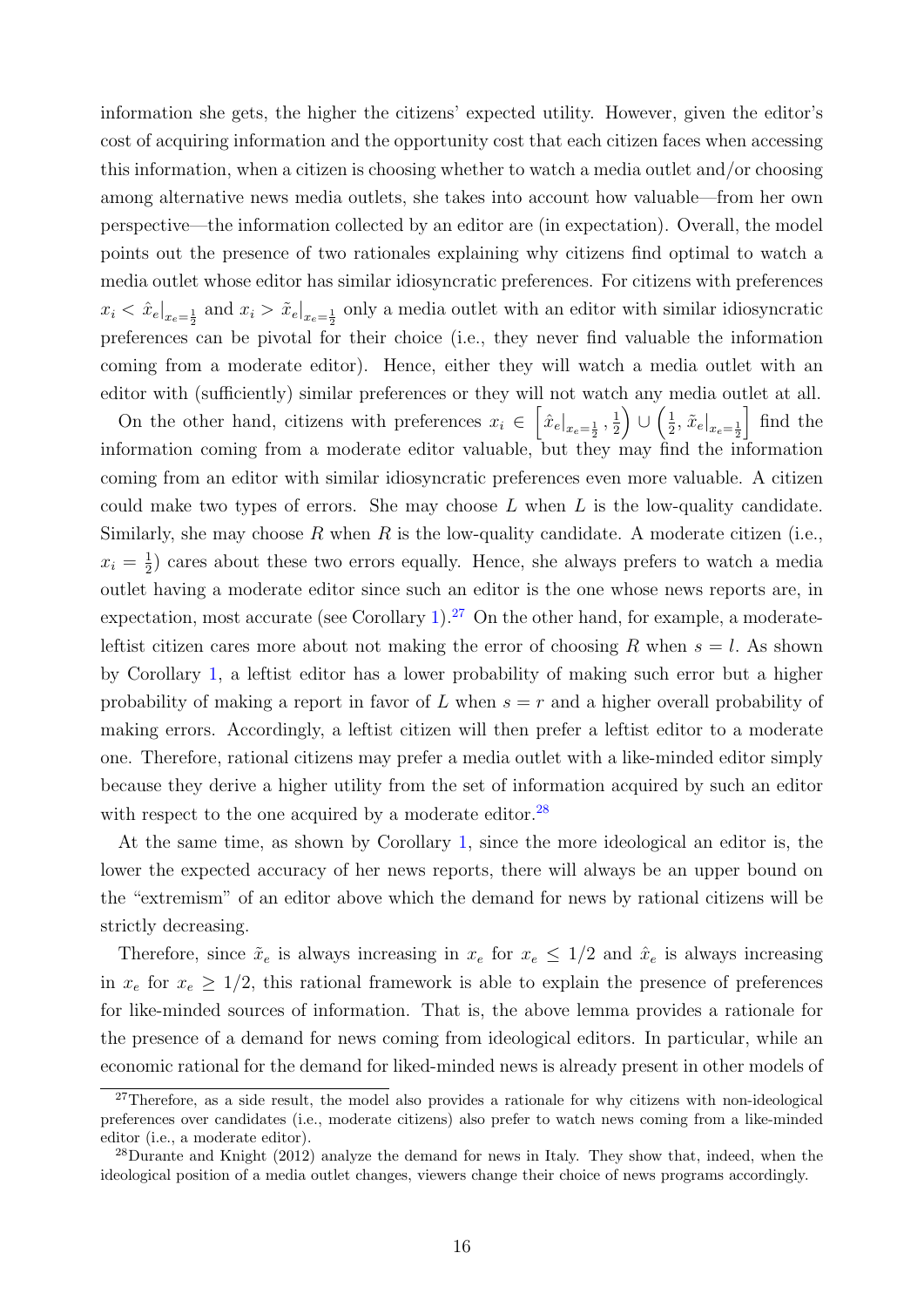demand-driven media bias (Mullainathan and Shleifer, 2005; Gentzkow and Shapiro, 2006; Annand et al., 2007; Chan and Suen, 2008), the mechanism underlying the above results is different from the existing literature. The results of Lemma [1](#page-17-0) derive from the fact that, when choosing among different media outlets, rational citizens take into account that the news reports coming from media editors with different ideological preferences will be different simply because their optimal information acquisition strategies are different. At the same time, Lemma [1](#page-17-0) also points out that rational citizens would never find optimal to demand news coming from editors having very extreme ideological preferences since the expected accuracy of such editors is very low. Hence, behavioral models (as the one of Mullainathan and Shleifer, 2005) remain probably better suited to explain the presence of a demand for news coming from extremist editors.

The following section analyzes the implications of such demand for news for the optimal choice of editors by profit maximizing media outlets.

# <span id="page-19-0"></span>5 Optimal Choice of Editors by Media

### 5.1 Monopoly

This section analyzes the implications of the citizen-editors model in a monopolistic market. The media outlet's owner wants to choose  $x_e$  to maximize viewership. Choosing an editor from the population of citizens is analogous to choosing a "product" location on the [0, 1] line. Suppose the media outlet's owner chooses an editor with idiosyncratic preferences  $x_e$ . Then, the profit function is:

$$
\Pi(x_e, \hat{x}_e, \tilde{x}_e) = D(x_e, \hat{x}_e, \tilde{x}_e) = F(\tilde{x}_e) - F(\hat{x}_e)
$$

where  $F(\tilde{x}_e)$  and  $F(\hat{x}_e)$  are increasing functions of  $x_e$ . The following proposition characterizes under which conditions a profit-maximizing media outlet will choose a moderate editor and under which conditions it will choose an ideological one.

<span id="page-19-1"></span>Proposition 2 Suppose there is just a monopolist profit-maximizing media outlet in the market for news. For any symmetric  $f(x)$ , then:

- 1. If the density of citizens' idiosyncratic preferences is increasing moving away from the "extremes" (i.e.,  $f(x)$  satisfies [Condition A](#page-9-4)), then the media outlet will always choose a moderate editor (i.e.,  $x_e^{mon} = \frac{1}{2}$  $\frac{1}{2}$ .
- 2. If the density of citizens' idiosyncratic preferences is increasing moving away from the median citizen (i.e., $f(x)$  satisfies [Condition B](#page-9-5)), then the media outlet will always choose an ideological editor with preferences  $x_e^{mon} \in \left[x_{e_L}^{\min}, \frac{1}{2}\right]$  $\frac{1}{2}$ )  $\cup$   $\left(\frac{1}{2}\right)$  $\left[\frac{1}{2}, x_{e_R}^{\text{max}}\right]$  with  $x_{e_L}^{\text{min}} > 0$ and  $x_{e_R}^{\max} < 1$ .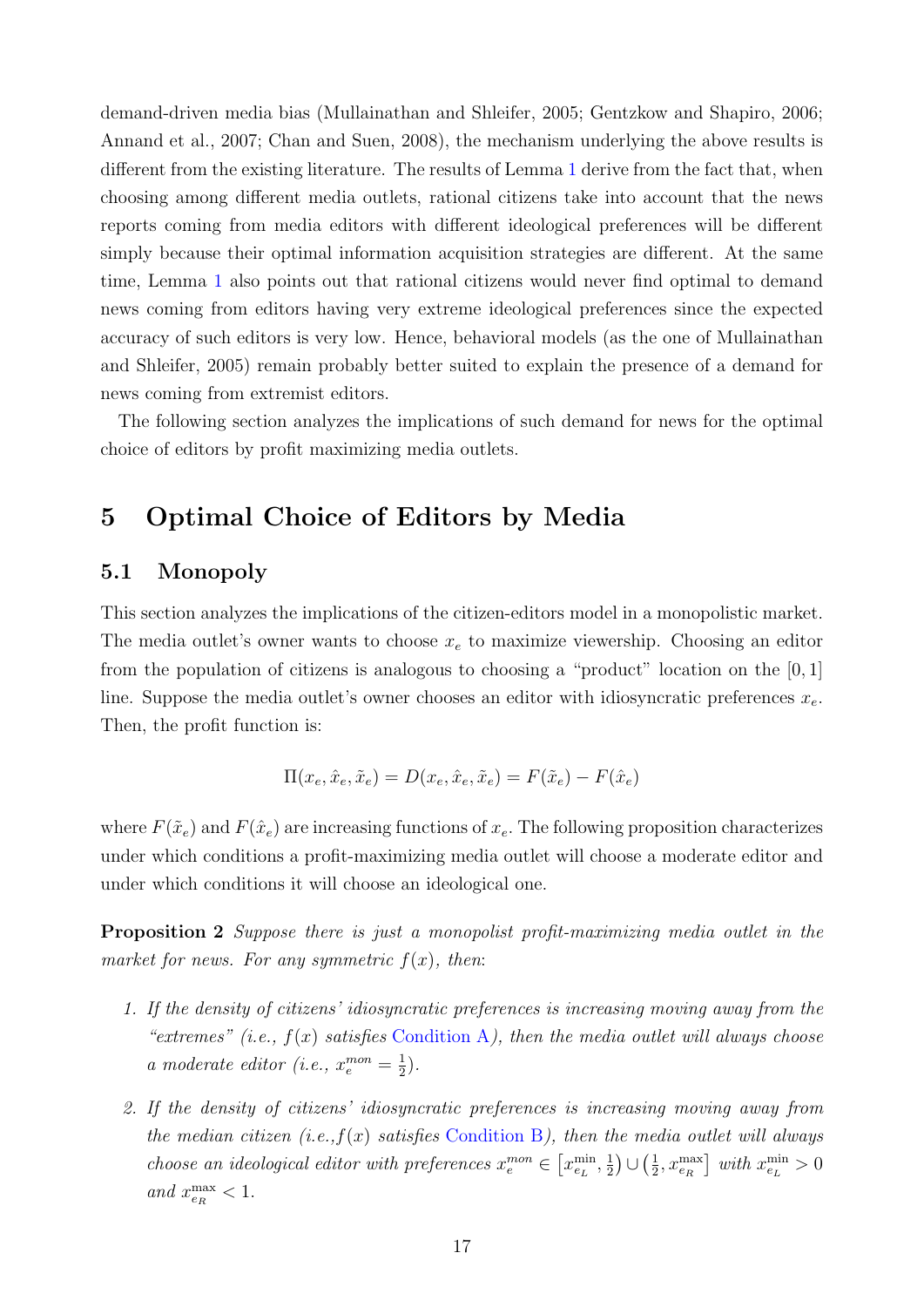The above proposition shows that a monopolist media outlet will always choose a moderate editor when citizens are distributed uniformly or when the mass of moderate citizens is higher than the one of ideological ones (i.e., when [Condition A](#page-9-4) applies). Instead, if the number of moderate citizens is lower than the one of ideological ones, the media outlet will prefer to choose an ideological editor (i.e., when [Condition B](#page-9-5) applies). Indeed, in such a case the media outlet may increase its demand since many ideological citizens are willing to watch its news reports. At the same time, most moderate citizens will still want to acquire information from such a source rather than not acquiring any information at all.

Hence, when the media outlet is just maximizing profits, even though citizens do not derive any exogenous utility from biased information, the endogenous acquisition of costly information may induce a media outlet to choose an editor whose optimal information acquisition strategy is slanted in favor of the alternative ex-ante preferred by a subset of citizens (e.g., the rightists one).

However, even in this case the optimal editor will not be "too extremist". As shown by Corollary [1,](#page-14-1) the more ideological an editor is, the lower the expected accuracy of her news reports. Hence, as suggested by Lemma [1,](#page-17-0) after some point choosing a more rightist (leftist) editor will decrease even the number of rightist (leftist) citizens willing to watch the media outlet, i.e., for  $x_e > x_{e_R}^{\max}$   $(x_e < x_{e_L}^{\min})$ .

### 5.2 Duopoly

Suppose now that  $K = 2$ . That is, the market for news is composed of two profit maximizing media outlets. The following proposition summarizes the possible Nash equilibria that can arise in this case depending on the distribution of citizens' preferences.<sup>[29](#page-20-0)</sup>

<span id="page-20-1"></span>Proposition 3 Suppose there are two media outlets in the market for news. For any symmetric  $f(x)$ , then:

- 1. If the density of citizens' idiosyncratic preferences is increasing moving away from the "extremes" (i.e.,  $f(x)$  satisfies [Condition A](#page-9-4)), then both media outlets choose moderate editors (i.e.,  $x_{e_1}^{duop} = x_{e_2}^{duop} = \frac{1}{2}$  $\frac{1}{2}$ .
- 2. If the density of citizens' idiosyncratic preferences is increasing moving away from the median citizen (i.e.,  $f(x)$  satisfies [Condition B](#page-9-5)), then  $\exists C^{Dev} < C^{max}$  such that:
	- (a) If  $C > C^{Dev}$ , then both media outlets choose moderate editors (i.e.,  $x_{e_1}^{duop} = x_{e_2}^{duop}$ 1  $\frac{1}{2})$

<span id="page-20-0"></span> $29$ Each citizen is implicitly assumed to watch at most one media outlet (which is, for example, the case when two television news programs broadcast at the same time or when there is an upper bound on the opportunity cost of watching news, e.g., time constraint). Nevertheless, as discussed in section [A.3,](#page-31-0) this assumption is without loss of generality. If citizens were to acquire information from multiple sources, the incentives of media outlets to choose ideological editors would only be reinforced.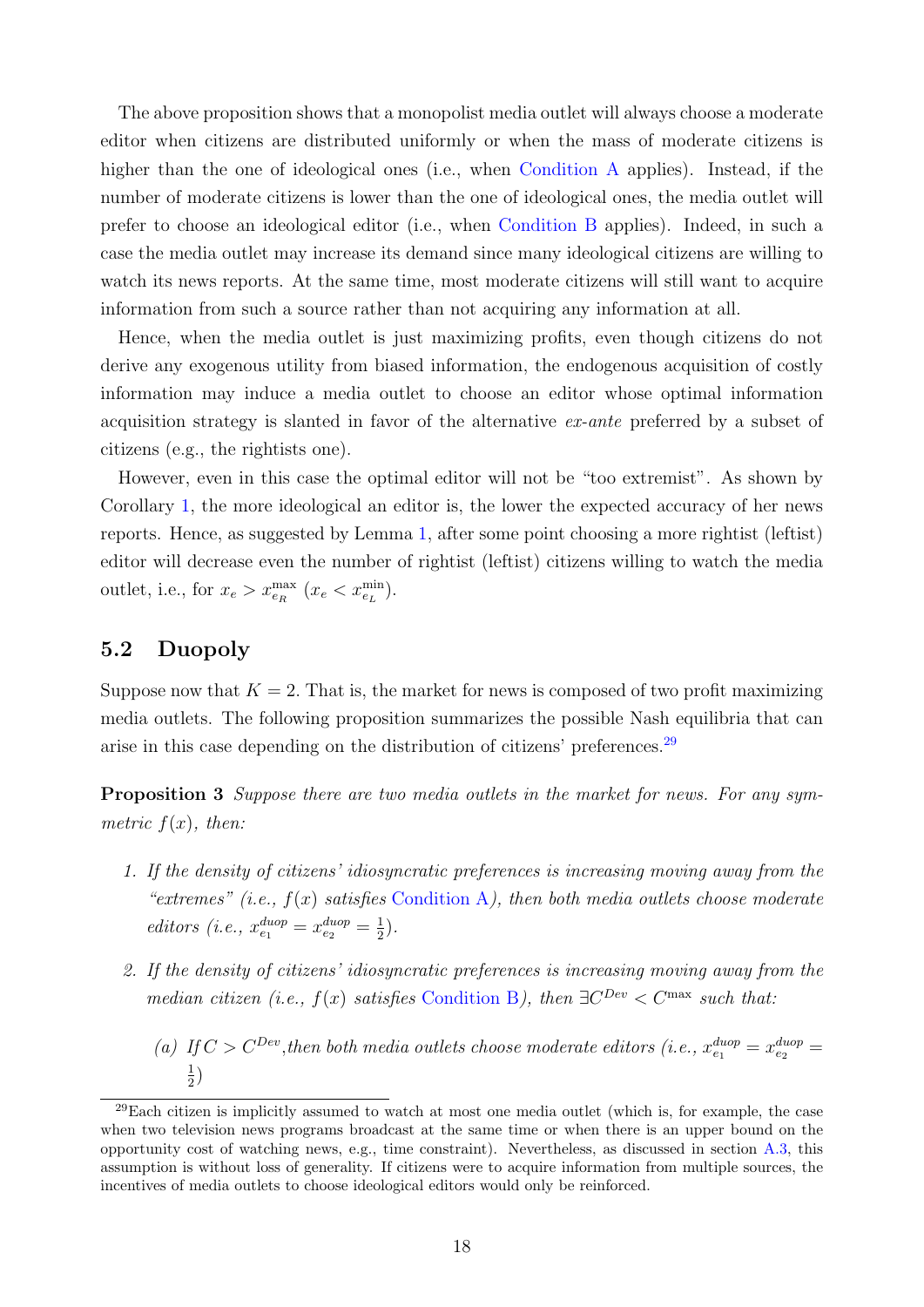(b) If  $C < C^{Dev}$ , then the two media outlets choose ideological editors having symmetric idiosyncratic preferences, i.e.,  $x_{e_1}^{duop} = 1 - x_{e_2}^{duop}$  where  $x_{e_1}^{duop}, x_{e_2}^{duop} \in$  $\left[x_{e_L}^{\min}, \frac{1}{2}\right]$  $\frac{1}{2}$ )  $\cup$   $\left(\frac{1}{2}\right)$  $\frac{1}{2}, x_{e_R}^{\text{max}}$  with  $x_{e_L}^{\text{min}} > 0$  and  $x_{e_R}^{\text{max}} < 1$ . Moreover, the lower is C the more ideological are the editors chosen by the media outlets.

When [Condition A](#page-9-4) holds, despite the fact that by choosing, for example, a rightist editor a media outlet would increase the number of rightist citizens willing to watch its news (i.e., higher marginal rightist viewer), the net effect on the demand of choosing this editor rather than a moderate one would be always negative. Since choosing a less moderate editor also implies choosing an editor who will sample relatively less with respect to a more moderate one, the negative effect on moderate citizens' viewership would be higher than the positive effect on rightist citizens' viewership.

Moreover, even when [Condition B](#page-9-5) holds, if the opportunity cost of acquiring information is high, the two media outlets will both choose moderate editors. This is the only case where a media outlet may not find it convenient to choose an ideological editor in a duopoly while it would in a monopoly. The reason behind this difference is that in the monopoly case choosing, for example, a rightist editor instead of a moderate one will decrease the demand for news by leftist citizens. However, moderate citizens will still be willing to watch such media outlet rather than not acquire any information at all. Instead, in the duopoly case, when the opportunity cost of acquiring information is high, by choosing a rightist editor, a media outlet may face a reduction in the demand for its news by moderate citizens larger than the increase in the demand by rightist citizens.

On the other hand, when the opportunity cost is low, the demand for news by extremist citizens will be high enough to induce media outlets to choose ideological editors. Thus, the two media outlets will end up choosing symmetric types of ideological editors. That is, while in the monopolistic case there was only a rightist (or leftist) editor, in presence of two media outlets there will be also a leftist (or rightist) editor. Moreover, the lower is the opportunity cost, the higher will be the difference between the idiosyncratic preferences of the editors chosen by the two media outlets. Finally, given the results of Lemma [1,](#page-17-0) even in this case optimal editors could never be "too extremist".

### 5.3 Multiple Media Outlets

This section analyzes the case where there are multiple media outlets in the market for news, i.e.,  $K > 2$ . The above analysis has shown that when moderate citizens are uniformly distributed in the policy space, or when the mass of moderate citizens is higher than the one of ideological citizens, media outlets will choose moderate editors both in a monopoly and in a duopoly. The following proposition shows that when there are multiple media outlets in the market for news, this is not always the case. Specifically, when  $x_i \sim U[0, 1]$ , as the number of media outlets present in the market increases, the equilibrium where every media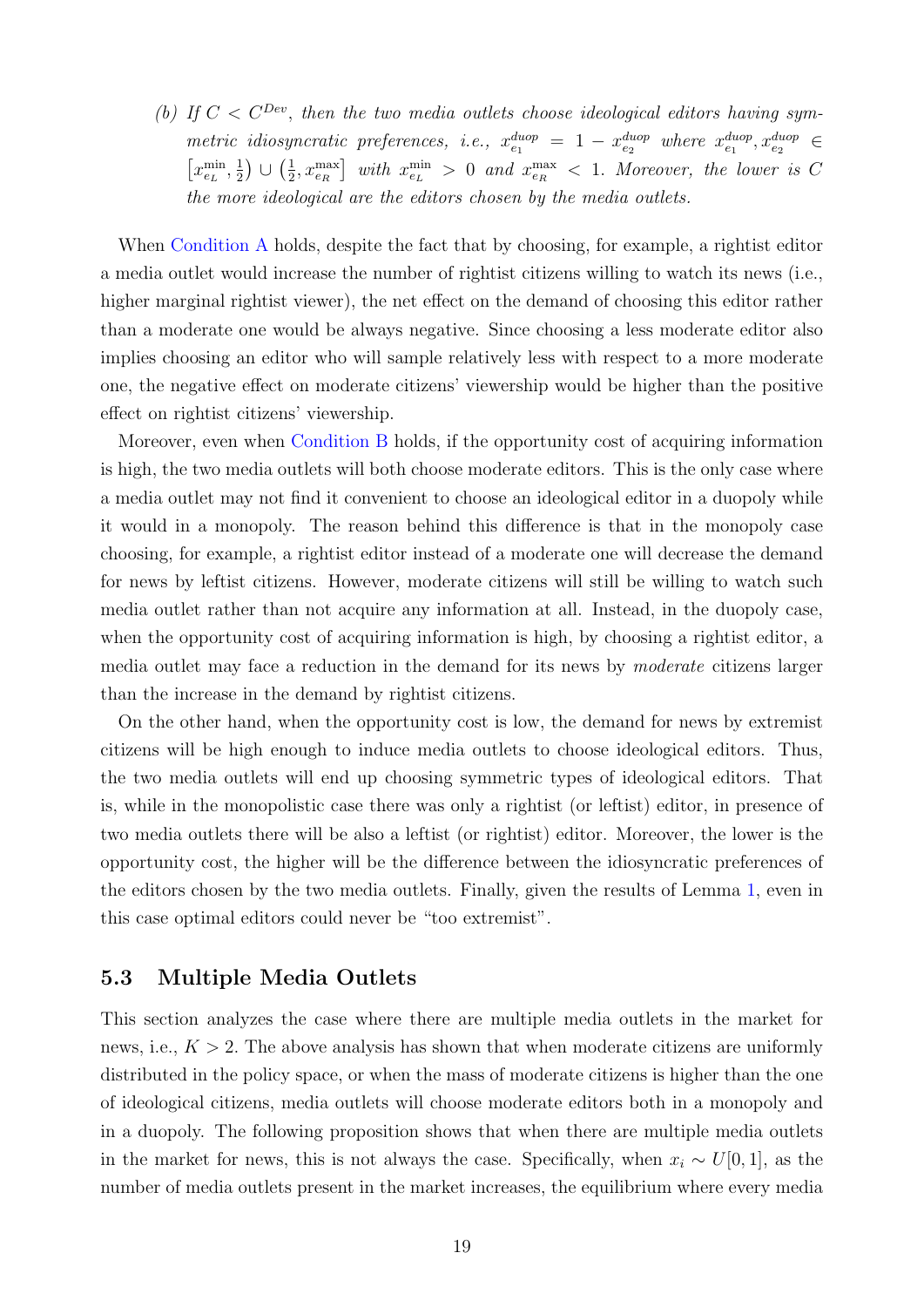outlet chooses a moderate editor is not sustainable anymore. Indeed, any media outlet would have an incentive to differentiate its "news product" by choosing an ideological editor.

<span id="page-22-0"></span>Proposition 4 Suppose that citizen's idiosyncratic preferences are distributed uniformly in [0, 1].Then, it exists a threshold in the number of media outlets present in the market for news  $K^* \in (2,\infty)$  such that for  $K > K^*$  the set  $\big\{x_{e_j} = \frac{1}{2}\big\}$  $\frac{1}{2}, \forall j = 1, ..., K$  is not an equilibrium. In such case, it still exists a symmetric mixed-strategy Nash equilibrium. Moreover, K<sup>∗</sup> is increasing in C.

The above proposition shows that when the market for "moderate news" gets crowded, media outlets will prefer to choose a different location for their news product. That is, the higher the degree of competition in the market for news, the more likely it is that media outlets will choose ideological editors. This result is typical in the literature on demanddriven media bias (e.g., Mullainathan and Shleifer, 2005; Annand et al., 2007; Chan and Suen, 2008). It arises from the incentives of profit-maximizing media outlets to differentiate their news products.

This theoretical mechanism is consistent with the emerging empirical evidence comparing the degree of ideological polarization of news sources in the online market for news with respect to the offline media market, e.g., online newspapers and blogs with respect to traditional newspapers and TV. Indeed, the higher number of competing media outlets present in the online market for news seems to be associated with a higher degree of ideological polarization with respect to the offline market for news (Sunstein, 2007; Gentzkow and Shapiro, 2011). At the same time, the theoretical insights of Proposition [4](#page-22-0) are also in line with the empirical analysis by Gentzkow et al. (2012) on the US press industry in the early 20th century, showing that economic competition enhances ideological diversity.

Moreover, since the higher the opportunity cost of acquiring information, the less extremists citizens will find it optimal to acquire information, as such cost increases the likelihood of media outlets choosing ideological editors decreases.[30](#page-22-1) That is, it is possible to reinterpret the above proposition with respect to C. For a given  $K > 2$ , there will exist a  $C^*(K)$  such that for  $C > C<sup>*</sup>(K)$ , all media outlets will choose a moderate editor from the population of citizens. Instead, for  $C < C<sup>*</sup>(K)$ , media outlets will choose ideological editors. This result, along with the ones of Propositions [2](#page-19-1) and [3,](#page-20-1) suggests that more moderate editors should be expected to prevail in a news market where the opportunity cost is high. A clear application of this result is represented by the differences between the broadcast media sector with respect to the press. The opportunity cost of watching a report from a broadcast media is arguably lower than the one of reading a newspaper. The analysis thus suggests that, all other things equal, more moderate editors should be present in the press sector than in the broadcast media sector. At the same time, there should be more extremist citizens watching

<span id="page-22-1"></span><sup>&</sup>lt;sup>30</sup>Indeed  $\lim_{C \to C^{\max}} K^* \to \infty$ .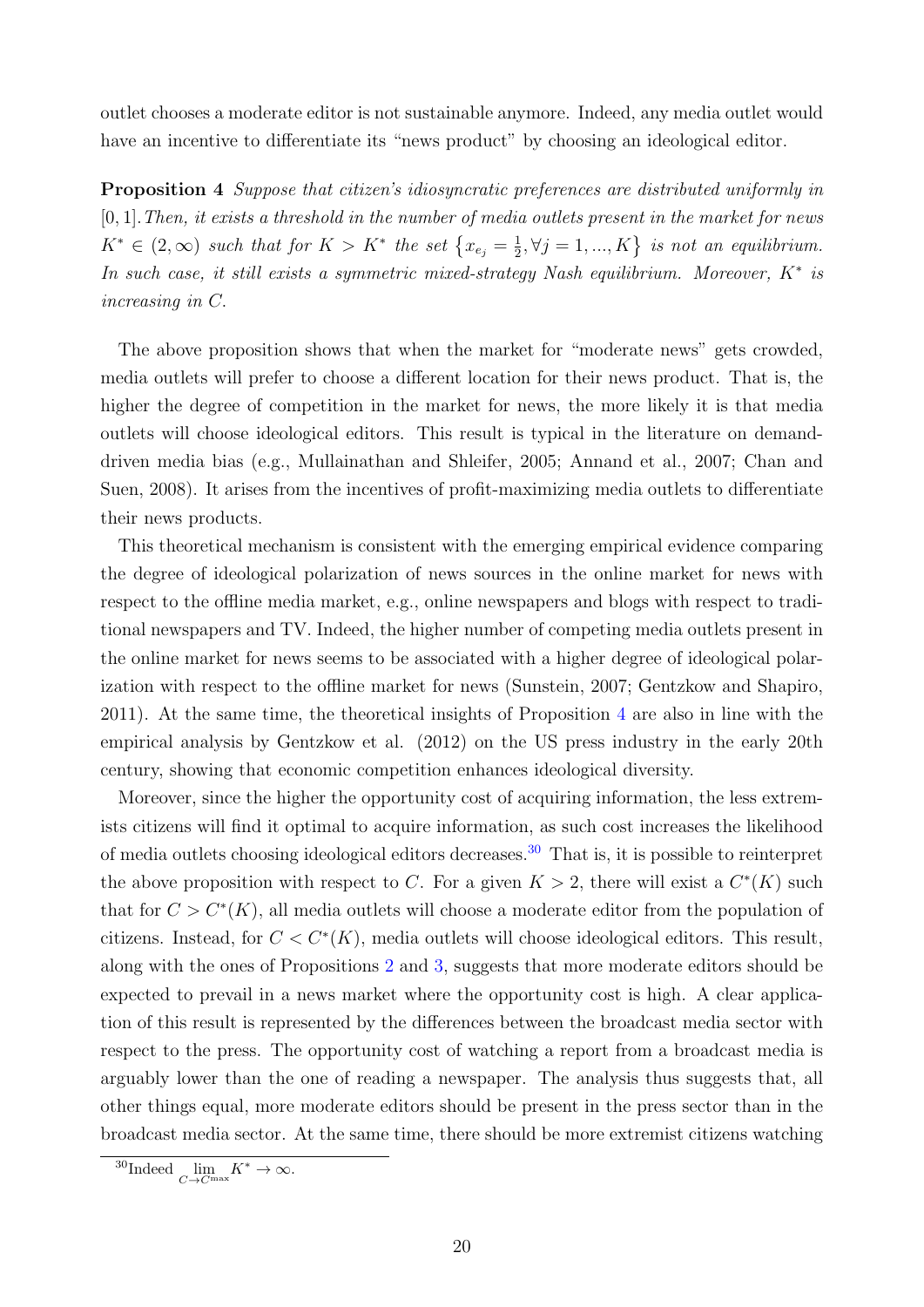broadcast media and a higher overall demand for broadcast media with respect to the one faced by the press.

# <span id="page-23-0"></span>6 Discussion: Information and Welfare

### <span id="page-23-1"></span>6.1 Private Value of Information and Utility

As usual in the literature on the demand for news (e.g., Strömberg, 2004b; Mullainathan and Shleifer, 2005; Gentzkow and Shapiro, 2006; Chan and Suen, 2008; Anderson and McLaren, 2012), I have assumed that citizens receive utility from choosing a given candi-date/alternative per se.<sup>[31](#page-23-2)</sup> Since news has a public-good nature and the probability of being pivotal is close to zero, the expected benefit of acquiring information is likely to be negligible. That is, acquiring information is a typical free-riding problem. Hence, in my model, as in the rest of this literature, it is necessary to explain why citizens bother spending the opportunity cost of watching TV news or reading newspapers.

A straightforward rationale for the demand for news is the one proposed by Strömberg (2004b) and Anderson and McLaren (2012). That is, citizens may be using news reports to decide on a private action whose value depends on the public policy implemented (or candidate elected). For example, the news could cover the quality and virtues of the public school system and the private decision is the choice between enrolling in a public or in a private school. That is, the willingness to acquire information on the state of the world "to make a better private decision generates a market demand for news, and this then through the voting system affects the direction of the public decision." (Anderson and McLaren 2012, page 834).[32](#page-23-3)

### 6.2 Citizens' welfare

Given that voting is costless and taking into account the rationale for information acquisition explained in the previous section, every citizen would turnout and choose the candidate which yields her the higher expected utility (given her posterior beliefs). Therefore, it is possible to compare citizens' welfare in an equilibrium where only moderate editors are chosen by media outlets (e.g., a duopoly where  $f(x)$  satisfies [Condition B](#page-9-5) and  $C > C^{Dev}$ ) with one where media outlets choose ideological editors (e.g., a a duopoly where  $f(x)$  satisfies [Condition B](#page-9-5) and  $C < C^{Dev}$ ). Specifically, in order to assess citizen's welfare, it is necessary to analyze how the expected utility of different segment of citizens may vary in presence of

<span id="page-23-2"></span><sup>&</sup>lt;sup>31</sup>Similarly, the model shares with this literature the implicit assumption that a citizen must watch the news report in order to learn its information content.

<span id="page-23-3"></span><sup>&</sup>lt;sup>32</sup>Alternatively, the citizens' decision to become informed may be seen as deriving from an intrinsic psychological benefit from choosing the high-quality candidate as in Chan and Suen (2008). Larcinese (2009) presents a decision-theoretical model of voters' demand for political information. See also Piolatto and Schuett (2011) for a model of the demand for news by ethical voters.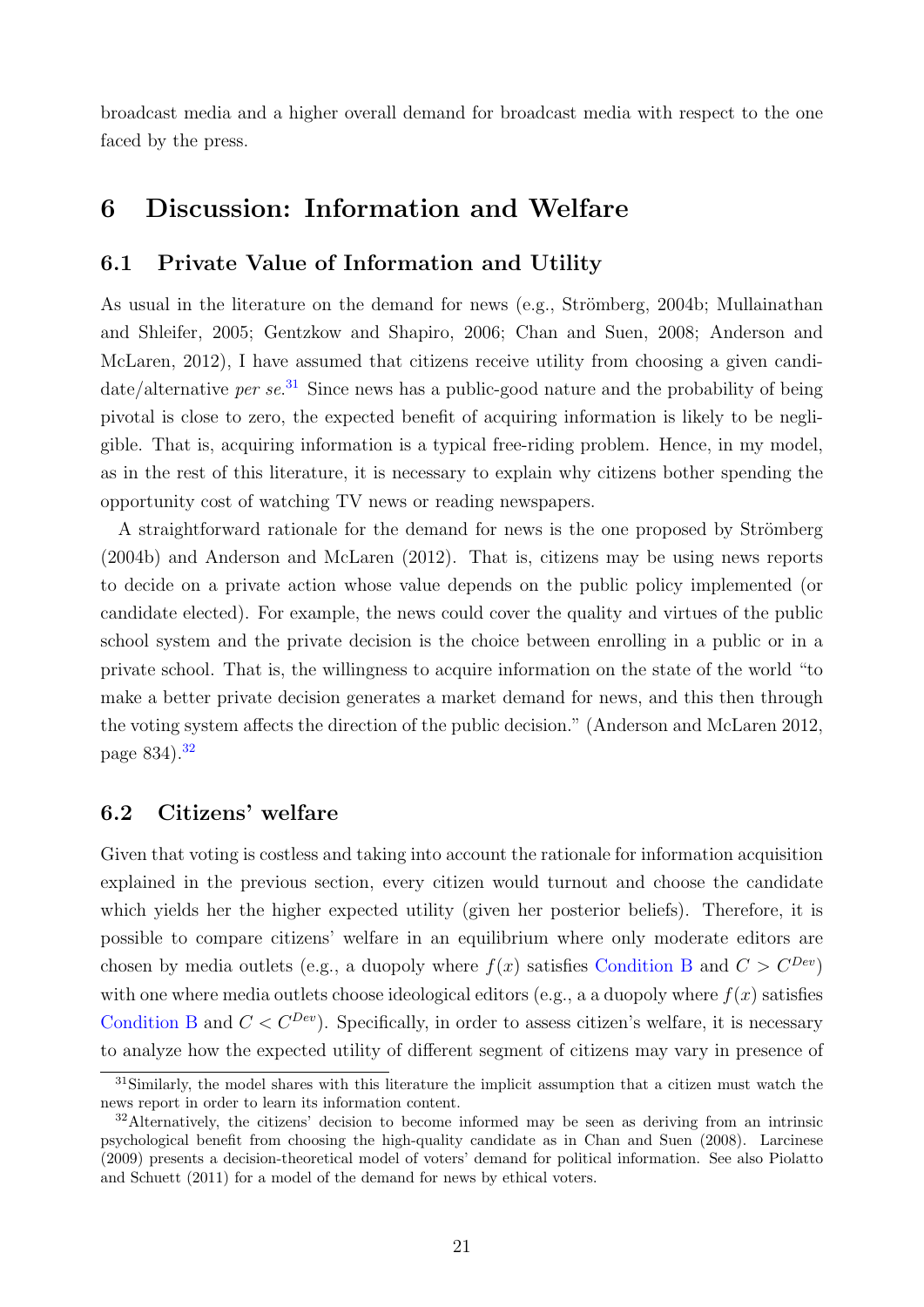moderate or ideological editors. It is straightforward to see that a subset of citizens may be better off in an equilibrium where media outlets choose ideological editors with respect to one where only moderate editors are present. Indeed, as shown in Lemma [1](#page-17-0) and discussed in Section [4,](#page-15-0) the presence of ideological editors allows a fraction of the population (i.e., leftist and rightist citizens) to find a valuable source of information and another one (i.e., moderateleftist and moderate-rightist) to choose a source of information yielding a higher expected utility. At the same time, as shown by Corollary [1,](#page-14-1) the accuracy of an ideological editor's news report is lower than the one of a moderate editor. Moderate citizens will then be worse off in such a equilibrium where media outlets choose ideological editors since the news reports coming from these type of editors involve a higher expected probability of endorsing the lowvalence candidate. Considering an utilitarian citizens' welfare function, the overall effect of having an equilibrium with ideological editors will then crucially depend on the shape of the distribution of citizens' ideological preferences. In particular, as shown by Proposition [3,](#page-20-1) in a duopoly where  $f(x)$  satisfies [Condition B](#page-9-5) media outlets choose (symmetric) ideological editors when  $C < C^{Dev}$  while they both choose moderate editors when  $C \ge C^{Dev}$ . Hence, in presence of a density function  $f(x)$  which satisfies [Condition B,](#page-9-5) the overall welfare will be higher in a duopoly where  $C < C^{Dev}$  with respect to a situation where  $C \ge C^{Dev}$  since  $f(x)$  is such that most citizens have ideological preferences close to either the upper or lower bound of the distribution.

# <span id="page-24-0"></span>7 Conclusions

The paper has analyzed a market for news in which profit maximizing media outlets choose their editors from the population of citizens. The results identify a novel mechanism of media bias: the bias in a media outlet's news reports is the result of the slanted optimal information acquisition strategy of its editor. Accordingly, the analysis has shown that the editors' endogenous information acquisition results in rational citizens finding it optimal to choose a like-minded source of information (i.e., watch a media outlet having an editor with similar idiosyncratic preferences). Indeed, citizens may obtain a higher expected utility from the set of information acquired by a like-minded editor with respect to the one acquired by a moderate editor. Hence, even though citizens do not derive any exogenous utility from biased information, they all share the same prior beliefs and media outlets are just maximizing profits, the endogenous acquisition of costly information may induce a media outlet to choose an editor whose optimal information acquisition strategy is "slanted" in favor of the alternative ex-ante preferred by a subset of citizens. Therefore, my model provides a novel rationale for the presence of slant in the market for news purely based on the citizens' demand for the most valuable source of information. At the same time, the results also show that there is always an upper bound on the possible "extremism" of an editor above which the demand for news by rational citizens is strictly decreasing.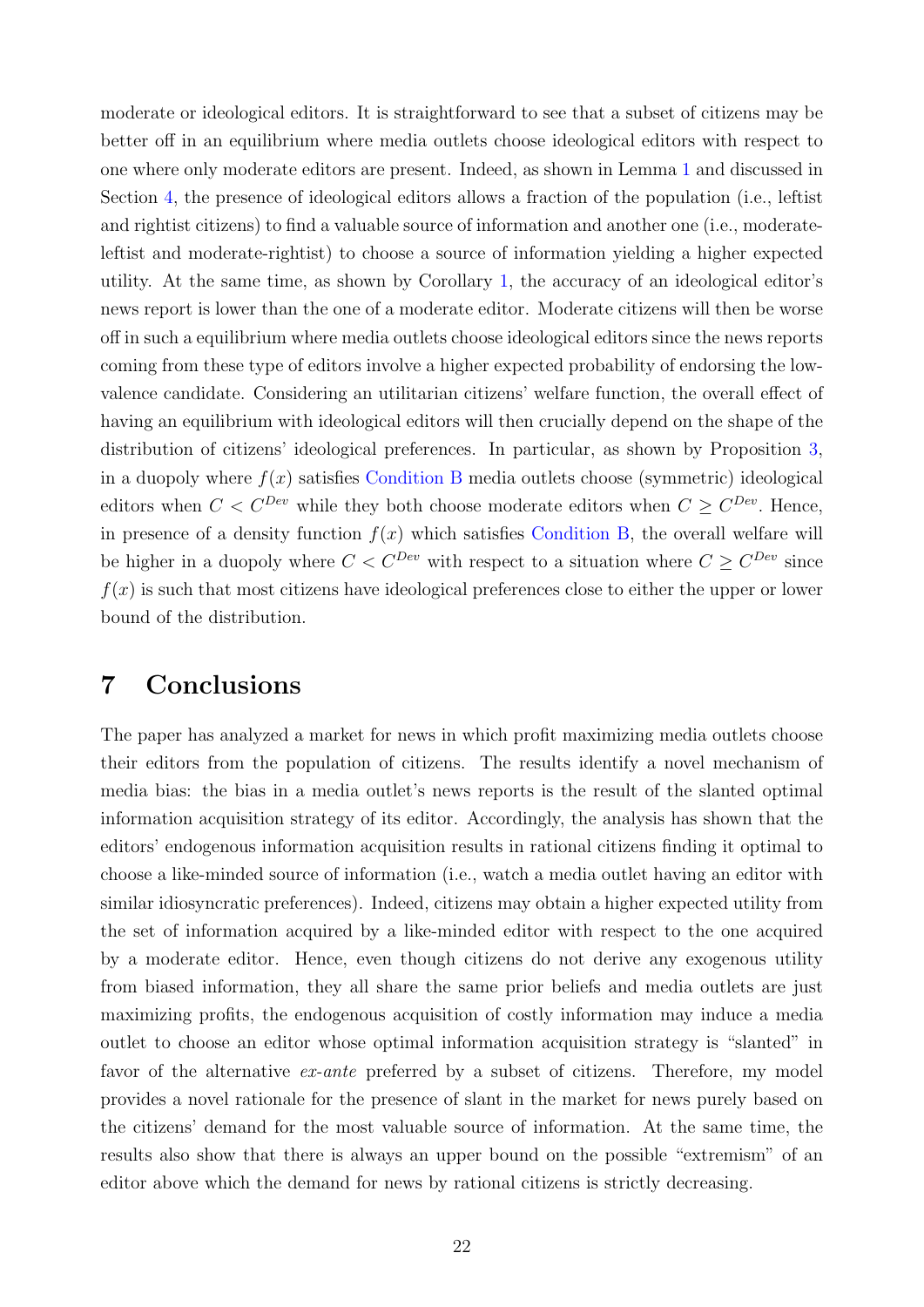Similarly to other models of demand-driven media bias (e.g., Mullainathan and Shleifer, 2005; Annand et al., 2007; Chan and Suen, 2008), the results show that the higher the degree of competition in the market for news, the more likely that media outlets will choose ideological editors. That is, when the market for news gets crowded, a media outlet may prefer to differentiate its news product by choosing a different location in the policy space (i.e., choose an editor with different idiosyncratic characteristics), rather than sharing the demand for news of moderate citizens with the other media outlets. This theoretical mechanism is consistent with the higher degree of ideological polarization of news media observed in the online market for news with respect to the offline market for news (Sunstein, 2007; Gentzkow and Shapiro, 2011) and with historical evidence on the US newspapers industry (Gentzkow et al., 2012)

At the same time, the model is also particularly fit to capture the behavior of the socalled citizen-journalists. As pointed out by Battaglini (2013), with the emergence of new online media platforms (e.g., blogs) citizens are taking an active role in the production of news. Hence, this theoretical mechanism sheds light on how citizens acquire information according to their ideological preferences—when acting as journalists in online news media platforms. Moreover, if the valence component of citizen-journalists were to be lower with respect to the one of citizen-editors employed by traditional news media (e.g., due to different reputation incentives), the results would suggest that the expected accuracy of news reports by traditional news media are likely to be higher than the one of new news media. This is an issue left for future research.

More generally, this paper has focused only on the demand for slanted news. In order to carefully assess the effects of competition on citizens' welfare, policy regulators should take into account the possible presence of both demand-driven and supply-driven sources of media bias in the market for news.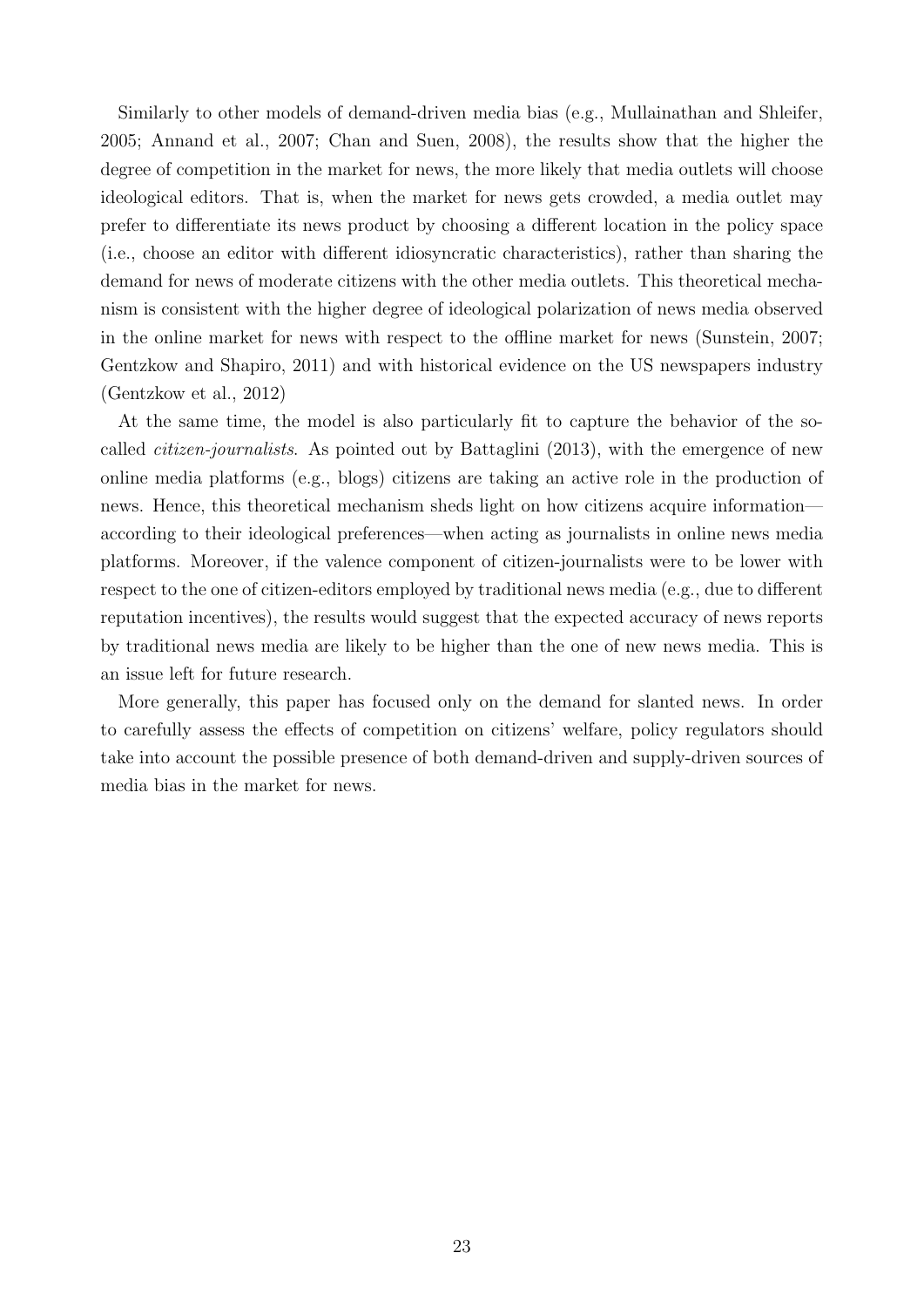# References

- [1] Anand, B., Di Tella, R., and Galetovic, A. 2007. "Information of Opinion: Media Bias as Product Differentiation." Journal of Economics & Management Strategy, 16(3): 635-682.
- [2] Alterman, E. 2003. What liberal media? The truth about bias and the news. New York: Basic Books.
- [3] Anderson, S., P., and McLaren, J. 2012. "Media Mergers and Media Bias with Rational Consumers." Journal of the European Economic Association, 10(4): 831-859.
- [4] Aragones E., and Palfrey T., R. 2002. "Mixed Equilibrium in a Downsian Model with a Favored Candidate." Journal of Economic Theory, 103: 131-161.
- [5] Bagdikian, B. H. 2004. The new media monopoly. Boston: Beacon Press.
- [6] Baron, D., P. 2006. "Persistent Media Bias." Journal of Public Economics, 90(1): 1-36.
- [7] Battaglini, M. 2013. "Comments on Prat and Strömberg, and Robinson and Torvik." In Advances in Economics and Econometrics: Theory and Applications, Tenth World Congress, forthcoming.
- [8] Besley, T., and Coate, S. 1997. "An Economic Model of Representative Democracy." The Quarterly Journal of Economics, 112(1): 85-114.
- [9] Besley T., and Prat A. 2006. "Handcuffs for the grabbing hand? Media capture and government accountability." American Economic Review, 96(3): 720-736.
- [10] Brocas, I. and Carrillo, J., D. 2007. "Influence through Ignorance." RAND Journal of Economics, 38(4): 931–947.
- [11] Brocas, I. and Carrillo, J., D. 2009. "Information acquisition and choice under uncertainty." Journal of Economics and Management Strategy, 18(2): 423-455.
- [12] Brocas, I., Carrillo, J., D. and Palfrey, T., R. 2011. "Information Gatekeepers: Theory and Experimental Evidence." Economic Theory, forthcoming.
- [13] Calvert, R. L. 1985. "The Value of Information: A Rational Choice Model of Political Advice." Journal of Politics, 47: 530–55.
- [14] Chan, J., and Suen, W. 2008. "A Spatial Theory of News Consumption and Electoral Competition." The Review of Economic Studies, 75(3): 699-728.
- [15] Chiang, C., F., and Knight, B., G. 2011. "Media Bias and Influence: Evidence from Newspaper Endorsements." The Review of Economic Studies, 78(3): 795-820.
- [16] Cukierman, A., and Tommasi, M. 1998. "When Does it Take a Nixon to Go to China?" American Economic Review, 88(1): 180-197.
- [17] Dasgupta, P. and Maskin, E. 1986. "The Existence of Equilibrium in Discontinuous Economic Games II: Applications." The Review of Economic Studies, 53(1): 27-41.
- [18] Davies, N. 2008. Flat Earth News. London: Vintage.
- [19] DellaVigna, S. and Gentzkow, G. 2010. "Persuasion: Empirical Evidence." Annual Review of Economics, 2: 643–69.
- [20] DellaVigna, S. and Kaplan, E. 2007. "The Fox News Effect: Media Bias and Voting." The Quarterly Journal of Economics, 122(3): 1187-1234.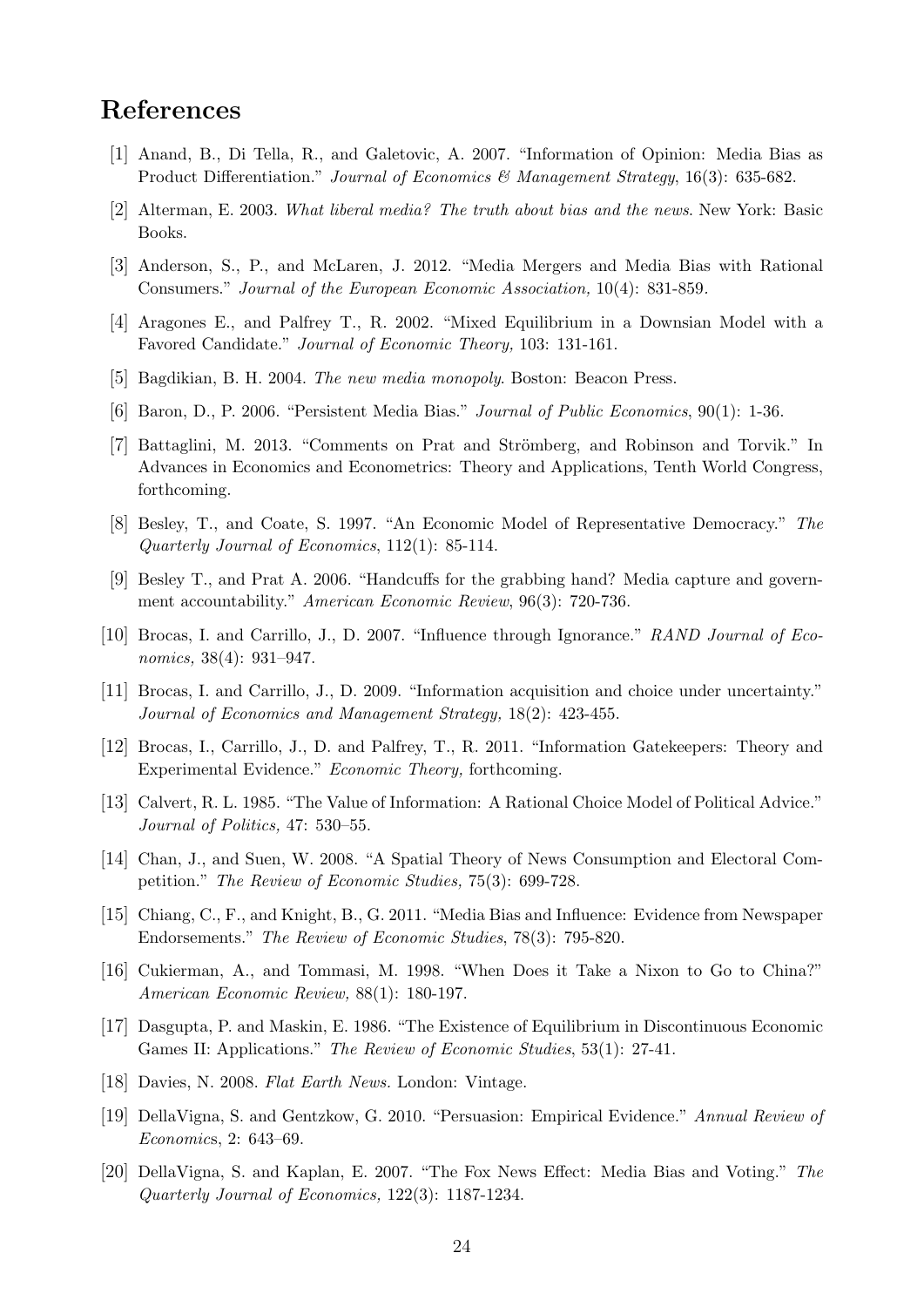- [21] Drago, F., Nannicini, T., and Sobbrio, F. 2013. "Meet the Press: How Voters and Politicians Respond to Newspaper Entry and Exit." IZA Discussion Paper 7169.
- [22] Durante R. and Knight B. 2012. "Partisan Control, Media Bias, and Viewer Responses: Evidence from Berlusconi's Italy", Journal of the European Economic Association, 10(3): 451-481.
- [23] Ellman, M. and Germano, F. 2009. "What do the Papers Sell? A Model of Advertising and Media Bias." Economic Journal, 119: 680-704.
- [24] Eisensee, T., and Strömberg, D. 2007. "News Floods, News Droughts, and U.S. Disaster Relief." Quarterly Journal of Economics, 122(2).
- [25] Enikolopov, R., Petrova, M., and Zhuravskaya, E. 2011. "Media and Political Persuasion: Evidence from Russia." American Economic Review, 101(7): 3253–85.
- [26] Gentzkow, M. 2006. "Television and voter turnout." *Quarterly Journal of Economics* 121(3), 931-972.
- [27] Gentzkow M., and Shapiro J. 2006. "Media Bias and Reputation." Journal of Political Economy, 114(2): 280-316.
- [28] Gentzkow M., and Shapiro J. 2010. "What Drives Media Slant? Evidence from U.S. Daily Newspapers.", Econometrica, 78(1): 35-71.
- [29] Gentzkow M., and Shapiro J. 2011. "Ideological Segregation Online and Offline." The Quarterly Journal of Economics, 126 (4): 1799-1839.
- [30] Gentzkow M., Shapiro J. and Sinkinson, M. 2011. "The Effect of Newspaper Entry and Exit on Electoral Politics." American Economic Review, 101(7): 2980–3018.
- [31] Gentzkow M., Shapiro J. and Sinkinson, M. 2012. "Competition and Ideological Diversity: Historical Evidence from US Newspapers." NBER Working Paper 18234.
- [32] Gerber, A., Karlan, D., S. and Bergan, D. 2009. "Does the Media Matter? A Field Experiment Measuring the Effect of Newspapers on Voting Behavior and Political Opinions." American Economic Journal: Applied Economics, 1(2): 35-52.
- [33] Goldberg, B. 2002. Bias: A CBS insider exposes how the media distort the news. Washington, DC: Regency Publishing, Inc.
- [34] Groseclose, T. and Milyo, J. 2005. "A Measure of Media Bias." The Quarterly Journal of Economics, 120(4): 1191-1237.
- [35] Ho, D. E., and Quinn, K. M. 2008. "Measuring Explicit Political Positions of Media." Quarterly Journal of Political Science, 3: 353–377.
- [36] Kamenica, E., and Gentzkow, M. 2011. "Bayesian Persuasion." American Economic Review, 101: 2590–2615.
- [37] Larcinese, V. 2009. "Information Acquisition, Ideology and Turnout: Theory and Evidence from England." Journal of Theoretical Politics, 21(2): 237–276.
- [38] Larcinese, V., Puglisi, R., and Snyder, Jr., J. M. 2011. "Partisan bias in economic news: Evidence on the agenda-setting behavior of U.S. newspapers." Journal of Public Economics, 95(9-10): 1178-1189.
- [39] Li, H., and Suen, W. 2004. "Delegating Decisions to Experts." Journal of Political Economy, 112(1): 311-335.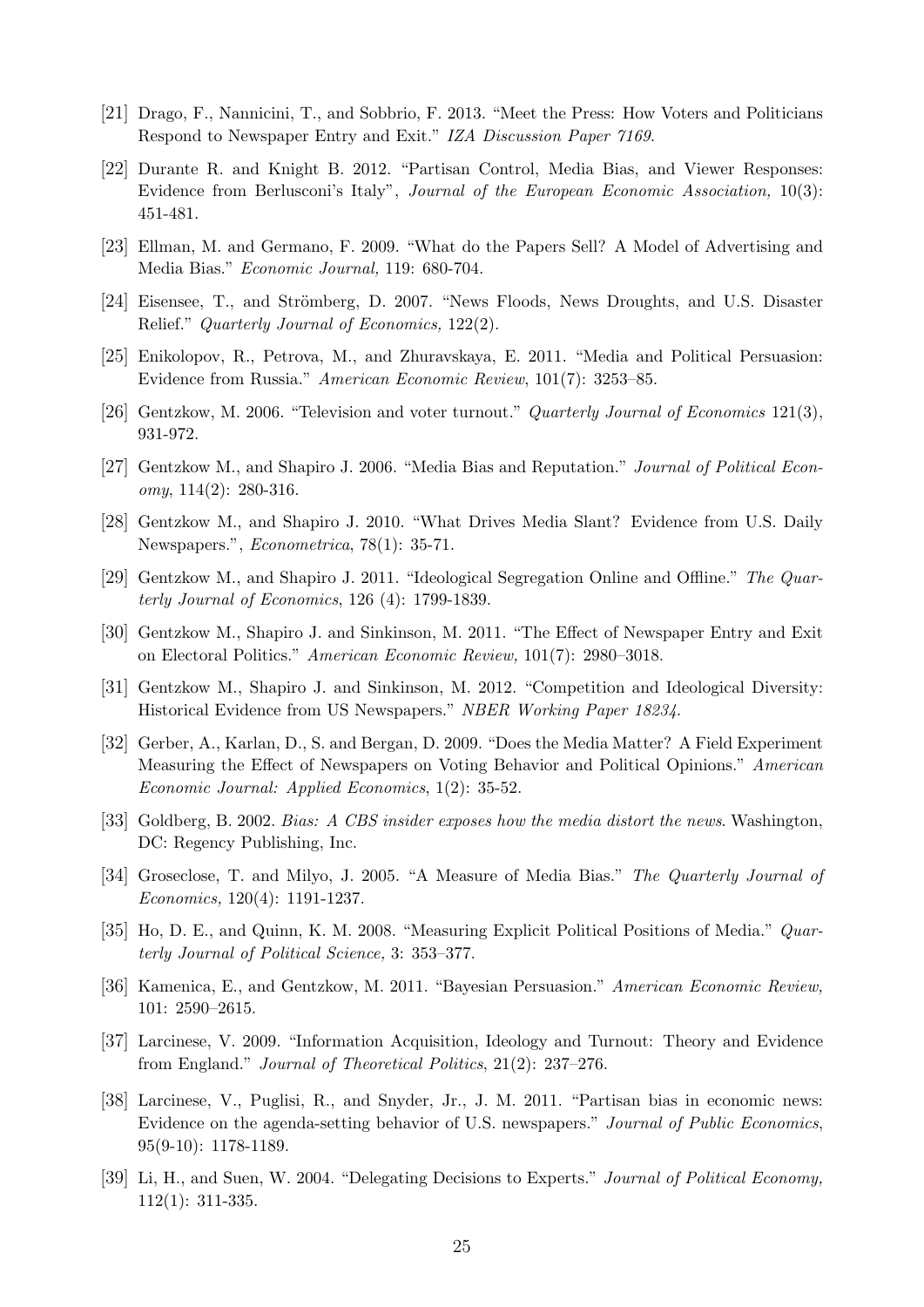- [40] Mullainathan S., and Shleifer A. 2005. "The Market for News." American Economic Review, 95(4): 1031-1053.
- [41] Oberholzer-Gee, F. and Waldfogel, J. 2009. "Media markets and localism: Does local news en Español boost Hispanic voter turnout?" American Economic Review, 99(5): 2120-28.
- [42] Osborne M., J., and Slivinsky A. 1996. "A Model of Political Competition with Citizen-Candidates." The Quarterly Journal of Economics, 111(1): 65-96.
- [43] Patterson, T., E., and Wolfgang, D. 1996. "News Decisions: Journalists as Partisan Actors." Political Communication, 13: 455-468.
- [44] Pew Research Center. 2012. "Further Decline in Credibility Ratings for Most News Organizations". Pew Research Center for the People and the Press. August 16, 2012.
- [45] Piolatto, A., and Schuett, F. 2011. "Ethical voters and the demand for political news." Working paper, Barcelona Institute of Economics (IEB) and Tilburg University.
- [46] Prat, A., and Strömberg, D. 2013. "The Political Economy of Mass Media." In Advances in Economics and Econometrics: Theory and Applications, Tenth World Congress, forthcoming.
- [47] Puglisi, R. and Snyder, Jr., J. M. 2011. "The Balanced U.S. Press." NBER Working Papers 17263, National Bureau of Economic Research.
- [48] Shiryaev, A., N. 2007. Optimal Stopping Rules, Springer, Berlin.
- [49] Snyder, J., and Strömberg, D. 2010. "Press Coverage and Political Accountability." Journal of Political Economy, 118 (2).
- [50] Strömberg, D. 2004a. "Radio's Impact on Public Spending." *Quarterly Journal of Economics*, 119(1): 189—221.
- [51] Strömberg, D. 2004b. "Mass Media Competition, Political Competition, and Public Policy." The Review of Economic Studies, 71(1): 265-284.
- [52] Sunstein, C., R. 2007. Republic.com 2.0. Princeton (NJ): Princeton University Press.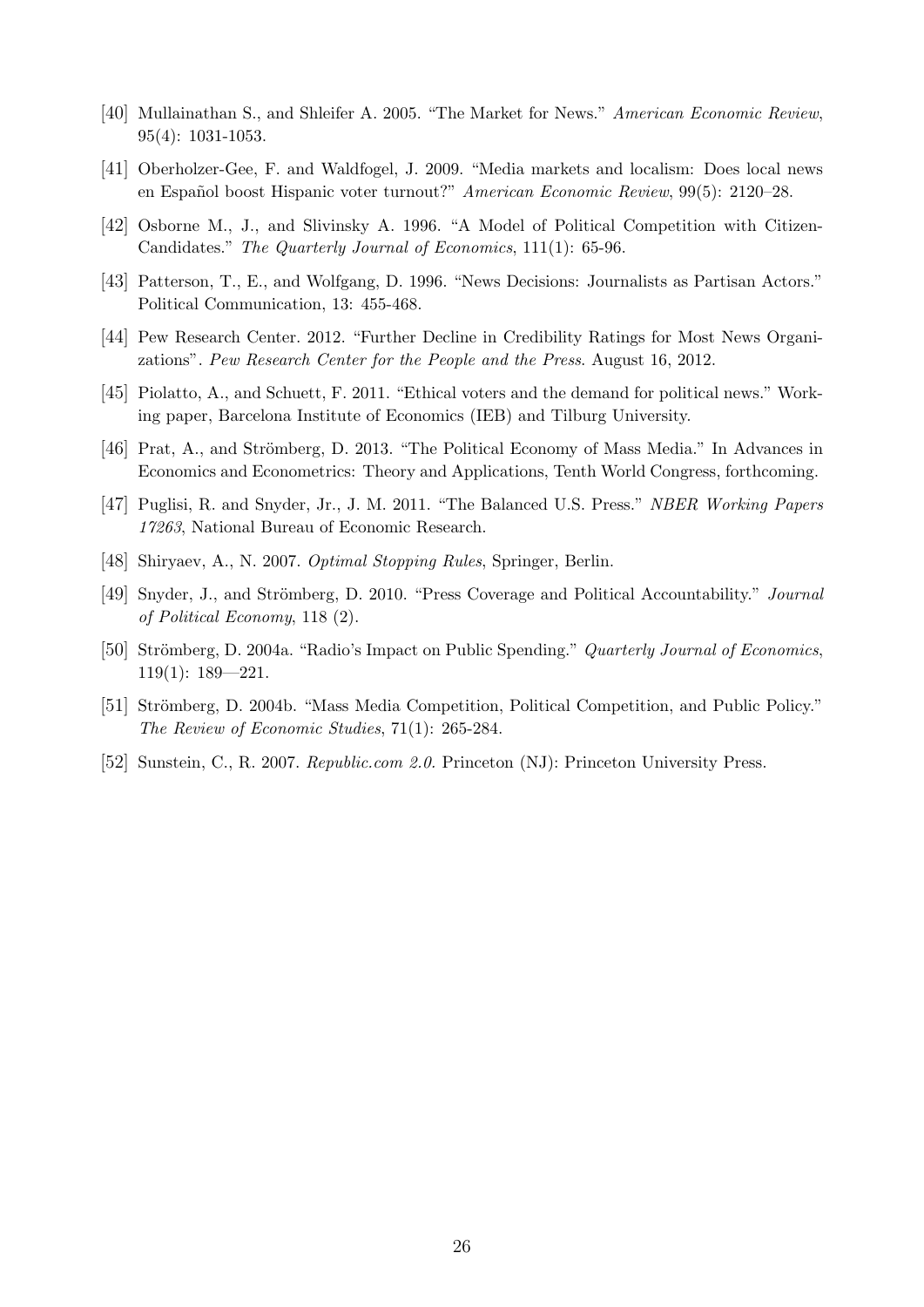# <span id="page-29-0"></span>Appendix A

#### <span id="page-29-1"></span>A.1 Media owners and citizen-editors

Since the main focus of the paper is on the demand for slanted news, the model provides a stylized representation of media outlets' profits. Considering a more general compensation mechanism for the editor would affect both the revenues and the costs of a media outlet. Once on the job, editors (and journalists) are the ones who will spend time and exert effort to collect evidence on any given issue. That is, media outlets/media owners do not directly bear this day to day cost of information acquisition. Nevertheless, in order to increase its profits, a media outlet may try to induce its editor to change her optimal information acquisition strategy by designing an incentive mechanism. As shown by Lemma [1,](#page-17-0) ideally all citizens would like to watch a media outlet whose editor keeps acquiring information until she learns the true state of the world (i.e.,  $n_e^* = -\infty, \bar{n}_e^* = \infty$ ). However, it is not feasible for the media outlet to induce the editor to adopt such a sampling strategy. This is true for two simple reasons:  $i)$  information acquisition is costly for the editor and hence it is also costly for the media outlet to compensate the editor for acquiring extra pieces of information;  $ii)$  the media outlet cannot monitor the information gathered by the editor (i.e., the media outlet cannot observe the draws sampled by the editor). Nevertheless, a media outlet may induce an editor to choose stopping rules which are higher (in absolute value) with respect to the ones she would choose in the absence of any incentive mechanism. In this perspective, a simple incentive mechanism that the media outlet could implement is to offer to the editor a share  $\alpha$  of the media outlet's profits. This would induce the editor to choose higher (in absolute value) stopping rules. Indeed, in the absence of perfect monitoring, an incentive scheme rewarding the editor for each extra piece of evidence collected would produce the same results of a decrease in the marginal cost of sampling c (i.e., any signal acquired is more valuable or, equivalently, less costly). That is, as shown by Proposition [1,](#page-13-1) a lower  $c$  induces an editor to acquire more information.<sup>[33](#page-29-2)</sup> Similarly, the media outlet (or, more generally, the market for news) may provide an editor with a "reputation premium" when her news reports turn out to be accurate (i.e., when endorsing the high-valence candidate). That is, the editor may receive an extra positive payoff when her choice over candidates match the true state of the world. It is immediate to see how such an incentive mechanism is equivalent to increasing the value of the valence parameter  $\delta$ in the editor's utility function. Hence, as shown by Proposition [1,](#page-13-1) the presence of a "reputation premium" would induce editors to acquire more information before producing a news report.

Therefore, incentive mechanisms aimed at decreasing the (net) marginal cost of sampling or at increasing the editor's valence parameter would, indeed, increase the informativeness of the editor's news reports. Nevertheless, such incentive mechanisms would not change the main results of the model since the stopping rules of ideological editors would still be asymmetric. Indeed, as shown by Proposition [1,](#page-13-1) the presence of a private value component in the editor's utility function always results in an ideological editor adopting a slanted information acquisition strategy.<sup>[34](#page-29-3)</sup>

Moreover, it would be extremely costly for a media outlet to induce a moderate editor to gather an amount of information such that even extremists citizens would consider this media outlet a valuable source of information.<sup>[35](#page-29-4)</sup> In addition, as discussed in section [4,](#page-15-0) while all citizens with preferences  $\hat{x}_e|_{x_e=\frac{1}{2}} < x_i < \tilde{x}_e|_{x_e=\frac{1}{2}}$  find the information coming from a moderate editor valuable,

<span id="page-29-2"></span> $33$ Notice that a media outlet may also decrease c by giving the editor more resources to produce the news reports (e.g., more correspondents, better technology, more resources to investigate an issue, etc.).

<span id="page-29-3"></span><sup>34</sup>Moreover, the cost of acquiring information by editors may be also reinterpreted as a discount factor (see Brocas and Carrillo 2009). In such case, each editor has to decide when to stop gathering information. Hence, by inducing an editor to sample more, a media outlet would also delay the release of the news report which may have a negative effect on the demand for it and, hence, on the profits.

<span id="page-29-4"></span><sup>&</sup>lt;sup>35</sup>Indeed,  $\hat{x}_e \to 0$  and  $\tilde{x}_e \to 1$  if and only if  $\underline{n}_e^* \to -\infty, \bar{n}_e^* \to \infty, \delta \to 1/2$  and  $C \to 0$ .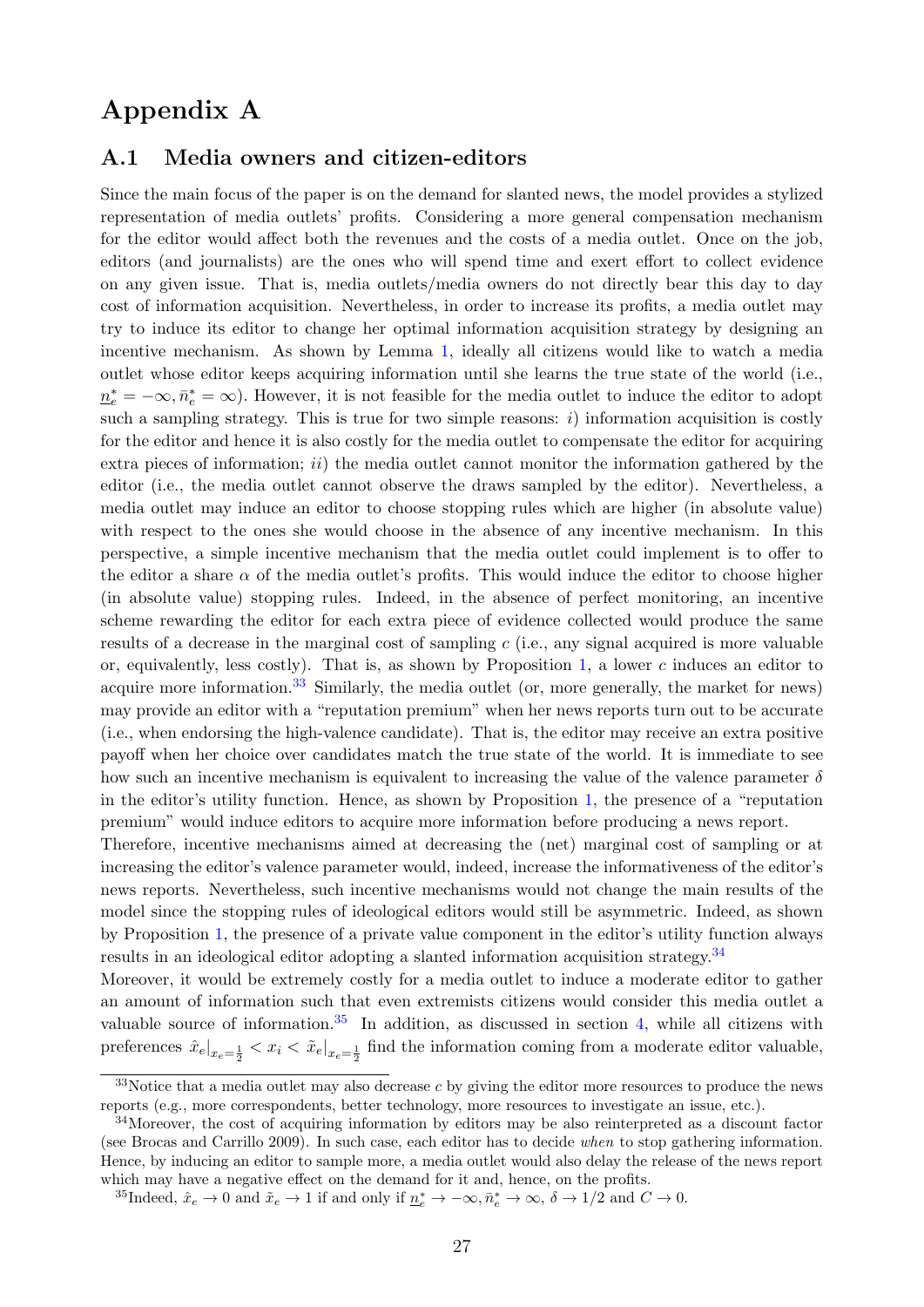some of them would find the information coming from an editor with similar idiosyncratic preferences even more valuable. Hence, there will always be a demand for "slanted" news by ideological citizens that a media outlet may capture by simply hiring an ideological editor.<sup>[36](#page-30-1)</sup>

### <span id="page-30-0"></span>A.2 Editor's Influence on Citizens

In the model the utility of the editor depends on her own choice. Nevertheless, even if the editor's utility were to depend on the citizens' choice, the information acquisition strategy of the editor would not change. Indeed, the only credible strategy by an editor with idiosyncratic preferences  $x_e$  is to report  $\underline{n}_e^*$  upon reaching  $\underline{n}_e^*$  and to report  $\overline{n}_e^*$  upon reaching  $\overline{n}_e^*$ . A parallel to the politicaleconomy literature on citizens-candidates (Osborne and Slivinsky, 1996; Besley and Coate, 1997), might be particularly useful to exemplify the rationale behind this mechanism. In the citizencandidate framework, candidates could in principle gain votes by proposing a platform that is more appealing to a larger number of voters with respect to her own preferred policy. However, this is not a feasible strategy for a candidate simply because voters know that the citizen-candidate could only credible commit to her preferred policy since, once in office, this is the policy that she will pick. Similarly, a citizen-editor is only able to commit to her own stopping thresholds since these are the only ones that could be credible from the viewers' point of view. That is, the stopping thresholds represent the evidence that an editor requires to be "convinced" about a given candidate. Any additional evidence that the editor might claim to have found in favor of her "endorsed" candidates will simply not be credible. Indeed, since citizens know the idiosyncratic preferences of the editor, even if she were to try to influence citizens' choice by over-reporting the number of signals in favor of a given candidate, citizens would still be able to perfectly discount her "bias" and infer the actual stopping threshold (i.e., any  $n > \bar{n}_{e}^{*}$  would be interpreted as  $\bar{n}_{e}^{*}$ and any  $n \leq \underline{n}_{e}^{*}$  as  $\underline{n}_{e}^{*}$ ). Suppose for example that a leftist editor would announce that she would choose an optimal information acquisition rule (stopping threshold) which is "tougher" on the leftist candidate. That is, she announces that she would require more signals in favor of  $L$  in order to endorse such candidate. This potentially may lead more individuals to be willing to read her news reports since this would be more informative. However, such announcement would simply not be credible. Indeed, readers cannot monitor the information acquired by editors/journalists. Since the endorsement/report is based on the difference between the number of signals in favor of L with respect to the ones in favor of R (i.e., net evidence), readers know that the editor may simply manipulate the reported number of signals in favor of one candidate or the other. Suppose, for example, that the stopping rule of a leftist editor is such that she would endorse candidate L after having found x more signals in favor of L and, instead, she announces that she will endorse L only after having found y more signals in favor of L (with  $y > x$ ). Then, as in any model of supply-driven media bias, such an editor may simply selectively omit a subset of the available information once she has reached one of her optimal stopping thresholds. That is, once she arrives to the "x more in favor of L" threshold she may easily show to readers "y more in favor of L" by simply hiding  $(y - x)$  signals in favor of R. Therefore, readers would not find credible such announcement by a media editor. Consequently, the media editor is only able to credibly commit to her own optimal information acquisition strategy.

Notice that the model could indeed be seen as a special case of a commitment-free mechanism of Bayesian persuasion, as defined by Kamenica and Gentzkow (2011), where the Sender (the editor) can influence the choice of a rational Bayesian Receiver (the citizens) by influencing her beliefs. Specifically, in my setting the fact that the Sender's preferences depend on the state of the

<span id="page-30-1"></span><sup>36</sup>Moreover, it would be cheaper for a media outlet to capture such demand for "slanted" news of nonmoderate citizens by hiring an editor with similar idiosyncratic preferences, rather than hiring a moderate one and provide her with incentives to acquire a large amount of information in both directions.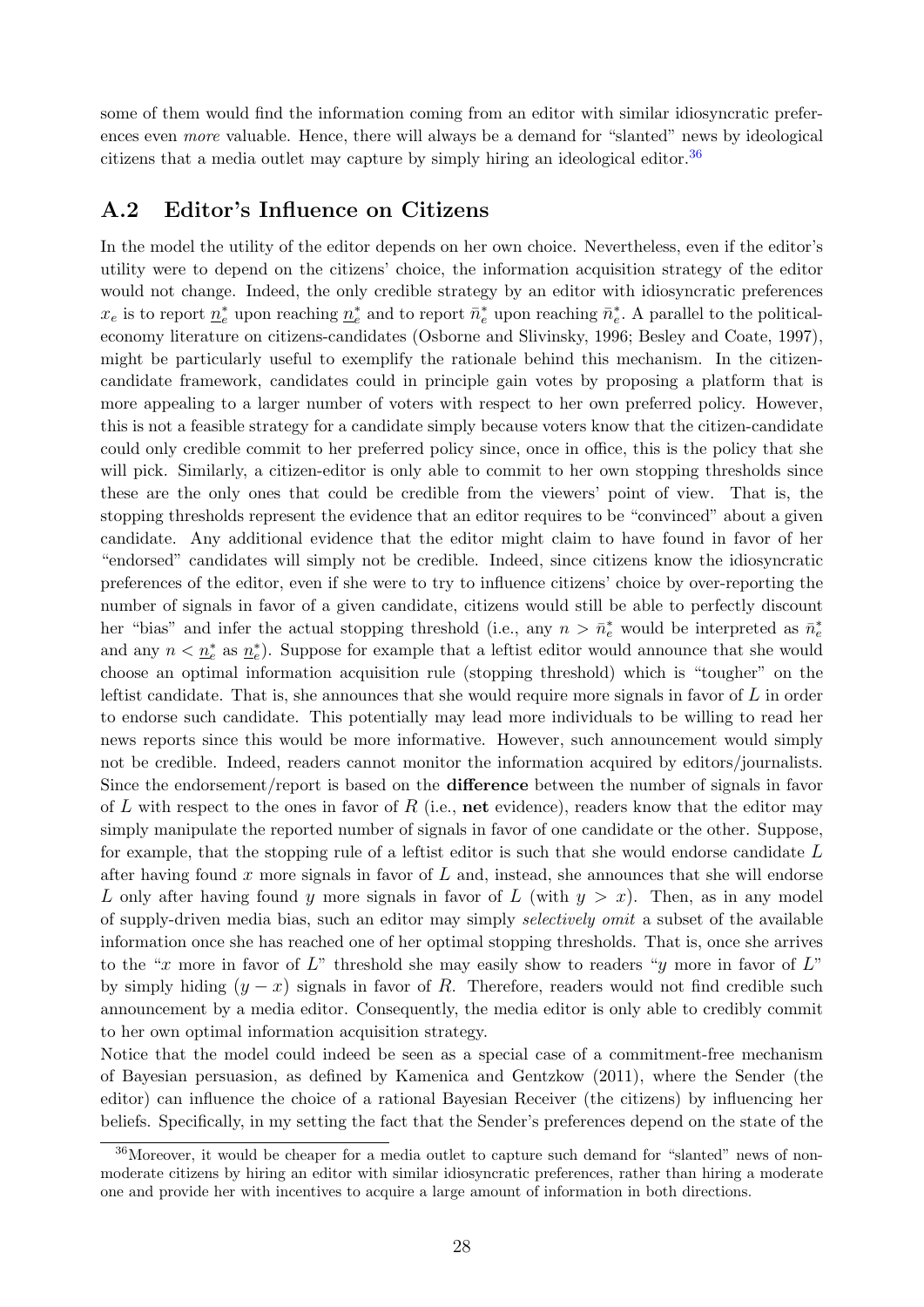world and acquiring signals is costly, mitigates the incentive compatibility constraints. That is, there is an endogenous commitment mechanism arising from the editor's idiosyncratic preferences and the cost of drawing a signal. The Receiver knows that the only credible signal realization is the one implicitly defined by the two stopping thresholds of the Sender (i.e., the editor can only credibly commit to such signal acquisition strategy). Any other mechanism would, simply, not be credible. The stopping thresholds represent the net difference in the number of signals in favor of one candidate. Hence, once the editor has reached one of the two thresholds, she has always an incentive to hide signals against the endorsed candidate. Hence, since there is an alignment of preferences between the Sender and the Receiver (i.e., all citizens willing to acquire information from a given editor will have the same ex-post ranking of preferences as the one of the editor), the Sender will truthfully reveal the signal realization.

Clearly, in the presence of uncertainty on the editor's idiosyncratic preferences there would also be uncertainty on the editor's optimal stopping thresholds. That is, if citizens only knew that  $x_e \sim g(x)$  with  $supp(x) = \left[x_e^A, x_e^B\right]$  and  $x_e^A < x_e^B$ , then they would also know that  $\underline{n}_e^* \sim g(\underline{n}_e^*(x_e))$ with  $supp [g(\underline{n}_e^*(x_e))] = [\underline{n}_e^B, \underline{n}_e^A]$  where  $\underline{n}_e^B = \underline{n}_e^*(x_e^B) < \underline{n}_e^A = \underline{n}_e^*(x_e^A)$ , since there is a one-toone mapping between preferences and optimal stopping thresholds. Similarly,  $\bar{n}_e^*(x_e) \sim g(\bar{n}_e^*(x_e))$ with  $supp [g(\bar{n}_e^*(x_e))] = [\bar{n}_e^B, \bar{n}_e^A]$  where  $\bar{n}_e^B = \bar{n}_e^*(x_e^B) < \bar{n}_e^A = \bar{n}_e^*(x_e^A)$ . In presence of such additional source of uncertainty, the editor will have an incentive to over-report signals in favor of the preferred candidate once she has reached one of the two stopping thresholds. That is, such uncertainty would introduce in the model a "supply-driven" bias in news reports since the editor would have an incentive to bias its news reports by selectively omitting a subset of her information. Nevertheless, if the editor had to report  $\bar{n}_e^A$ , citizens' posterior beliefs would be  $\mu(\bar{n}_e^A) = \mu(E(\bar{n}_e^*(x_e)|\bar{n}_e^A)).$ <sup>[37](#page-31-1)</sup> That is, citizens will still be able to infer the interval in which the optimal editor's stopping threshold lies and discount their posterior beliefs accordingly. Hence, the main mechanism and intuition of the model would not change. Obviously, the more ideologically distant from the endorsed candidate the editor is believed to be, the more influential her reports will be. In other words, the editor's endorsement will be stronger:  $i$ ) the more moderate the editor is believed to be, upon endorsing the ideologically closer candidate;  $ii)$  the less moderate the editor is believed to be, upon endorsing the ideologically least preferred candidate. Hence, in most of the cases (i.e., when endorsing the ideologically closer candidate), an editor would like to be believed to be as "unbiased" (i.e., moderate) as possible. Indeed, consistent with the theoretical predictions of the model, the empirical analysis of Chiang and Knight (2011) shows that the degree of influence of a newspaper on voters depends on the "credibility" of the endorsement.

### <span id="page-31-0"></span>A.3 Multiple Sources of Information

Throughout the analysis, it was assumed that citizens watch at most one media outlet. Nevertheless, while such assumption greatly simplifies the analysis, the intuition and the main results of the model do not rely on it. Indeed, if citizens were to acquire information from multiple sources, the incentives of media outlets to choose ideological editors would only be *reinforced*. For any citizen, watching two media outlets with a moderate editor has the same value of watching only one. Specifically, after having observed the news report of a moderate editor, watching an additional media outlet with another moderate editor would either not change the citizen's ranking of preferences, or it would lead citizen's posterior beliefs to be equal to the prior (i.e., the two reports would just "cancel" each other). Hence, if citizens could access multiple sources of information, the incentives of media outlets to differentiate their products by hiring ideological editors would, indeed, be higher.

<span id="page-31-1"></span><sup>&</sup>lt;sup>37</sup>Similarly, upon reporting  $\bar{n}_e^B$ , citizens' posterior beliefs would be  $\mu(\bar{n}_e^B) = \mu(E(\bar{n}_e^*(x_e)|\bar{n}_e^B)).$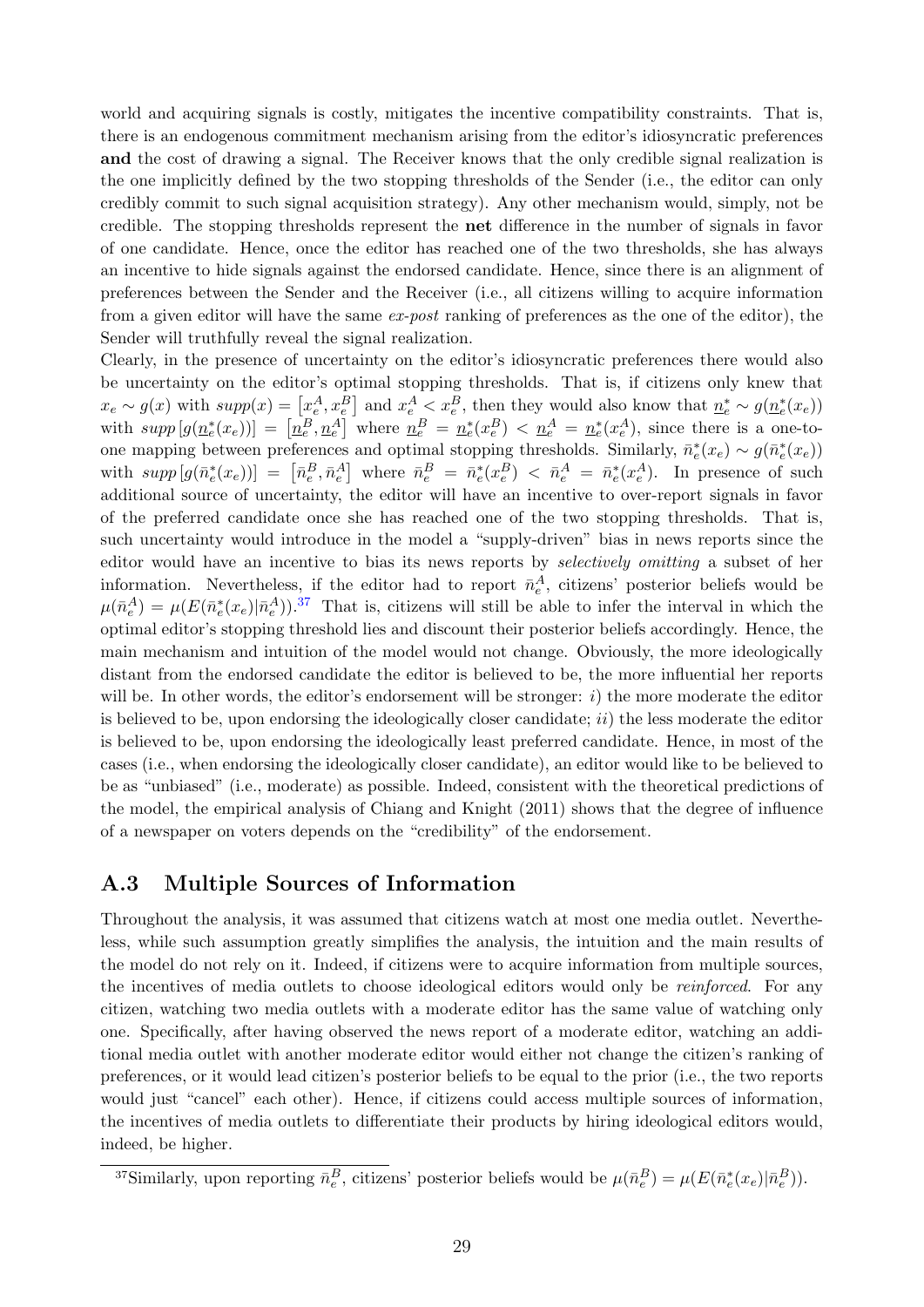# <span id="page-32-0"></span>Appendix B

The following graph illustrates the relationship between the perceived quality and fairness of US news organizations from 1985 to 2011 (Pew Research Center, 2012). In particular, the perceived quality of news organizations, in a given year, is measured in terms of the percentage of individuals who think that news organizations get their facts straight. The perceived fairness of news organizations is measured as the percentage of individuals who think that news media deal fairly with all sides (on political and social issues).



Fig. B1. Perceived quality and fairness of US news organizations. (Source: Pew Research Center, 2012)

The following graph illustrates the evolution of perceived quality and fairness of US news organizations over time.



Fig. B2. Evolution of perceived quality and fairness of news organization in the US (Source: Pew Research Center, 2012)

The above graphs present evidence consistent with the theoretical prediction of Corollary [1.](#page-14-1) That is, moderate media editors (i.e., the ones having a "fair and balanced" information acquisition strategy) are the ones whose news reports are the most accurate (in expectation).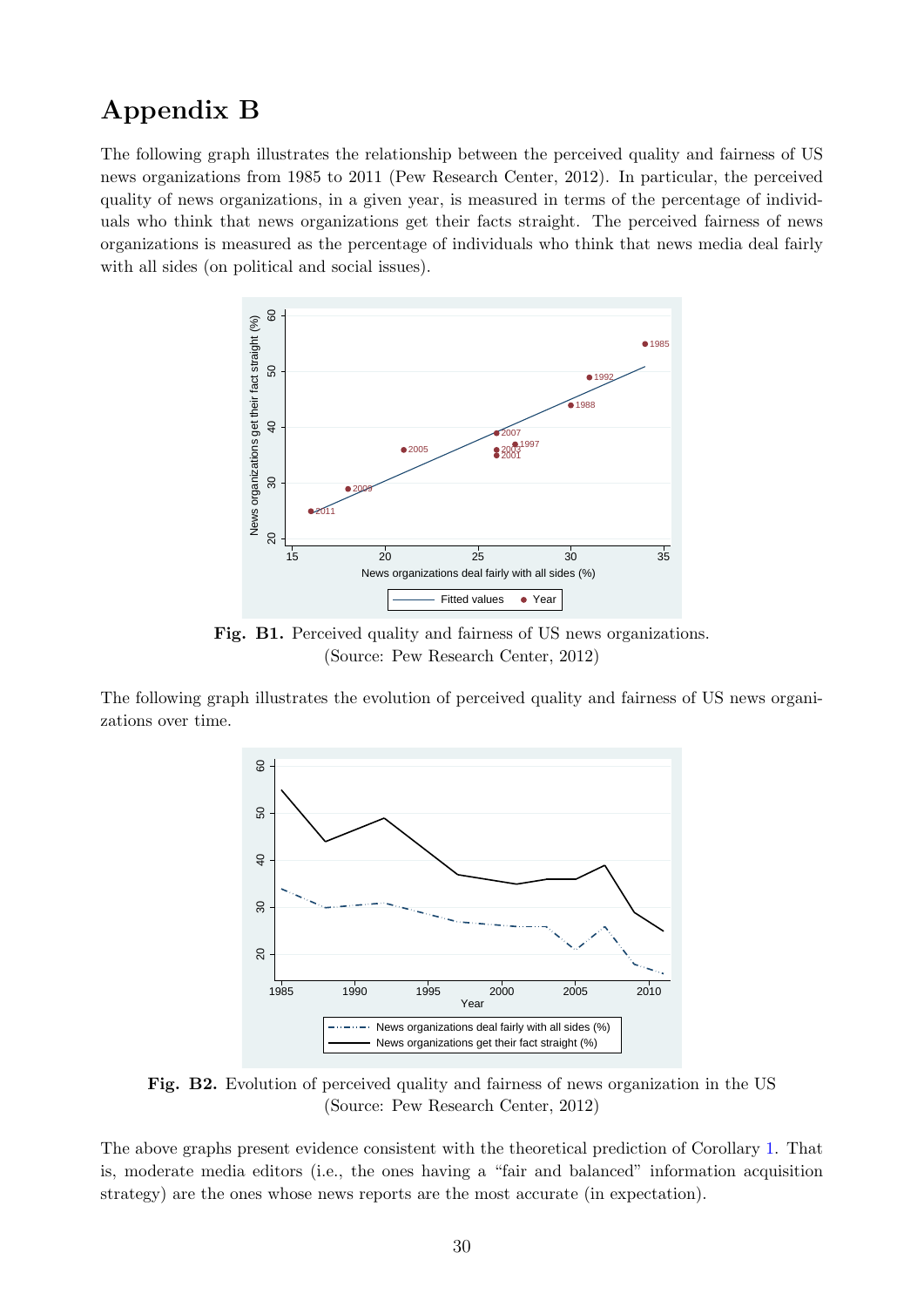# <span id="page-33-0"></span>Appendix C

#### Proof of Proposition [1](#page-13-1)

The problem involves analyzing a stochastic process with two absorbing states. Specifically, the equations characterizing these two absorbing states (i.e.,  $\underline{n}_e^*$  and  $\overline{n}_e^*$ ) must be determined. After m draws, given that a current difference in signals in favor of  $r$  equal to  $n$ , the value function of editor  $e$  is given by  $(9)$ . This is a standard problem of sequential testing of two simple hypotheses (see Chapter 4 in Shiryaev, 2007). Hence, it can be proven that  $\bar{n}_e^*$  and  $\underline{n}_e^*$  are defined implicitly by the following two first order conditions:  $38$ 

$$
\frac{\partial V_e}{\partial \bar{n}_e^*}\Big|_{\bar{n}_e^*} = \frac{(\ln \lambda) \,\lambda^{\bar{n}_e^*}}{\lambda^{\underline{n}_e^*} - \lambda^{\bar{n}_e^*}} \left[ (2x - 1) \left( \lambda^{\underline{n}_e^*} + 1 \right) - \left( \lambda^{\underline{n}_e^*} - 1 \right) (2\delta - H(\bar{n}_e^* - \underline{n}_e^*)) \right] - H\left( 1 - \lambda^{\bar{n}_e^*} \right) = 0
$$

$$
\frac{\partial V_e}{\partial \underline{n}_e^*}\Big|_{n=\underline{n}_e^*}=\frac{(\ln\lambda)\,\lambda^{\underline{n}_e^*}}{\lambda^{\underline{n}_e^*}-\lambda^{\bar{n}_e^*}}\left[(2x-1)\left(\lambda^{\bar{n}_e^*}+1\right)+\left(1-\lambda^{\bar{n}_e^*}\right)(2\delta-H\left(\bar{n}_e^*-\underline{n}_e^*\right))\right]+H\left(\lambda^{\underline{n}_e^*}-1\right)=0
$$

where  $H = \frac{c}{2\theta - 1}$  and  $\lambda = \frac{1 - \theta}{\theta} < 1$ . Where it must be always the case that  $n_e^* < 0$  and  $\bar{n}_e^* > 0$ .<sup>[39](#page-33-2)</sup> It is also immediate to verify that for  $x_e = \frac{1}{2}$  $\frac{1}{2}$  it must be the case that  $\bar{n}_e^* = |\underline{n}_e^*|$ . Notice that the optimal stopping rule  $\bar{n}_e^*$  and  $\underline{n}_e^*$  do not depend on n. That is the optimal stopping rule do not change depending on the realization of the signals.<sup>[40](#page-33-3)</sup> Let's consider the two first order conditions and let's denote them as  $f$  and  $g$ . That is:

$$
f = \frac{\partial V_e}{\partial \bar{n}_e^*} |_{\bar{n}_e^*} = 0 \tag{16}
$$

$$
g = \frac{\partial V_e}{\partial \underline{n}_e^*}|_{n = \underline{n}_e^*} = 0 \tag{17}
$$

that is  $\bar{n}_e^*$  and  $\underline{n}_e^*$  are the solution of the following system of equations:

$$
\begin{cases} f(\bar{n}_{e}^{*}(x_e, \delta, c), \underline{n}_{e}^{*}(x_e, \delta, c), x_e, \delta, c) = 0\\ g(\bar{n}_{e}^{*}(x_e, \delta, c), \underline{n}_{e}^{*}(x_e, \delta, c), x_e, \delta, c) = 0 \end{cases}
$$

In order to obtain the comparative statics, it is necessary to derive the differential of these functions.[41](#page-33-4) That is:

$$
\begin{cases} \frac{\partial f}{\partial \bar{n}_{e}^{*}} d\bar{n}_{e}^{*} + \frac{\partial f}{\partial n_{e}^{*}} d\underline{n}_{e}^{*} + \frac{\partial f}{\partial x_{e}} dx_{e} + \frac{\partial f}{\partial \delta} d\delta + \frac{\partial f}{\partial c} dc = 0\\ \frac{\partial g}{\partial \bar{n}_{e}^{*}} d\bar{n}_{e}^{*} + \frac{\partial g}{\partial \underline{n}_{e}^{*}} d\underline{n}_{e}^{*} + \frac{\partial g}{\partial x_{e}} dx_{e} + \frac{\partial g}{\partial \delta} d\delta + \frac{\partial g}{\partial c} dc = 0 \end{cases}
$$

Let's focus on the comparative statics with respect to  $x_e$ . That is,  $\frac{dn_e^*}{dx_e}$  and  $\frac{d\bar{n}_e^*}{dx_e}$  must be determined,

<span id="page-33-3"></span><sup>40</sup>A detailed formal derivation of the second order conditions, ensuring that  $(\bar{n}_e^*, \underline{n}_e^*)$  is a global maximum, is available upon request to the author.

<span id="page-33-2"></span><span id="page-33-1"></span><sup>&</sup>lt;sup>38</sup>The online appendix contains an extended proof where these first order conditions are formally derived.

<sup>&</sup>lt;sup>39</sup>Suppose not. That is  $\underline{n}_e^* > 0$ . Thus  $\mu(\underline{n}_e^*) > \mu(n=0) = p$ . If  $x_e > \frac{1}{2}$ , this would imply that  $\mu(\underline{n}_e^*) > \hat{\mu}_e$ and thus  $\tau_{e,m}(\underline{n}_e^*) = R$  which contradicts the definition of  $\underline{n}_e^*$ . If  $x_e < \frac{1}{2}$ , then since  $n = 0 < \underline{n}_e^*$ , this implies that  $\tau_e(n=0) = L$  and thus the voter would never start sampling. A similar proof applies to show that  $\bar{n}_{e}^{*} > 0.$ 

<span id="page-33-4"></span><sup>&</sup>lt;sup>41</sup>These comparative statics are determined by treating n as a real number. This mathematical abuse is made for technical convenience (for an analogous treatment see Brocas and Carrillo 2009 and Brocas, Carrillo and Palfrey 2011). At the same time, a marginal change in  $\bar{n}_e^*$  and/or  $\underline{n}_e^*$  has a straightforward interpretation. For example, a marginal increase in the threshold required by a citizen-editor to endorse candidate j simply represents a marginal increase in the probability of such a citizen-editor requiring one more signal in favor of  $j$  to endorse her.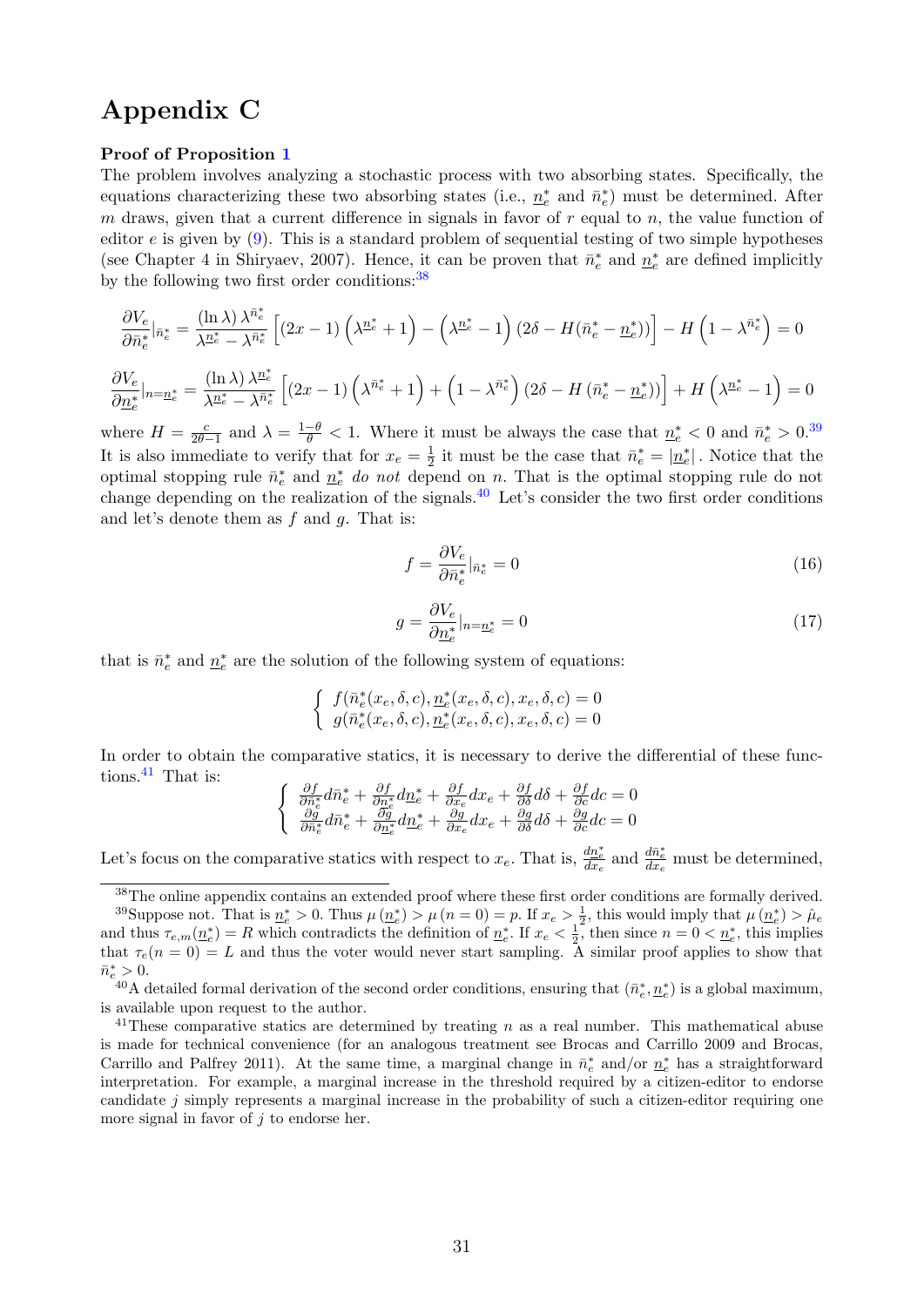holding the other parameter constants. Hence,  $d\delta = 0$  and  $dc = 0$ . Thus:

$$
\frac{d\underline{n}^*_e}{dx_e} = \frac{\left(\frac{\partial g}{\partial \bar{n}^*_e}\frac{\partial f}{\partial x_e} - \frac{\partial g}{\partial x_e}\frac{\partial f}{\partial \bar{n}^*_e}\right)}{\left(\frac{\partial g}{\partial \underline{n}^*_e}\frac{\partial f}{\partial \bar{n}^*_e} - \frac{\partial g}{\partial \bar{n}^*_e}\frac{\partial f}{\partial \underline{n}^*_e}\right)}
$$

similarly

$$
\frac{d\bar{n}_e^*}{dx_e} = \frac{\left(\frac{\partial g}{\partial n_e^*} \frac{\partial f}{\partial x_e} - \frac{\partial f}{\partial n_e^*} \frac{\partial g}{\partial x_e}\right)}{\left(\frac{\partial g}{\partial n_e^*} \frac{\partial f}{\partial n_e^*} - \frac{\partial f}{\partial n_e^*} \frac{\partial g}{\partial n_e^*}\right)}
$$

Then, simple calculations yields:

<span id="page-34-1"></span>
$$
\frac{d\underline{n}_{e}^{*}}{dx_{e}} = -\frac{2\lambda^{\underline{n}_{e}^{*}}\left(\lambda^{\bar{n}_{e}^{*}} + 1\right)}{H\left(\lambda^{\underline{n}_{e}^{*}} - \lambda^{\bar{n}_{e}^{*}}\right)\left(\lambda^{\underline{n}_{e}^{*}} + 1\right)} < 0\tag{18}
$$

and

<span id="page-34-2"></span>
$$
\frac{d\bar{n}_e^*}{dx_e} = -\frac{2\lambda^{\bar{n}_e^*} \left(\lambda^{n_e^*} + 1\right)}{H \left(\lambda^{\bar{n}_e^*} + 1\right) \left(\lambda^{n_e^*} - \lambda^{\bar{n}_e^*}\right)} < 0\tag{19}
$$

Moreover,  $\vert$  $\frac{d\bar{n}_e^*}{dx_e}$  $\vert$  >  $\vert$  $rac{dn_e^*}{dx_e}$    if and only if:

$$
\left(\lambda^{\underline{n}_e^*} - \lambda^{\bar{n}_e^*}\right) \left(1 - \lambda^{\underline{n}_e^*} \lambda^{\bar{n}_e^*}\right) < 0
$$

thus since

<span id="page-34-0"></span>
$$
(1 - \lambda^{\underline{n}^*_{e}} \lambda^{\bar{n}^*_{e}}) \begin{cases} > 0 \text{ for } x_e < 1/2 \\ > 0 \text{ for } x_e = 1/2 \\ < 0 \text{ for } x_e > 1/2 \end{cases} \tag{20}
$$

the result follows. Let's now focus on the comparative statics with respect to  $\delta$ . Using the same methodology as the one described above:

<span id="page-34-3"></span>
$$
\frac{d\underline{n}_{e}^{*}}{d\delta} = -\frac{2\lambda^{\underline{n}_{e}^{*}}\left(1-\lambda^{\bar{n}_{e}^{*}}\right)}{H\left(\lambda^{\underline{n}_{e}^{*}}+1\right)\left(\lambda^{\underline{n}_{e}^{*}}-\lambda^{\bar{n}_{e}^{*}}\right)} < 0\tag{21}
$$

and

<span id="page-34-4"></span>
$$
\frac{d\bar{n}_e^*}{d\delta} = \frac{2\lambda^{\bar{n}_e^*} \left(\lambda^{\underline{n}_e^*} - 1\right)}{H \left(\lambda^{\bar{n}_e^*} + 1\right) \left(\lambda^{\underline{n}_e^*} - \lambda^{\bar{n}_e^*}\right)} > 0\tag{22}
$$

Moreover,  $\vert$  $\left. \frac{d\bar{n}_e^*}{d\delta} \right| > \left|$  $\frac{dn_e^*}{d\delta}$  if and only if:

$$
(\lambda^{\bar n_e^*}+\lambda^{\underline n_e^*})\left(\lambda^{\underline n_e^*}\lambda^{\bar n_e^*}-1\right)>0
$$

hence given  $(20)$  the results follow. Finally, the comparative statics with respect to c are:

<span id="page-34-5"></span>
$$
\frac{d\underline{n}_{e}^{*}}{dc} = -\frac{\left(\lambda^{\underline{n}_{e}^{*}} - 1\right)}{c\left(\ln\lambda\right)\left(\lambda^{\underline{n}_{e}^{*}} + 1\right)} + \frac{\lambda^{\underline{n}_{e}^{*}}\left(\bar{n}_{e}^{*} - \underline{n}_{e}^{*}\right)\left(1 - \lambda^{\bar{n}_{e}^{*}}\right)}{c\left(\lambda^{\underline{n}_{e}^{*}} - \lambda^{\bar{n}_{e}^{*}}\right)\left(\lambda^{\underline{n}_{e}^{*}} + 1\right)} > 0\tag{23}
$$

and

<span id="page-34-6"></span>
$$
\frac{d\bar{n}_e^*}{dc} = \frac{1 - \lambda^{\bar{n}_e^*}}{c\left(\ln\lambda\right)\left(\lambda^{\bar{n}_e^*} + 1\right)} - \frac{\lambda^{\bar{n}_e^*}\left(\bar{n}_e^* - \underline{n}_e^*\right)\left(\lambda^{\underline{n}_e^*} - 1\right)}{\left(\lambda^{\bar{n}_e^*} + 1\right)\left(\lambda^{\underline{n}_e^*} - \lambda^{\bar{n}_e^*}\right)c} < 0\tag{24}
$$

Q.E.D.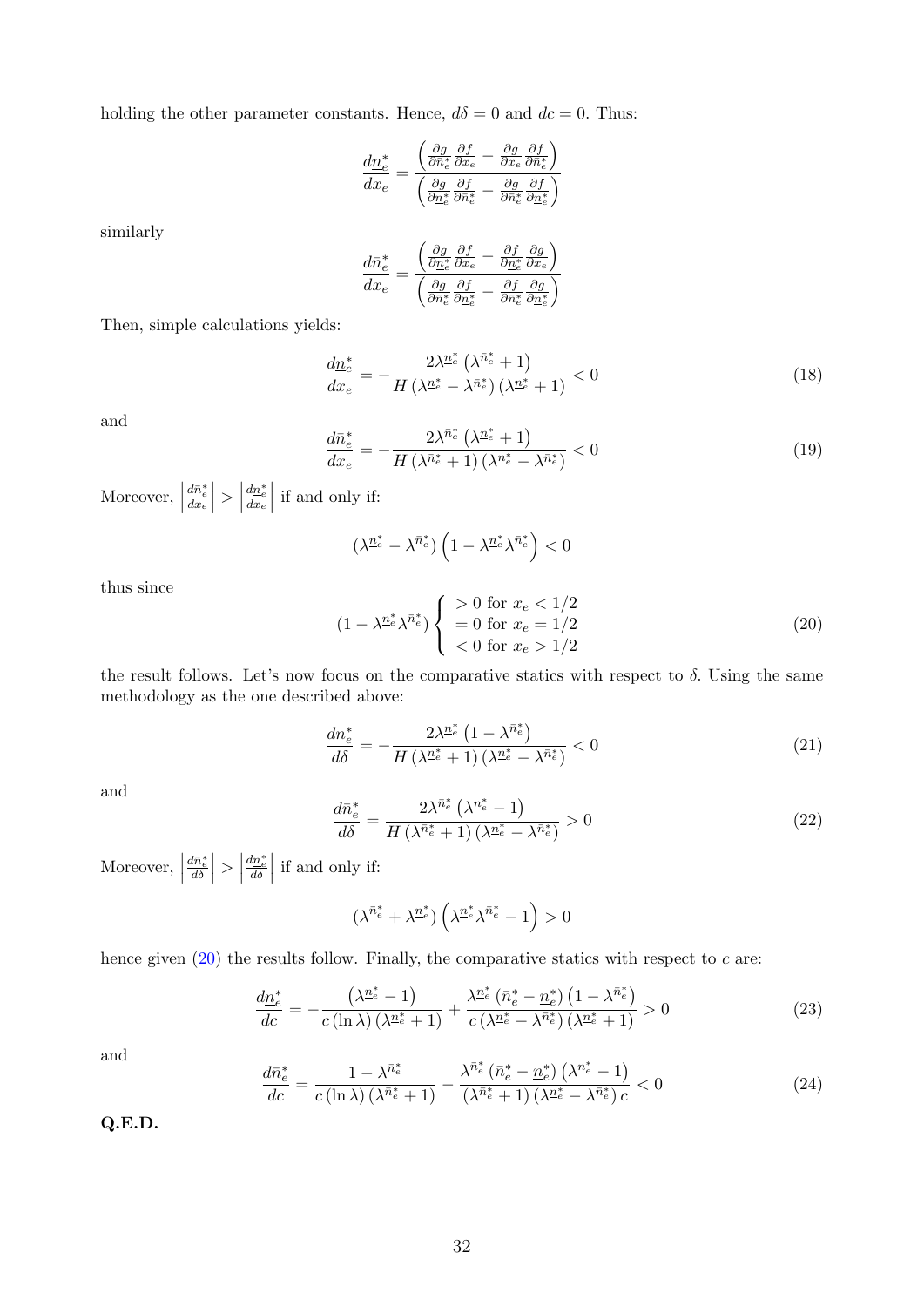#### Proof of Corollary [1](#page-14-1)

I first prove how the expected number of signals collected by an editor vary with the editor's ideological preferences and with the parameters of the model. Then, I turn to the analysis of the expected probability of endorsing the low-valence candidate.

The expected number of signals collected by an editor before endorsing a candidate is:

$$
E(|n_e|) = \Pr(n_e = n_e^*) \cdot |\underline{n}_e^*| + \Pr(n_e = \bar{n}_e^*) \cdot \bar{n}_e^*
$$

that is:

$$
E(|n_e|) = \frac{\bar{n}_e^*\left(\lambda^{\underline{n}_e^*}-1\right)\left(\lambda^{\bar{n}_e^*}+1\right)-\underline{n}_e^*\left(\lambda^{\underline{n}_e^*}+1\right)\left(1-\lambda^{\bar{n}_e^*}\right)}{2\left(\lambda^{\underline{n}_e^*}-\lambda^{\bar{n}_e^*}\right)}
$$

Clearly,

$$
\frac{dE(|n_e|)}{dx_e} = \frac{\partial E(|n_e|)}{\partial \bar{n}_e^*} \frac{d\bar{n}_e^*}{dx_e} + \frac{\partial E(|n_e|)}{\partial \underline{n}_e^*} \frac{d\underline{n}_e^*}{dx_e}
$$

where

$$
\frac{\partial E(|n_e|)}{\partial \bar{n}^*_e} = \frac{\left(\lambda^{\frac{n^*_e}{2}}-1\right)}{2\left(\lambda^{\frac{n^*_e}{2}}-\lambda^{\bar{n}^*_e}\right)}\left( (\ln \lambda) \, \lambda^{\bar{n}^*_e} \frac{\lambda^{\frac{n^*_e}{2}}+1}{\lambda^{\frac{n^*_e}{2}}-\lambda^{\bar{n}^*_e}} \, (\underline{n}^*_e + \bar{n}^*_e) + \left(\lambda^{\bar{n}^*_e}+1\right) \right)
$$

and

$$
\frac{\partial E(|n_e|)}{\partial \underline{n}_e^*} = \frac{\left(1 - \lambda^{\bar{n}_e^*}\right)}{2\left(\lambda^{\underline{n}_e^*} - \lambda^{\bar{n}_e^*}\right)} \left( (\ln \lambda) \lambda^{\underline{n}_e^*} \frac{\underline{n}_e^* + \bar{n}_e^*}{\lambda^{\underline{n}_e^*} - \lambda^{\bar{n}_e^*}} \left(1 + \lambda^{\bar{n}_e^*}\right) - \left(\lambda^{\underline{n}_e^*} + 1\right) \right)
$$

thus given [\(18\)](#page-34-1) and [\(19\)](#page-34-2) derived in the proof of Proposition [1,](#page-13-1) the sign of  $\frac{dE(|n_e|)}{dx_e}$  will be equivalent to the one of the following expression:

$$
E_{x_e} = \left(1 - \lambda^{\bar{n}_e^*} \lambda^{\underline{n}_e^*}\right) \left(\lambda^{\underline{n}_e^*} + \lambda^{\bar{n}_e^*}\right) - \frac{\left(\ln \lambda\right) \left(\underline{n}_e^* + \bar{n}_e^*\right)}{\lambda^{\underline{n}_e^*} - \lambda^{\bar{n}_e^*}} \left(\frac{\lambda^{2\bar{n}_e^*} \left(\lambda^{\underline{n}_e^*} + 1\right) \left(\lambda^{2\underline{n}_e^*} - 1\right)}{\left(\lambda^{\bar{n}_e^*} + 1\right)} + \frac{\lambda^{2\underline{n}_e^*} \left(\lambda^{\bar{n}_e^*} + 1\right) \left(1 - \lambda^{2\bar{n}_e^*}\right)}{\left(\lambda^{\underline{n}_e^*} + 1\right)}\right)
$$

Thus, given [\(20\)](#page-34-0) and given that:

$$
\left(\underline{n}_{e}^{*} + \bar{n}_{e}^{*}\right) \begin{cases} > 0 \text{ for } x_{e} < 1/2 \\ &= 0 \text{ for } x_{e} = 1/2 \\ &< 0 \text{ for } x_{e} > 1/2 \end{cases} \tag{25}
$$

then:

$$
\frac{dE(|n_e|)}{dx_e} \begin{cases} > 0 \text{ for } x_e < 1/2\\ & = 0 \text{ for } x_e = 1/2\\ & < 0 \text{ for } x_e > 1/2 \end{cases}
$$

Let's now focus on  $\delta$ . Since

$$
\frac{d E(|n_e|)}{d \delta} = \frac{\partial E(|n_e|)}{\partial \bar{n}^*_e} \frac{d \bar{n}^*_e}{d \delta} + \frac{\partial E(|n_e|)}{\partial \underline{n}^*_e} \frac{d \underline{n}^*_e}{d \delta}
$$

and given [\(21\)](#page-34-3) and [\(22\)](#page-34-4) derived in the proof of Proposition [1,](#page-13-1) the sign of  $\frac{dE(|n_e|)}{d\delta}$  will be equivalent to the one of the following expression:

$$
E_{\delta} = \frac{\lambda^{\bar{n}_{e}^{*}} \left(\lambda^{\bar{n}_{e}^{*}}+1\right) \left(\lambda^{\underline{n}_{e}^{*}}-1\right)^{2}}{(\lambda^{\bar{n}_{e}^{*}}+1)} + \frac{\lambda^{\underline{n}_{e}^{*}} \left(\lambda^{\underline{n}_{e}^{*}}+1\right) \left(1-\lambda^{\bar{n}_{e}^{*}}\right)^{2}}{(\lambda^{\underline{n}_{e}^{*}}+1)} - \frac{\left(\ln \lambda\right) \left(\underline{n}_{e}^{*}+\bar{n}_{e}^{*}\right) \left(1-\lambda^{\underline{n}_{e}^{*}}\lambda^{\bar{n}_{e}^{*}}\right) \left(1+\lambda^{\underline{n}_{e}^{*}}\lambda^{\bar{n}_{e}^{*}}\right) \left(\lambda^{2\underline{n}_{e}^{*}}-\lambda^{2\bar{n}_{e}^{*}}\right)}{(\lambda^{\underline{n}_{e}^{*}}-\lambda^{\bar{n}_{e}^{*}})\left(\lambda^{\underline{n}_{e}^{*}}+1\right) (\lambda^{\bar{n}_{e}^{*}}+1)}
$$

where the above expression is always positive since  $(\underline{n}_e^* + \bar{n}_e^*)$  and  $(1 - \lambda^{\underline{n}_e^*} \lambda^{\bar{n}_e^*})$  are both positive for  $x_e < 1/2$  and both negative for  $x_e > 1/2$ . Moreover, for  $x_e = 1/2$  the above expression reduces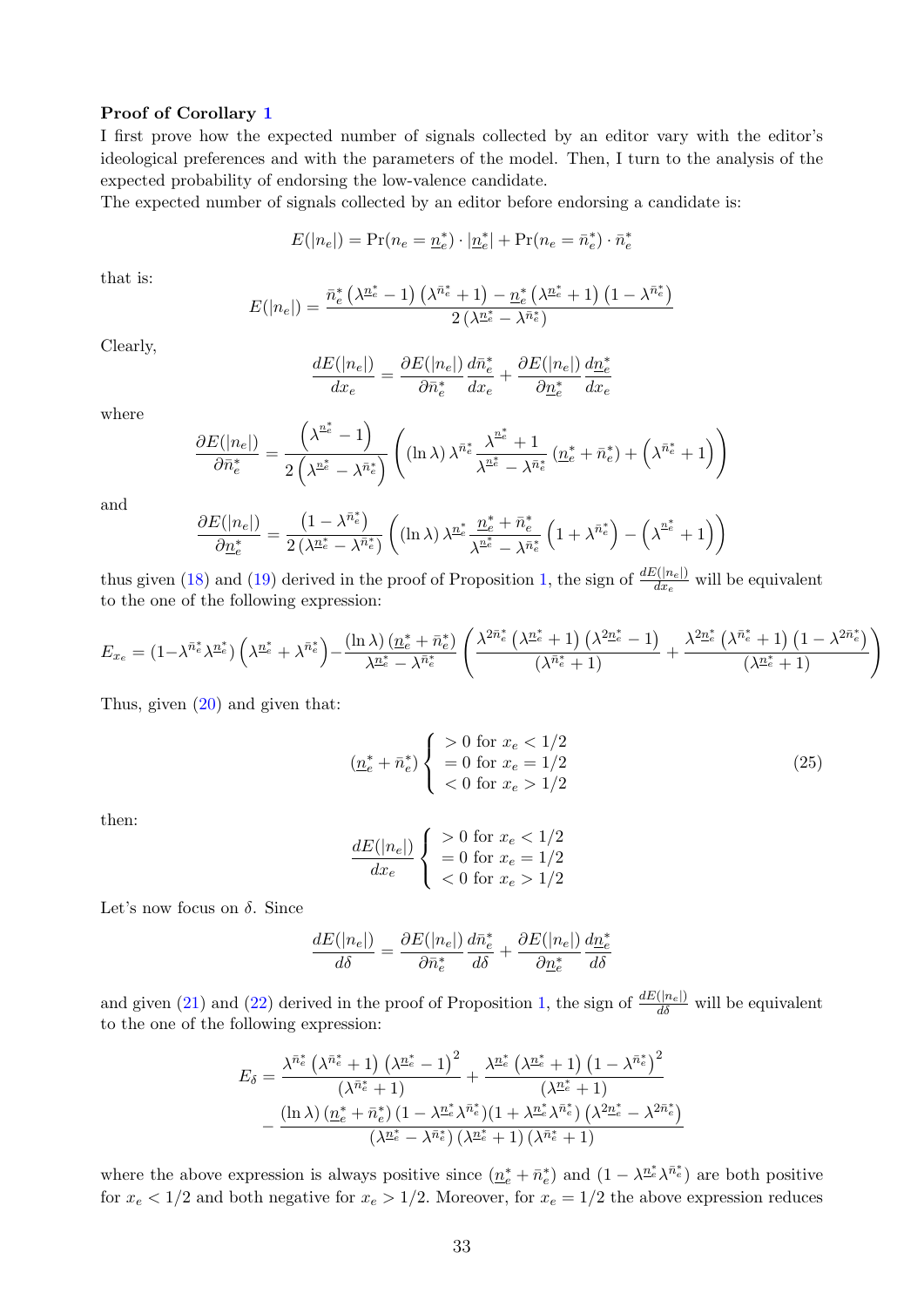to  $_{2}\left[ 1-\lambda ^{\left( \left. \bar{n}_{e}^{\ast }\right) \right] x_{e}=1/2}\right) \right] ^{2}$  $\frac{1}{\lambda^{(\frac{1}{n_e})}|_{x_e=1/2}} > 0.$ Let's now focus on c. Since

$$
\frac{dE(|n_e|)}{dc} = \frac{\partial E(|n_e|)}{\partial c} \frac{d\bar{n}_e^*}{dc} + \frac{\partial E(|n_e|)}{\partial \underline{n}_e^*} \frac{d\underline{n}_e^*}{dc}
$$

and given [\(23\)](#page-34-5) and [\(24\)](#page-34-6) derived in the proof of Proposition [1,](#page-13-1) the sign of  $\frac{dE(|n_e|)}{dc}$  will be equivalent to the one of the following expression:

$$
\begin{aligned} E_c &= \frac{\left(\lambda^{\underline{n}_e^*}-1\right)\left(2-\lambda^{\bar{n}_e^*}\right)}{c\ln\lambda}-\frac{\left(\bar{n}_e^*-\underline{n}_e^*\right)\left(\lambda^{\underline{n}_e^*}\left(1-\lambda^{\bar{n}_e^*}\right)+\lambda^{\bar{n}_e^*}\left(\lambda^{\underline{n}_e^*}-1\right)^2\right)}{c\left(\lambda^{\underline{n}_e^*}-\lambda^{\bar{n}_e^*}\right)} \\ &+\frac{\left(\underline{n}_e^*+\bar{n}_e^*\right)\left(\lambda^{\underline{n}_e^*}\lambda^{\bar{n}_e^*}-1\right)\left(\lambda^{\underline{n}_e^*}-1\right)\left(1-\lambda^{\bar{n}_e^*}\right)}{c\left(\lambda^{\underline{n}_e^*}+1\right)\left(\lambda^{\bar{n}_e^*}+1\right)}-\frac{\left(\ln\lambda\right)\left(\underline{n}_e^*+\bar{n}_e^*\right)\left(\lambda^2\underline{n}_e^*\lambda^2\bar{n}_e^* -1\right)\left(\bar{n}_e^*-\underline{n}_e^*\right)\left(\lambda^2\underline{n}_e^*-\lambda^2\bar{n}_e^*\right)}{c\left(\lambda^{\underline{n}_e^*}-\lambda^{\bar{n}_e^*}\right)^2\left(\lambda^{\underline{n}_e^*}+1\right)\left(\lambda^{\bar{n}_e^*}+1\right)} \end{aligned}
$$

where the above is always negative. Indeed the first two terms are clearly negative and the second and third negative are always negative since  $(\underline{n}_e^* + \bar{n}_e^*)$  and  $(\lambda^{\underline{n}_e^*} \lambda^{\bar{n}_e^*} - 1)$  have always opposite signs for  $x_e < 1/2$  or  $x_e > 1/2$  (similarly,  $(\underline{n}_e^* + \overline{n}_e^*)$  and  $(\lambda^2 \underline{n}_e^* \lambda^2 \overline{n}_e^* - 1)$  have also always opposite signs for  $x_e < 1/2$  or  $x_e > 1/2$ ). Moreover, for  $x_e = 1/2$  the above expression reduces to:

$$
\frac{\left(2-\lambda^{\left(\bar{n}_e^*\right\vert_{x_e=1/2}\right)}\right)\left[(1-\lambda^{2\left(\bar{n}_e^*\right\vert_{x_e=1/2}\right)}-2\left(\ln\lambda\right)\left(\bar{n}_e^*\right\vert_{x_e=1/2}\right)\lambda^{\left(\bar{n}_e^*\right\vert_{x_e=1/2}\right)}{c\left(\ln\lambda\right)\lambda^{\left(\bar{n}_e^*\right\vert_{x_e=1/2}\right)}\left(1+\lambda^{\left(\bar{n}_e^*\right\vert_{x_e=1/2}\right)}\right)}<0
$$

This proves the first part of the corollary relative to the comparative statics on the expected number of signals collected by an editor before endorsing a candidate. Let's now analyze the probability of an editor endorsing the low-quality candidate. Since:

$$
\Pr(\tau_e = L | s = r) = \frac{2\mu(\bar{n}_e^*) - 1}{\mu(\bar{n}_e^*) - \mu(\underline{n}_e^*)} \mu(\underline{n}_e^*)
$$

and

$$
\Pr(\tau_e = R | s = l) = \frac{1 - 2\mu(\underline{n}_e^*)}{\mu(\bar{n}_e^*) - \mu(\underline{n}_e^*)} [1 - \mu(\bar{n}_e^*)]
$$

Thus it is easy to verify that  $Pr(\tau_e = L | s = r)$  is decreasing in  $x_e$  and  $Pr(\tau_e = R | s = l)$  is increasing in  $x_e$ . Moreover, the *ex-ante* probability of making a wrong choice is:

$$
Pr(error) = Pr(s = r) Pr(\tau_e = L|s = r) + Pr(s = l) Pr(\tau_e = R|s = l)
$$

hence:

$$
\Pr(error) = \frac{\lambda^{\bar{n}_e^*}(\lambda^{\underline{n}_e^*} - 1) + (1 - \lambda^{\bar{n}_e^*})}{2(\lambda^{\underline{n}_e^*} - \lambda^{\bar{n}_e^*})}
$$

It is now possible to perform the comparative statics upon this probability. First of all:

$$
\frac{\partial \Pr(error)}{\partial \bar{n}_e^*} = \frac{1}{2} (\ln \lambda) \lambda^{\bar{n}_e^*} \frac{\left(\lambda^{\underline{n}_e^*} - 1\right)^2}{\left(\lambda^{\underline{n}_e^*} - \lambda^{\bar{n}_e^*}\right)^2} < 0
$$
\n
$$
\frac{\partial \Prиerror}{\partial \underline{n}_e^*} = -\frac{1}{2} (\ln \lambda) \lambda^{\underline{n}_e^*} \frac{\left(1 - \lambda^{\bar{n}_e^*}\right)^2}{\left(\lambda^{\underline{n}_e^*} - \lambda^{\bar{n}_e^*}\right)^2} > 0
$$

Hence, since  $\frac{d\bar{n}_e^*}{dc} < 0$  and  $\frac{d\bar{n}_e^*}{dc} > 0$ , then  $\frac{dPr(error)}{dc} > 0$ . Similarly, since  $\frac{d\bar{n}_e^*}{d\delta} > 0$  and  $\frac{d\bar{n}_e^*}{d\delta} < 0$ , then  $\frac{dPr(error)}{d\delta} < 0.$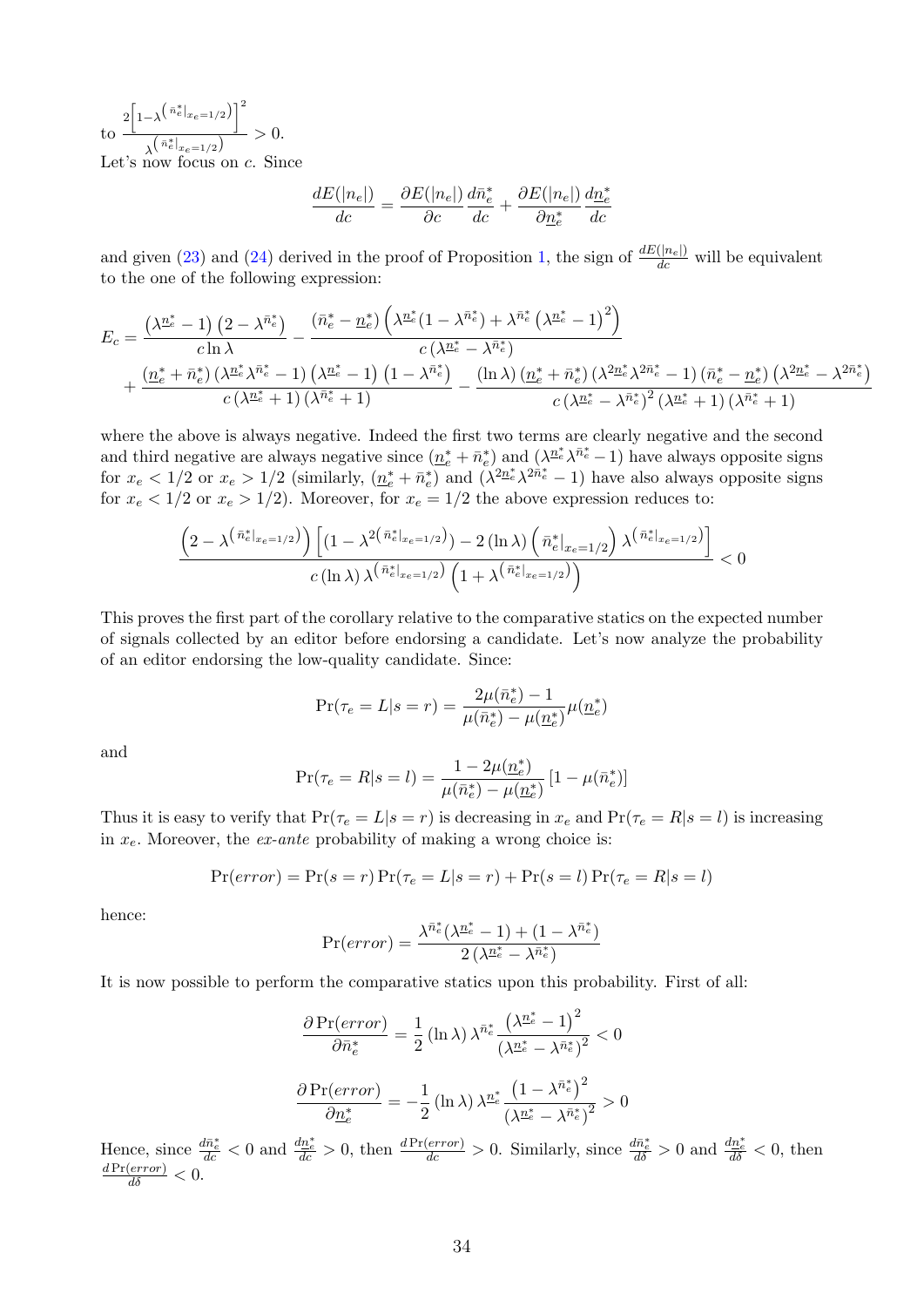Finally given [\(18\)](#page-34-1) and [\(19\)](#page-34-2) derived in the proof of Proposition [1,](#page-13-1)  $\frac{dPr(error)}{dx}$  $\frac{derror_j}{dx_e} > 0$  if and only if:

$$
\frac{\left(\lambda^{2\underline{n}^*_e}-\lambda^{2\bar{n}^*_e}\right)\left(1+\lambda^{\underline{n}^*_e}\lambda^{\bar{n}^*_e}\right)\left(1-\lambda^{\underline{n}^*_e}\lambda^{\bar{n}^*_e}\right)}{\left(\lambda^{\underline{n}^*_e}+1\right)\left(\lambda^{\bar{n}^*_e}+1\right)}<0
$$

Thus, given  $(20)$ :

$$
\frac{dPr(error)}{dx_e} \begin{cases} < 0 \text{ for } x < \frac{1}{2} \\ &= 0 \text{ for } x = \frac{1}{2} \\ &> 0 \text{ for } x > \frac{1}{2} \end{cases}
$$

#### Q.E.D.

#### Proof of Lemma [1](#page-17-0)

It is immediate to verify that  $(\tilde{x}_e - \hat{x}_e)$  is decreasing in C. Let's now focus on  $\tilde{x}_e$ . Then:

$$
\frac{d\tilde{x}_e(\bar{n}_e^*, \underline{n}_e^*)}{d\bar{n}_e^*} = -C(\ln \lambda) \frac{\lambda^{\bar{n}_e^*} \left(\lambda^{\underline{n}_e^*} - 1\right)}{\left(\lambda^{\underline{n}_e^*} + 1\right) \left(1 - \lambda^{\bar{n}_e^*}\right)^2} > 0
$$
\n
$$
\frac{d\tilde{x}_e(\bar{n}_e^*, \underline{n}_e^*)}{d\underline{n}_e^*} = (\ln \lambda) \frac{\lambda^{\underline{n}_e^*}}{\left(\lambda^{\underline{n}_e^*} + 1\right)^2} \left(2\delta - C \frac{\left(\lambda^{\bar{n}_e^*} + 1\right)}{\left(1 - \lambda^{\bar{n}_e^*}\right)}\right) < 0
$$

The it is immediate to verify that  $\tilde{x}_e$  is increasing in  $\delta$ . Let's now analyze how  $\tilde{x}_e$  changes as  $x_e$ increases. First, I want to prove that for any  $x_e < 1/2$  it is always the case that  $d\tilde{x}_e/dx_e > 0$ . From the proof of Proposition 1 we know that for  $x_e < 1/2$ ,  $rac{dn_e^*}{dx_e}$  $\vert$  >  $\vert$  $rac{d\bar{n}_e^*}{dx_e}$    . Hence, a sufficient condition to ensure that  $d\tilde{x}_e/dx_e > 0$  is simply:

$$
\left|\frac{d\tilde{x}_e(\bar{n}^*_e, \underline{n}^*_e)}{d\underline{n}^*_e}\right| > \left|\frac{d\tilde{x}_e(\bar{n}^*_e, \underline{n}^*_e)}{d\bar{n}^*_e}\right|
$$

which is true if and only if:

$$
C\left(\frac{\lambda^{\bar{n}_e^*}\left(\lambda^{2\underline{n}_e^*}-1\right)}{\lambda^{\underline{n}_e^*}\left(1-\lambda^{\bar{n}_e^*}\right)^2}+\frac{\left(\lambda^{\bar{n}_e^*}+1\right)}{\left(1-\lambda^{\bar{n}_e^*}\right)}\right)<2\delta
$$

Since  $\frac{\partial}{\partial \bar{n}_{e}^{*}}$  $\left( \frac{1-\lambda^{n_e^*}}{\lambda^{n_e^*}} \right)$  $\frac{1-\lambda^{\bar{n}_{e}^*}}{1+\lambda^{\bar{n}_{e}^*}}$  > 0 and  $\frac{d\bar{n}_{e}^*}{dx_e}$  < 0, then  $\delta\left(\frac{1-\lambda^{\bar{n}_{e}^*}}{1+\lambda^{\bar{n}_{e}^*}}\right)$  $\left(\frac{1-\lambda^{\bar{n}_{e}}}{1+\lambda^{\bar{n}_{e}}}\right) \geq C^{\max}$ . Hence, a sufficient condition for the above condition to be always true is:

$$
(\lambda^{\bar n_e^*}\lambda^{\underline{n}_e^*}-1)\left(\lambda^{\bar n_e^*}+\lambda^{\underline{n}_e^*}\right)<0
$$

which it is always the case for  $x_e < 1/2$ . Moreover, for  $x_e = 1/2$ ,  $\underline{n}_e^* = -\overline{n}_e^*$  and thus:

$$
\left. \frac{d \tilde{x}_e}{d x_e} \right|_{x_e=1/2} = -\frac{4}{H} \left(\ln \lambda \right) \frac{\lambda^{2\bar{n}_e^*} \left(\delta (1-\lambda^{\bar{n}_e^*}) - C (\lambda^{\bar{n}_e^*}+1)\right)}{\left(1-\lambda^{2\bar{n}_e^*}\right) \left(\left(1-\lambda^{3\bar{n}_e^*}\right) + \lambda^{\bar{n}_e^*} (1-\lambda^{\bar{n}_e^*})\right)} > 0
$$

Hence, for any  $x_e \leq 1/2$ , it is always the case that  $d\tilde{x}_e/dx_e > 0$ . Let's analyze now the case where  $x_e > 1/2$ . Then,  $d\tilde{x}_e/dx_e > 0$  if and only if:

$$
C < \tilde{C} \equiv 2\delta \frac{\lambda^{2\bar{n}_{e}^{*}} \left(1 - \lambda^{2\bar{n}_{e}^{*}}\right)^{2}}{\lambda^{2\bar{n}_{e}^{*}} \left(\lambda^{2\bar{n}_{e}^{*}} - 1\right) \left(\lambda^{\underline{n}_{e}^{*}} + 1\right)^{2} + \lambda^{2\bar{n}_{e}^{*}} \left(\lambda^{\bar{n}_{e}^{*}} + 1\right)^{2} \left(1 - \lambda^{2\bar{n}_{e}^{*}}\right)}\tag{26}
$$

hence  $\tilde{C} > 0$ . Let's now analyze how  $\tilde{C}$  changes when  $x_e$  increases:

$$
\frac{\partial \tilde{C}}{\partial \bar{n}_{e}^{*}} = -\frac{4\delta\left(\ln\lambda\right)\left(1 - \lambda^{2\bar{n}_{e}^{*}}\right)\lambda^{2\underline{n}_{e}^{*} + \bar{n}_{e}^{*}}}{\lambda^{2\bar{n}_{e}^{*}}\left(\lambda^{\underline{n}_{e}^{*}} + 1\right)^{2}\left(\lambda^{2\underline{n}_{e}^{*}} - 1\right) + \lambda^{2\underline{n}_{e}^{*}}\left(\lambda^{\bar{n}_{e}^{*}} + 1\right)^{2}\left(1 - \lambda^{2\bar{n}_{e}^{*}}\right)}Y > 0
$$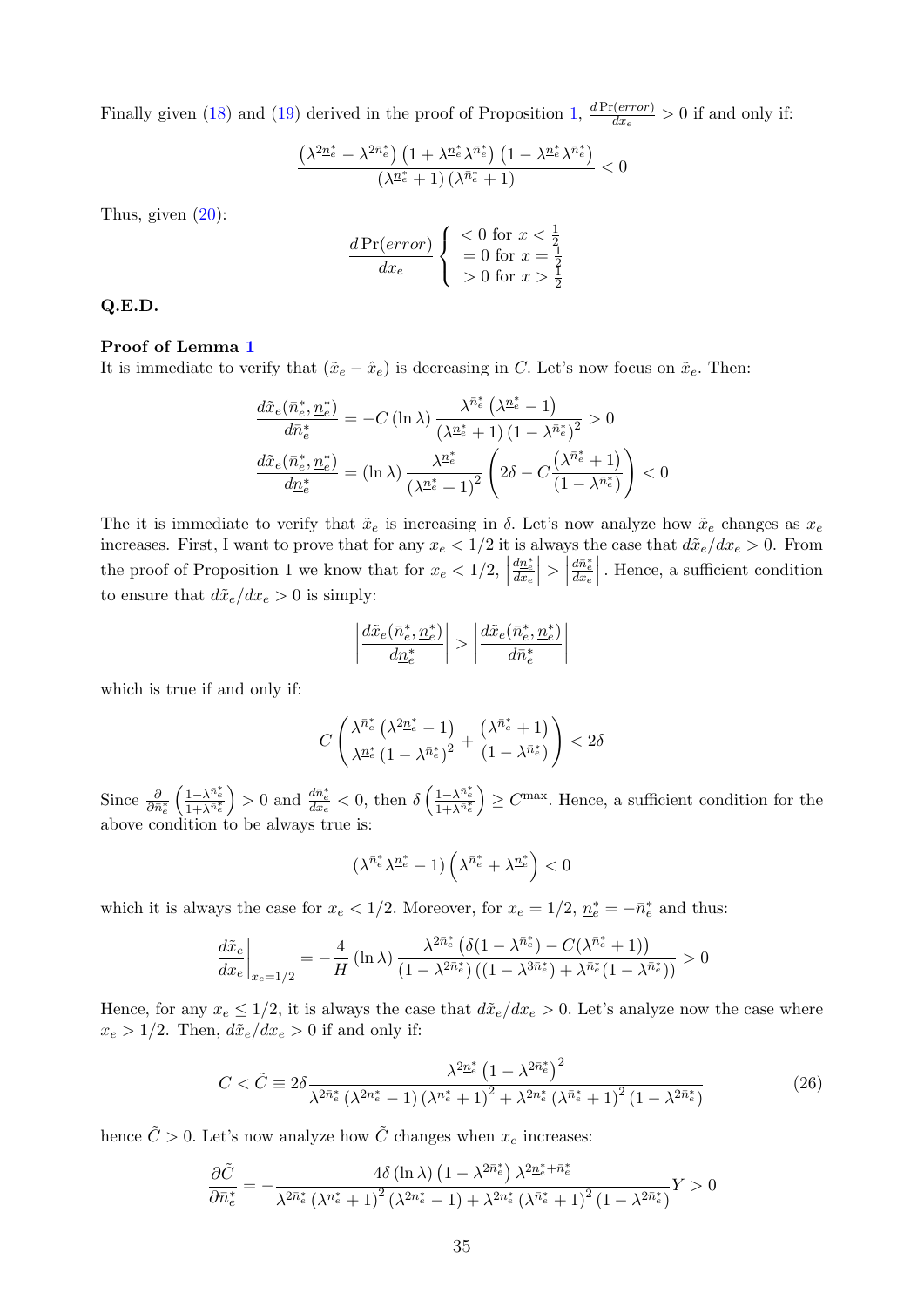where

$$
Y = \left(2\lambda^{\bar n_e^*} + \frac{\left(1-\lambda^{2\bar n_e^*}\right)\left[\left(\lambda^{2\underline n_e^*}\left(\lambda^{\bar n_e^*}+1\right)\left(1-\lambda^{2\bar n_e^*}\right)-\left(\lambda^{\bar n_e^*}+1\right)^2\lambda^{2\underline n_e^*+\bar n_e^*}+\lambda^{\bar n_e^*}\left(\lambda^{\underline n_e^*}+1\right)^2\left(\lambda^{2\underline n_e^*}-1\right)\right)\right]}{\left(\lambda^{2\bar n_e^*}\left(\lambda^{\underline n_e^*}+1\right)^2\left(\lambda^{2\underline n_e^*}-1\right)+\lambda^{2\underline n_e^*}\left(\lambda^{\bar n_e^*}+1\right)^2\left(1-\lambda^{2\bar n_e^*}\right)\right)} > 0
$$

since  $\lambda^{\bar{n}_{e}^{*}}(\lambda^{n_{e}^{*}}+1)^{2}(\lambda^{2n_{e}^{*}}-1) > (\lambda^{\bar{n}_{e}^{*}}+1)^{2} \lambda^{2n_{e}^{*}+\bar{n}_{e}^{*}} > 0$ . Moreover:

$$
\frac{\partial \tilde{C}}{\partial \underline{n}_{e}^{*}} = -\frac{4\delta\left(\ln\lambda\right)\lambda^{2\underline{n}_{e}^{*}}\left(\lambda^{\bar{n}_{e}^{*}}-1\right)^{2}\left(\lambda^{\bar{n}_{e}^{*}}+1\right)^{2}\left(\lambda^{\underline{n}_{e}^{*}}+\lambda^{4\underline{n}_{e}^{*}}+\lambda^{3\underline{n}_{e}^{*}}+1\right)\left(\lambda^{2\bar{n}_{e}^{*}}\right)}{\left(\lambda^{2\bar{n}_{e}^{*}}\left(\lambda^{\underline{n}_{e}^{*}}+1\right)^{2}\left(\lambda^{2\underline{n}_{e}^{*}}-1\right)+\lambda^{2\underline{n}_{e}^{*}}\left(\lambda^{\bar{n}_{e}^{*}}+1\right)^{2}\left(1-\lambda^{2\bar{n}_{e}^{*}}\right)\right)^{2}} > 0
$$

hence since  $\frac{d\bar{n}_{e}^{*}}{dx_{e}} < 0$  and  $\frac{d\bar{n}_{e}^{*}}{dx_{e}} < 0$ :

$$
\frac{d\tilde{C}}{dx_e} = \frac{\partial \tilde{C}}{\partial \bar{n}_e^*} \frac{d\bar{n}_e^*}{dx_e} + \frac{\partial \tilde{C}}{\partial \underline{n}_e^*} \frac{d\underline{n}_e^*}{dx_e} < 0
$$

Hence,  $\tilde{x}_e$  will be increasing in  $x_e$  for  $x_e > 1/2$  if and only if  $C < \tilde{C}$ . That is, since  $\frac{d\tilde{C}}{dx_e} < 0$ ,  $\tilde{x}_e$  will be increasing in  $x_e$  only as long as  $x_e < x_{e_R}^{\max}$ , where:

$$
\tilde{C}\left(\bar{n}_e^*(x_{e_R}^{\max}), \underline{n}_e^*(x_{e_R}^{\max})\right) = C
$$

Moreover, since  $\frac{d\tilde{C}}{dx_e} < 0$ ,  $\tilde{C}^{\max} < \lim_{x_e \to 1/2} \tilde{C} = C^{\max}$ . Finally, since  $\delta \in (0, \frac{1}{2})$  $\frac{1}{2}$ ,  $x_{e_R}^{\max}$  < 1. Specifically, for  $\delta$  < 1/2 an editor with preferences  $x_{e_R} = 1$  would never endorse a leftist candidate since, trivially,  $\hat{\mu}_{(x_{e_R}=1)} = 0$  (i.e.,  $\bar{n}_e^*(x_{e_R} = 1) = 0$ ) which implies that  $\tilde{C}(x_{e_R} = 1) = 0$ . For  $\delta = 1/2$ , an editor with preferences  $x_{e_R} = 1$  will endorse a leftist candidate if and only if  $\mu(n) = 0$ . That is, if and only if  $n = -\infty$ . Hence, necessary conditions for this to be verified are  $n_e(x_{e_R} = 1) \rightarrow -\infty$ and  $\bar{n}_e(x_{e_R} = 1) \to 0$ . As shown by Proposition [1,](#page-13-1) for  $x_e > \frac{1}{2}$  $\frac{1}{2}$  it is the case that  $\frac{d\bar{n}_e^*}{dx_e}$  $|>$  $rac{dn_e^*}{dx_e}$  $\left| . \right.$  That is, when  $x_{e_R} \to 1$  it must be the case that  $\bar{n}_{e_R}^* \to 0$  but  $\bar{n}_{e_R}^* - |\underline{n}_{e_R}^*| \to -\infty$ . In turn, this implies that  $\tilde{C} \to 0$  when  $x_{e_R} \to 1$ . Let's now focus on  $\hat{x}_e$ . Then:

$$
\frac{d\hat{x}_e}{d\bar{n}_e^*} = (\ln \lambda) \frac{\lambda^{\bar{n}_e^*} \left(2\delta(\lambda^{\underline{n}_e^*} - 1) - C(\lambda^{\underline{n}_e^*} + 1)\right)}{(\lambda^{\underline{n}_e^*} - 1) \left(\lambda^{\bar{n}_e^*} + 1\right)^2} < 0
$$

$$
\frac{d\hat{x}_e}{d\underline{n}_e^*} = -C(\ln \lambda) \lambda^{\underline{n}_e^*} \frac{1 - \lambda^{\bar{n}_e^*}}{(\lambda^{\bar{n}_e^*} + 1) \left(\lambda^{\underline{n}_e^*} - 1\right)^2} > 0
$$

Thus it is immediate to verify that  $\hat{x}_e$  is decreasing in  $\delta$ . Let's now analyze how  $\hat{x}_e$  changes as  $x_e$ increases. First, I want to prove that for any  $x_e > 1/2$  it is always the case that  $d\hat{x}_e/dx_e > 0$ . As shown in the proof of Proposition [1,](#page-13-1) for  $x_e > 1/2$ , then  $rac{dn_e^*}{dx_e}$  $\vert$  <  $\vert$  $\frac{d\bar{n}_e^*}{dx_e}$    . Hence, a sufficient condition to ensure that  $d\hat{x}_e/dx_e > 0$  is simply:

$$
\left|\frac{d\hat{x}_e(\bar{n}^*_e,\underline{n}^*_e)}{d\underline{n}^*_e}\right| < \left|\frac{d\hat{x}_e(\bar{n}^*_e,\underline{n}^*_e)}{d\bar{n}^*_e}\right|
$$

that is

$$
C\left(\frac{\lambda^{\underline{n}_{e}^{*}}\left(1-\lambda^{2\bar{n}_{e}^{*}}\right)}{\lambda^{\bar{n}_{e}^{*}}\left(\lambda^{\underline{n}_{e}^{*}}-1\right)^{2}}+\frac{(\lambda^{\underline{n}_{e}^{*}}+1)}{(\lambda^{\underline{n}_{e}^{*}}-1)}\right)<2\delta
$$

moreover since  $C^{\max} \leq \frac{1-\lambda^{\bar{n}_{e}^*}}{(\lambda^{\bar{n}_{e}^*}+1)} \delta < \delta \frac{\lambda^{\underline{n}_{e}^*}-1}{(\lambda^{\underline{n}_{e}^*}+1)}$  $\frac{\lambda^{u_e}-1}{\lambda^{u_e}+1}$ , a sufficient condition for the above to be verified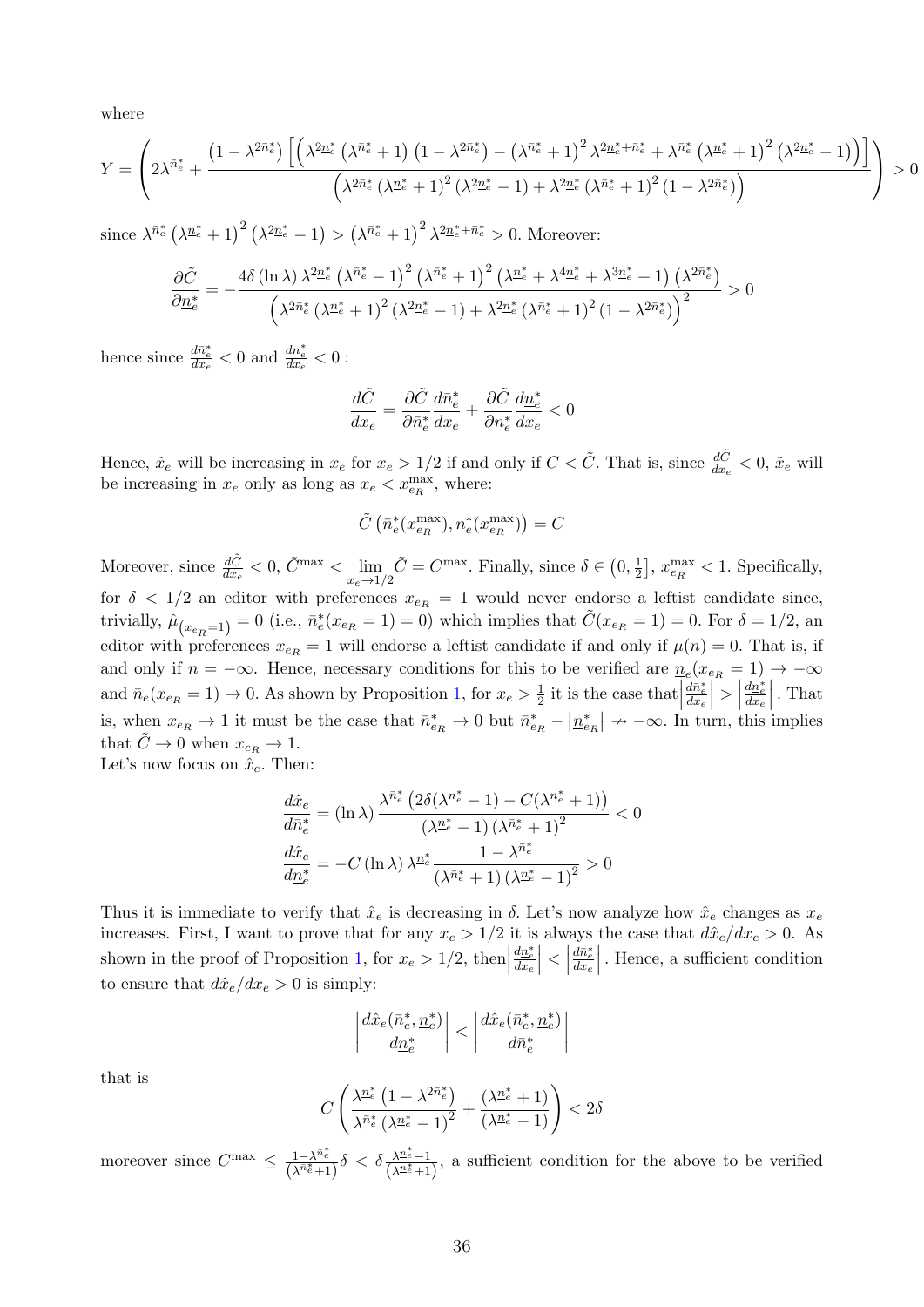becomes:

$$
\frac{\left(1-\lambda^{\bar{n}^*_e}\lambda^{n^*_e}\right)\left(\lambda^{\bar{n}^*_e}+\lambda^{n^*_e}\right)}{\lambda^{\bar{n}^*_e}\left(\lambda^{2n^*_e}-1\right)}<0
$$

hence since  $(1 - \lambda^{\bar{n}_{e}^{*}} \lambda^{\underline{n}_{e}^{*}})$  < 0 for  $x_e > 1/2$ , we have proved that for  $x_e > 1/2$  it is always the case that  $d\hat{x}_e/dx_e > 0$ . Moreover, for  $x_e = 1/2$ ,  $\underline{n}_e^* = -\bar{n}_e^*$  and thus:

$$
\frac{d\hat{x}_e}{dx_e}\bigg|_{x_e=1/2} = -\frac{4}{H} (\ln \lambda) \frac{\lambda^{2\bar{n}_e^*} \left(\delta(1-\lambda^{\bar{n}_e^*}) - C(\lambda^{\bar{n}_e^*}+1)\right)}{(1-\lambda^{2\bar{n}_e^*})\left((1-\lambda^{3\bar{n}_e^*}) + \lambda^{\bar{n}_e^*}(1-\lambda^{\bar{n}_e^*})\right)} > 0
$$

Hence, for any  $x_e \geq 1/2$ , it is always the case that  $d\hat{x}_e/dx_e > 0$ . Let's now analyze the case where  $x_e < 1/2$ . In this case,  $d\hat{x}_e/dx_e > 0$  if and only if:

$$
C < \hat{C} \equiv 2\delta \frac{\lambda^{2\bar{n}_{e}^{*}} \left(\lambda^{2\underline{n}_{e}^{*}} - 1\right)^{2}}{\lambda^{2\bar{n}_{e}^{*}} \left(1 - \lambda^{2\bar{n}_{e}^{*}}\right) \left(\lambda^{\bar{n}_{e}^{*}} + 1\right)^{2} + \lambda^{2\bar{n}_{e}^{*}} \left(\lambda^{2\underline{n}_{e}^{*}} - 1\right) \left(\lambda^{\underline{n}_{e}^{*}} + 1\right)^{2}}\tag{27}
$$

hence  $\hat{C} > 0$ . Let's now analyze how  $\hat{C}$  changes when  $x_e$  increases. First of all:

$$
\frac{\partial \hat{C}}{\partial \bar{n}^*_{e}}=4\delta\left(\ln\lambda\right)\lambda^{2\bar{n}^*_{e}}\frac{\left(\lambda^{2\underline{n}^*_{e}}-1\right)^2\left(\lambda^{\bar{n}^*_{e}}+\lambda^{4\bar{n}^*_{e}}+\lambda^{3\bar{n}^*_{e}}+1\right)\left(\lambda^{2\underline{n}^*_{e}}\right)}{\left(\lambda^{2\bar{n}^*_{e}}\left(\lambda^{\underline{n}^*_{e}}+1\right)^2\left(\lambda^{2\underline{n}^*_{e}}-1\right)+\lambda^{2\underline{n}^*_{e}}\left(\lambda^{\bar{n}^*_{e}}+1\right)^2\left(1-\lambda^{2\bar{n}^*_{e}}\right)\right)^2}<0
$$

and

$$
\frac{\partial \hat{C}}{\partial \underline{n}_{e}^{*}} = \frac{4\delta\left(\ln\lambda\right)\left(\lambda^{2}\underline{n}_{e}^{*} - 1\right)\lambda^{\underline{n}_{e}^{*} + 2\bar{n}_{e}^{*}}}{\left(\lambda^{2\bar{n}_{e}^{*}}\left(\lambda^{\underline{n}_{e}^{*}} + 1\right)^{2}\left(\lambda^{2}\underline{n}_{e}^{*} - 1\right) + \lambda^{2}\underline{n}_{e}^{*}\left(\lambda^{\bar{n}_{e}^{*}} + 1\right)^{2}\left(1 - \lambda^{2\bar{n}_{e}^{*}}\right)\right)^{2}}W < 0
$$

where

$$
W = 2\lambda^{\bar{n}_e^*} \lambda^{n_e^*} \left( (\lambda^{2n_e^*} - \lambda^{2\bar{n}_e^*}) + \left(1 + \lambda^{2n_e^*} \lambda^{\bar{n}_e^*}\right) \left(1 - \lambda^{\bar{n}_e^*}\right) \right) + \left(\lambda^{n_e^*} - \lambda^{2\bar{n}_e^*}\right) \left(\lambda^{2n_e^*} + \lambda^{n_e^*} \lambda^{2\bar{n}_e^*} + \lambda^{3n_e^*} \lambda^{2\bar{n}_e^*} + 1\right)
$$

hence since  $\frac{d\bar{n}_{e}^{*}}{dx_{e}} < 0$  and  $\frac{d\bar{n}_{e}^{*}}{dx_{e}} < 0$ :

$$
\frac{d\hat{C}}{dx_e} = \frac{\partial \hat{C}}{\partial \bar{n}_e^*} \frac{d\bar{n}_e^*}{dx_e} + \frac{\partial \hat{C}}{\partial \underline{n}_e^*} \frac{d\underline{n}_e^*}{dx_e} > 0
$$

Hence,  $\hat{x}_e$  will be increasing in  $x_e$  for  $x_e < 1/2$  if and only if  $C < \hat{C}$ . That is, since  $\frac{d\hat{C}}{dx_e} > 0$ ,  $\tilde{x}_e$  will be increasing in  $x_e$  only as long as  $x_e > x_{e_L}^{\text{min}}$ , where  $x_{e_L}^{\text{min}}$  is such that:

$$
\hat{C}\left(\bar{n}_{e}^*(x_{e_L}^{\min}), \underline{n}_e^*(x_{e_L}^{\min})\right) = C
$$

Moreover, since  $\frac{d\hat{C}}{dx_e} > 0$ ,  $\hat{C}^{\text{max}} < \lim_{x_e \to 1/2} \hat{C} = C^{\text{max}}$ . Finally, by using an analogous proof to the one employed above to show that  $x_{e_R}^{\max} < 1$ , it is immediate to see that since  $\delta \in (0, \frac{1}{2})$  $\frac{1}{2}$ , it is always the case that  $x_{e_L}^{\text{min}} > 0$  and that  $\hat{C} \to 0$  when  $x_{e_L} \to 0$ . Q.E.D.

#### Proof of Proposition [2](#page-19-1)

The optimal strategy for a profit maximizing monopolist media outlet is to choose an editor with idiosyncratic preference  $x_e$  such that its profits are maximized. That is  $x_e^{mon}$  must be such that:

$$
\frac{d\Pi}{dx_e} = \frac{d\Pi}{d\bar{n}_e^*} \frac{d\bar{n}_e^*}{dx_e} + \frac{d\Pi}{d\underline{n}_e^*} \frac{d\underline{n}_e^*}{dx_e} = 0
$$

Where:

$$
\frac{d\Pi}{d\bar{n}_e^*} = \frac{dF(\tilde{x}_e)}{d\bar{n}_e^*} - \frac{dF(\hat{x}_e)}{d\bar{n}_e^*}
$$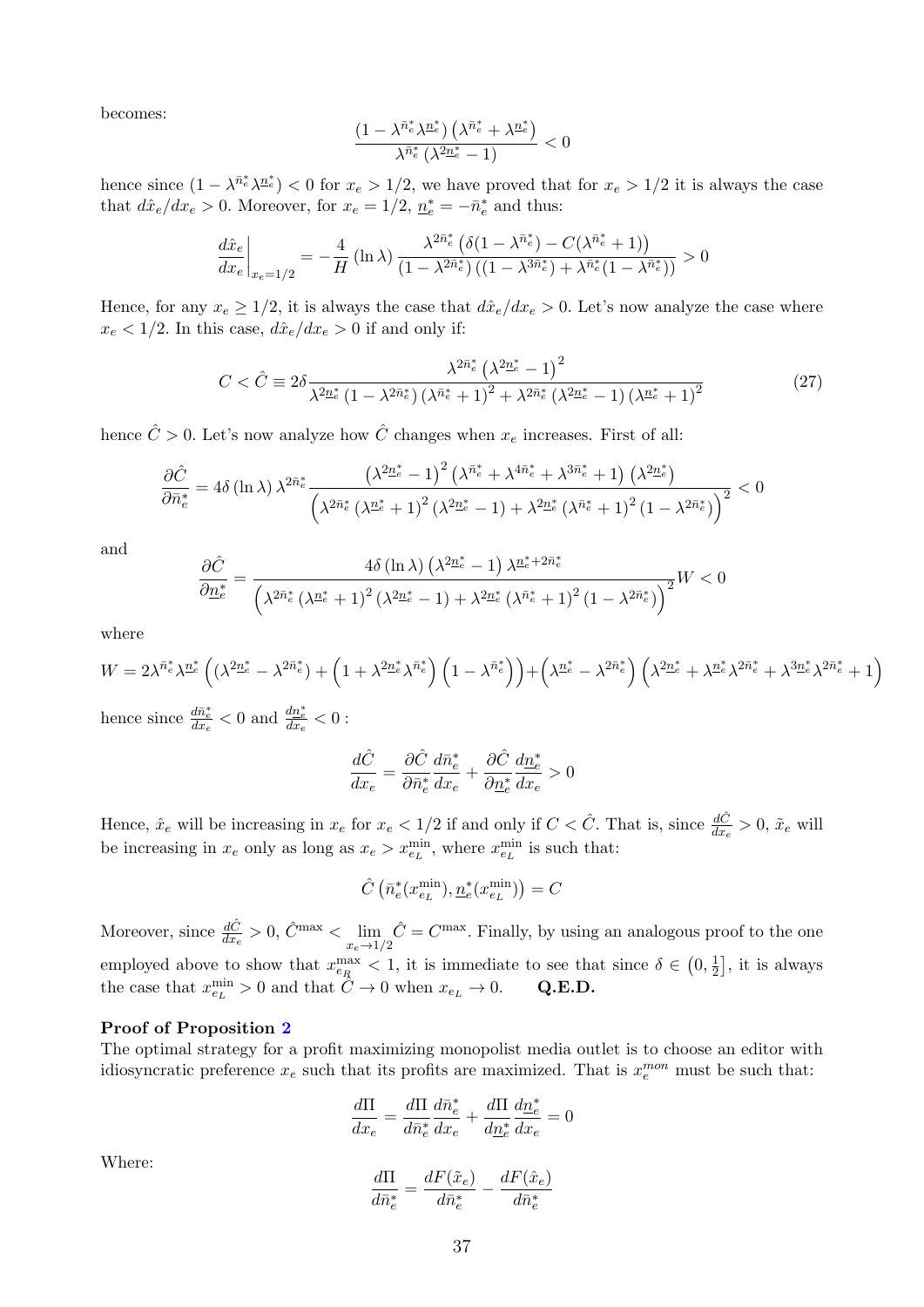$$
\frac{d\Pi}{d\underline{n}^*_e} = \frac{dF(\tilde{x}_e)}{d\underline{n}^*_e} - \frac{dF(\hat{x}_e)}{d\underline{n}^*_e}
$$

where  $\frac{dF(\tilde{x}_e)}{d\bar{n}_e^*} = \frac{d}{d\bar{n}}$  $d\bar{n}_{e}^{\ast}$  $\int_{}^{\tilde{x}_e(\bar{n}_e^*)}$ δ  $f(x)dx$ . Hence applying Leibniz's rule:

$$
\frac{dF(\tilde{x}_e)}{d\bar{n}_e^*} = \frac{d}{d\bar{n}_e^*} \int_{\delta}^{\tilde{x}_e(\bar{n}_e^*, \underline{n}_e^*)} f(x) dx = f(\tilde{x}_e(\bar{n}_e^*, \underline{n}_e^*)) \frac{d\tilde{x}_e(\bar{n}_e^*, \underline{n}_e^*)}{d\bar{n}_e^*}
$$

thus,

$$
\frac{d\Pi}{d\bar{n}_e^*} = f(\tilde{x}_e(\bar{n}_e^*, \underline{n}_e^*)) \frac{d\tilde{x}_e(\bar{n}_e^*, \underline{n}_e^*)}{d\bar{n}_e^*} - f(\hat{x}_e(\bar{n}_e^*, \underline{n}_e^*)) \frac{d\hat{x}_e(\bar{n}_e^*)}{d\bar{n}_e^*}
$$

similarly

$$
\frac{d\Pi}{d\underline{n}^*_e} = f(\tilde{x}_e(\bar{n}^*_e, \underline{n}^*_e)) \frac{d\tilde{x}_e(\bar{n}^*_e, \underline{n}^*_e)}{d\underline{n}^*_e} - f(\hat{x}_e(\bar{n}^*_e, \underline{n}^*_e)) \frac{d\hat{x}_e(\bar{n}^*_e, \underline{n}^*_e)}{d\underline{n}^*_e}
$$

Hence the first order condition becomes:

<span id="page-40-1"></span>
$$
\frac{d\tilde{x}_e/dx_e}{d\hat{x}_e/dx_e} = \frac{f(\hat{x}_e(\bar{n}_e^*, \underline{n}_e^*))}{f(\tilde{x}_e(\bar{n}_e^*, \underline{n}_e^*))}
$$
\n(28)

where:

$$
\frac{d\tilde{x}_e}{dx_e} = \frac{-2\left(\ln\lambda\right)}{H(\lambda^{\underline{n}_e^*} - \lambda^{\bar{n}_e^*})} \left(2\delta \frac{\lambda^{2\underline{n}_e^*} \left(\lambda^{\bar{n}_e^*} + 1\right)}{\left(\lambda^{\underline{n}_e^*} + 1\right)^3} - C \left(\frac{\lambda^{2\bar{n}_e^*} \left(\lambda^{\underline{n}_e^*} - 1\right)}{\left(\lambda^{\bar{n}_e^*} + 1\right) \left(1 - \lambda^{\bar{n}_e^*}\right)^2} + \frac{\lambda^{2\underline{n}_e^*} \left(\lambda^{\bar{n}_e^*} + 1\right)^2}{\left(1 - \lambda^{\bar{n}_e^*}\right) \left(\lambda^{\underline{n}_e^*} + 1\right)^3}\right)\right)
$$
\n
$$
\frac{d\hat{x}_e}{dx_e} = \frac{-2\left(\ln\lambda\right)}{H(\lambda^{\underline{n}_e^*} - \lambda^{\bar{n}_e^*})} \left(2\delta \frac{\lambda^{2\bar{n}_e^*} \left(\lambda^{\underline{n}_e^*} + 1\right)}{\left(\lambda^{\bar{n}_e^*} + 1\right)^3} - C \left(\frac{\lambda^{2\underline{n}_e^*} \left(1 - \lambda^{\bar{n}_e^*}\right)}{\left(\lambda^{\underline{n}_e^*} + 1\right) \left(\lambda^{\underline{n}_e^*} - 1\right)^2} + \frac{\lambda^{2\bar{n}_e^*} \left(\lambda^{\underline{n}_e^*} + 1\right)^2}{\left(\lambda^{\underline{n}_e^*} - 1\right) \left(\lambda^{\bar{n}_e^*} + 1\right)^3}\right)\right)
$$

From the proof of Lemma 1, we know that for  $x_e = 1/2$ ,  $d\tilde{x}_e/dx_e = d\hat{x}_e/dx_e > 0$ . Hence, for  $x_e = 1/2, \frac{d\tilde{x}_e/dx_e}{d\hat{x}_e/dx_e}$  $\frac{dx_e/ax_e}{dx_e/dx_e} = 1$ . More generally, for any  $x_e$ :

$$
\frac{d\tilde{x}_e}{dx_e} - \frac{d\hat{x}_e}{dx_e} = (1 - \lambda^{n_e^*} \lambda^{\bar{n}_e^*})(\lambda^{n_e^*} - \lambda^{\bar{n}_e^*}) \cdot \alpha \cdot \beta
$$

where

$$
\alpha = 2\delta \frac{\left(4\lambda^{\bar n_e^*}\lambda^{\underline{n}_e^*} + \left(\lambda^{\underline{n}_e^*} + \lambda^{\bar n_e^*}\right)\left(1 + \lambda^{\underline{n}_e^*}\lambda^{\bar n_e^*}\right)\right)}{\left(\lambda^{\underline{n}_e^*} + 1\right)^3\left(\lambda^{\bar n_e^*} + 1\right)^3}
$$

and

$$
\beta = 4C \frac{\left(\frac{\lambda^{2n_e^*}}{(\lambda^{n_e^*}+1)^2(1-\lambda^{2n_e^*})} + \frac{\lambda^{2n_e^*}}{(\lambda^{n_e^*}+1)^2(\lambda^{2n_e^*}-1)}\right)}{\left(\lambda^{n_e^*}-1\right)(1-\lambda^{\bar{n}_e^*})}
$$

where  $\alpha$  and  $\beta$  are always positive. Hence given [\(20\)](#page-34-0):

<span id="page-40-0"></span>
$$
\frac{d\tilde{x}_e/dx_e}{d\hat{x}_e/dx_e} \begin{cases} > 1 \text{ for } x_e < \frac{1}{2} \\ > 1 \text{ for } x_e = \frac{1}{2} \\ < 1 \text{ for } x_e > \frac{1}{2} \end{cases} \tag{29}
$$

In other words, for  $x_e > \frac{1}{2}$  $\frac{1}{2}$  an increase in  $x_e$  increases  $\hat{x}_e$  more than  $\tilde{x}_e$  (and viceversa for  $x_e < \frac{1}{2}$  $(\frac{1}{2})$ . Then, it is immediate to verify that when the distribution of citizens' idiosyncratic preferences is such that [Condition A](#page-9-4) is verified, then  $x_e = \frac{1}{2}$  $\frac{1}{2}$  is the unique stationary point and the global maximum.

Now suppose  $F(x)$  is such that [Condition B](#page-9-5) is verified. For  $x_{e_R} > \frac{1}{2}$  $\frac{1}{2}$  to be a stationary point it must be the case that  $f(\hat{x}_{e_R}(\bar{n}_{e}^*, \underline{n}_{e}^*)) < f(\tilde{x}_{e_R}(\bar{n}_{e}^*, \underline{n}_{e}^*))$ . Moreover, from Lemma 1 and [\(29\)](#page-40-0) we know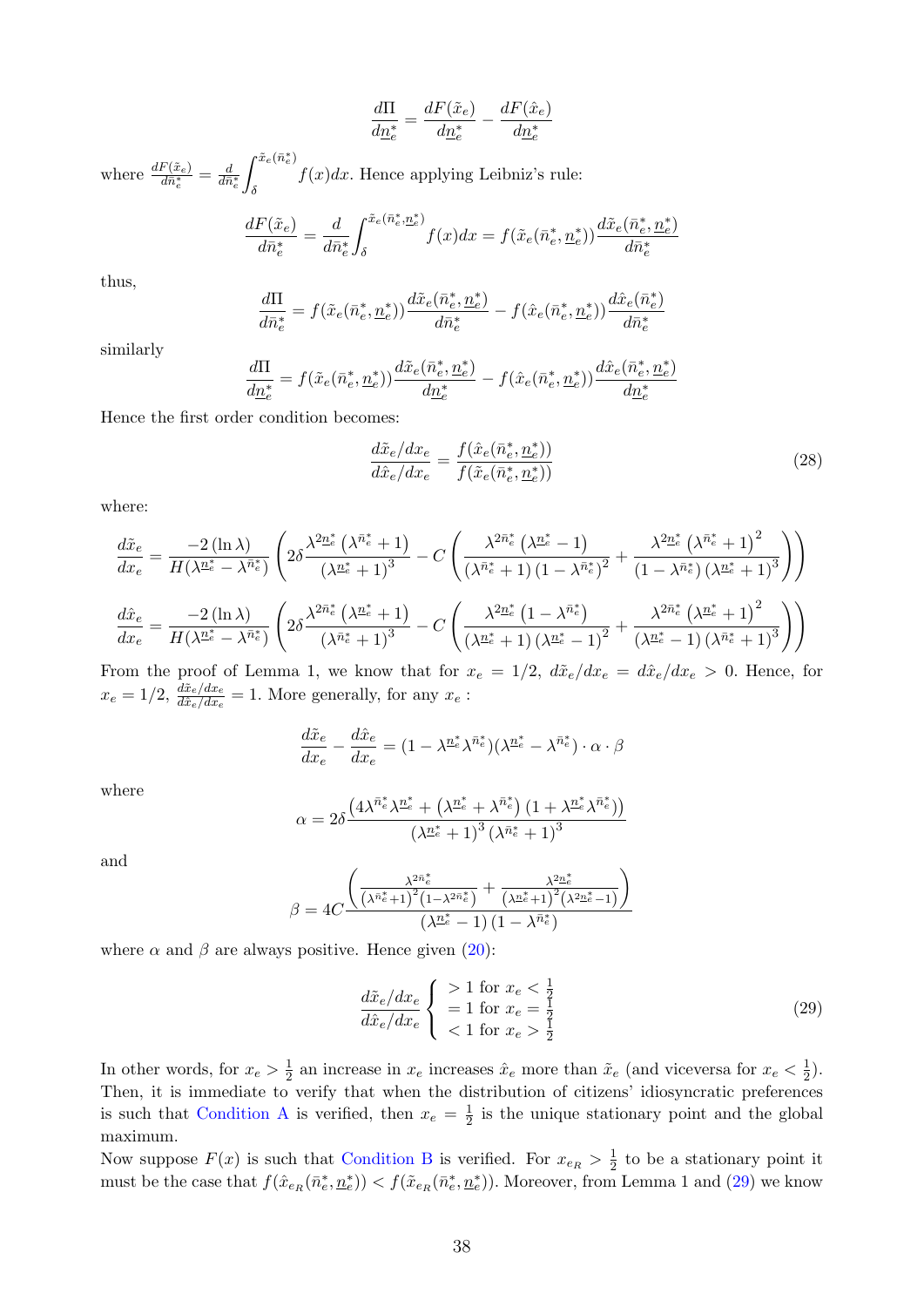that for  $x_{e_R} > 1/2$ , then  $\tilde{x}_{e_R}(\bar{n}_e^*, \underline{n}_e^*) > 1 - \hat{x}_{e_R}(\bar{n}_e^*, \underline{n}_e^*)$ . Then,  $x_e = \frac{1}{2}$  $\frac{1}{2}$  cannot be a global maximum since  $\frac{df(x)}{dx}\Big|_{x=1/2} > 0$  and  $\frac{d\tilde{x}_e}{dx_e}$  $\Big|_{x=1/2} = \frac{d\hat{x}_e}{dx_e}$  $dx_e$  $\Big|_{x=1/2}$ . Thus the stationary point  $x_{e_R}^{mon} > \frac{1}{2}$  $rac{1}{2}$  such that  $(28)$  is satisfied will be a global maximum on  $(\frac{1}{2})$  $(\frac{1}{2}, 1)$ . Then by the symmetry of f, choosing an editor with symmetric preferences will also be profit-maximizing. That is, we have two global maxima in this case  $x_{e_R}^{mon}$  and  $x_{e_L}^{mon} = 1 - x_{e_R}^{mon}$ . Indeed, since the distribution function f is symmetric around  $\frac{1}{2}$ , so it must be the demand function. To sum up, if  $F(x)$  is such that [Condition A](#page-9-4) holds the global maximum is always at  $x_e = \frac{1}{2}$  $\frac{1}{2}$ . Instead, if  $F(x)$  is such that [Condition B](#page-9-5) holds, there are two symmetric global maxima such that  $x_{e_R} = 1 - x_{e_L} > 1/2$ . The last part of the proposition follows immediately from Lemma  $1 \qquad Q.E.D.$  $1 \qquad Q.E.D.$ 

#### Proof of Proposition [3](#page-20-1)

Let's start with the case where [Condition A](#page-9-4) holds. We show that in this case the unique equilibrium is such that  $x_e^1 = x_e^2 = \frac{1}{2}$  $\frac{1}{2}$ . Suppose that media outlet 1 deviates by choosing  $x_e^1 > x_e^2 = \frac{1}{2}$  $\frac{1}{2}$ . If media outlet one deviates, the indifferent viewer, i.e., the viewer who will be indifferent between watching media outlet 1 and media outlet 2 is the one having preferences  $x_I$  such that  $U_I(W_1) = U_I(W_2)$ . That is:

$$
x_I(\bar{n}_{e_1}^*,\underline{n}_{e_1}^*,\bar{n}_{e_2}^*)=\frac{1}{2}+\frac{\delta}{\left(\lambda^{\underline{n}_{e_1}^*}\lambda^{\bar{n}_{e_1}^*}-1\right)}\left(\frac{(1-\lambda^{\bar{n}_{e_2}^*})\left(\lambda^{\underline{n}_{e_1}^*}-\lambda^{\bar{n}_{e_1}^*}\right)}{\left(\lambda^{\bar{n}_{e_2}^*}+1\right)}-\left(\lambda^{\underline{n}_{e_1}^*}-1\right)\left(1-\lambda^{\bar{n}_{e_1}^*}\right)\right)
$$

where since  $x_e^2 = \frac{1}{2}$  $\frac{1}{2}$ , then  $\bar{n}_{e_2}^* = -\underline{n}_{e_2}^*$ . The no-deviation condition for media outlet 1 requires that  $\nexists x_e > \frac{1}{2}$  $\frac{1}{2}$  such that the demand if deviating is higher than the demand if not deviating. Specifically, the demand that media outlet 1 faces when not deviating is:

<span id="page-41-1"></span>
$$
D^{NDev}(x_e^1) = D^{NDev}(x_e^2) = \frac{1}{2} \left[ F(\tilde{x}_e |_{x_e = \frac{1}{2}}) - F(\hat{x} |_{x_e = \frac{1}{2}}) \right] = \left[ F(\tilde{x}_e |_{x_e = \frac{1}{2}}) - F(\frac{1}{2}) \right]
$$
(30)

Instead the demand that media outlet 1 faces if it deviates is:

<span id="page-41-2"></span>
$$
D^{Dev}(x_e^1) = \left[ F(\tilde{x}_e |_{x_e^1}) - F(\max\{\hat{x}_{e_1}; x_I(x_{e_1})\}) \right]
$$
(31)

Notice that for any non-uniform distribution satisfying [Condition A](#page-9-4) the mass of citizens is strictly decreasing moving away from the mean of the distribution at  $1/2$ . Hence it is enough to show that this no-deviation condition holds even in the case where citizens' preferences are uniformly distributed in  $[0, 1]$ .<sup>[42](#page-41-0)</sup> In the case of a uniform distribution, the following represents a sufficient no-deviation condition:

$$
x_I(\bar{n}_{e_1}^*,\underline{n}_{e_1}^*,\bar{n}_{e_2}^*) - \frac{1}{2} > \tilde{x}_e|_{x_e^1} - \tilde{x}_e|_{x_e = \frac{1}{2}}
$$

hence media outlet 1 would not deviate if and only if:

$$
C > C^{THR} = \delta \frac{\left(\lambda^{2n_{e_1}^*} - 1\right)\left(1 - \lambda^{\bar{n}_{e_1}^*}\right)}{\left(\lambda^{n_{e_1}^*} \lambda^{\bar{n}_{e_1}^*} - 1\right)^2} \left(\frac{\left(\lambda^{n_{e_1}^*} - \lambda^{\bar{n}_{e_1}^*}\right)}{\left(\lambda^{n_{e_1}^*} + 1\right)} - \frac{(1 - \lambda^{\bar{n}_{e_2}^*})}{\left(\lambda^{\bar{n}_{e_2}^*} + 1\right)} \left(\lambda^{\bar{n}_{e_1}^*} + 1\right)\right)
$$

where  $C^{THR} > 0$  if and only if

$$
\frac{\left(\lambda^{\underline{n}^*_{e_1}}-\lambda^{\bar{n}^*_{e_1}}\right)}{\left(\lambda^{\underline{n}^*_{e_1}}+1\right)\left(\lambda^{\bar{n}^*_{e_1}}+1\right)} > \frac{\left(1-\lambda^{\bar{n}^*_{e_2}}\right)}{\left(\lambda^{\bar{n}^*_{e_2}}+1\right)}
$$

<span id="page-41-0"></span> $42$ Notice also that, as stated in section [2.1](#page-8-2) the analysis focuses on symmetric distributions.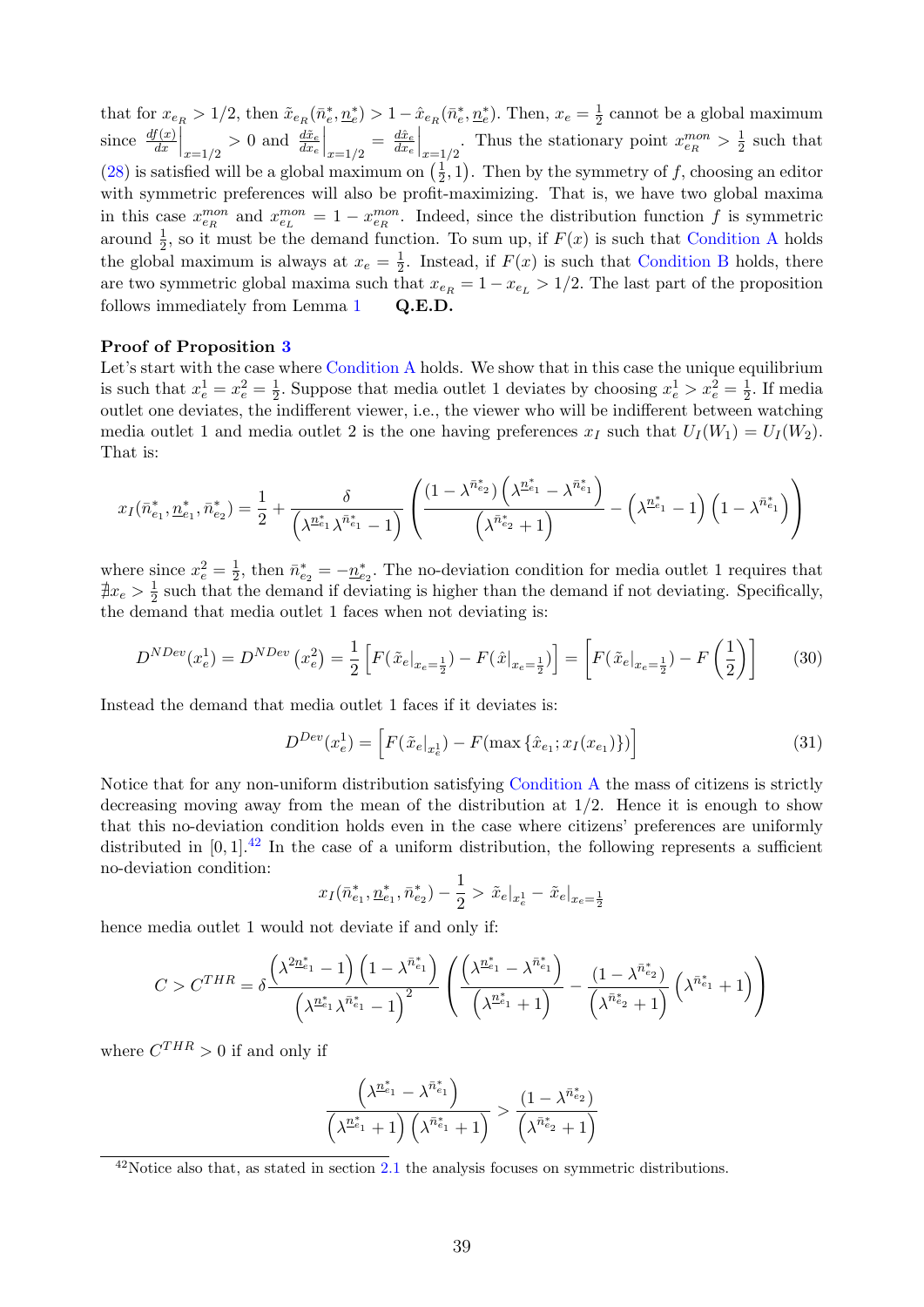Let 
$$
A = \frac{\left(\lambda^{n_{e_1}^*} - \lambda^{\bar{n}_{e_1}^*}\right)}{\left(\lambda^{n_{e_1}^*} + 1\right)\left(\lambda^{\bar{n}_{e_1}^*} + 1\right)}
$$
. For  $x_e > \frac{1}{2}$ ,  $\frac{dA}{dx_e} < 0$  which implies that:  

$$
\frac{\left(\lambda^{n_{e_1}^*} - \lambda^{\bar{n}_{e_1}^*}\right)}{\left(\lambda^{n_{e_1}^*} + 1\right)\left(\lambda^{\bar{n}_{e_1}^*} + 1\right)} < \frac{\left(\lambda^{n_{e_1}^*} - \lambda^{\bar{n}_{e_1}^*}\right)}{\left(\lambda^{n_{e_1}^*} + 1\right)\left(\lambda^{\bar{n}_{e_1}^*} + 1\right)\left(\lambda^{\bar{n}_{e_1}^*} + 1\right)}\bigg|_{x_e = \frac{1}{2}} = \frac{(1 - \lambda^{\bar{n}_{e_2}^*})}{\left(\lambda^{\bar{n}_{e_2}^*} + 1\right)}
$$
(32)

hence  $C^{THR} < 0$ . Therefore, in a duopoly when the distribution of citizens' idiosyncratic preferences is such that [Condition A](#page-9-4) holds (and where citizens watch at most one media report), there will never be an incentive to deviate from the equilibrium at  $x_e^1 = 1 - x_e^2 = \frac{1}{2}$  $\frac{1}{2}$ . Moreover, notice that this is the unique Nash equilibrium. If the two media outlets were to choose ideological editors, then each of them would clearly have an incentive to deviate by choosing a moderate one.

Let's now analyze the case where [Condition B](#page-9-5) holds. First of all, in order to ensure that there is someone willing to watch media 1 the following condition must be satisfied

$$
x_I(\bar{n}_{e_1}^*, \underline{n}_{e_1}^*, \bar{n}_{e_2}^*) < \tilde{x}_e(x_e^1)
$$

that is:

$$
C < \bar{C} = 2\delta \frac{\left(1 - \lambda^{\bar{n}_{e_1}^*}\right)}{\left(\lambda^{\bar{n}_{e_2}^*} + 1\right)}\tag{33}
$$

where clearly  $\bar{C} > 0.43$  $\bar{C} > 0.43$  Let's now analyze the no-deviation condition for  $C < \bar{C}$ . Consider [\(30\)](#page-41-1) and [\(31\)](#page-41-2) and let  $C^{Duop} = C^{Duop}(x_{e_1})$  be the highest opportunity cost such that for  $x_{e_1} \in (\frac{1}{2})$  $(\frac{1}{2}, 1)$ the following condition holds (i.e.,  $C^{Down}$  being the opportunity cost associated with the most profitable deviation from  $x_{e_1} = 1/2$ :  $\frac{44}{4}$  $\frac{44}{4}$  $\frac{44}{4}$ 

$$
\frac{F\left(\max\left\{\hat{x}_{e_1}; x_I(x_{e_1})\right\}\right) - \frac{1}{2}}{F\left(\tilde{x}_{e_1}\right) - F\left(\tilde{x}_e|_{x_e = \frac{1}{2}}\right)} \ge 0\tag{34}
$$

now denote  $C^{Dev} = \min \{ \bar{C}, C^{Down} \}$ , then for  $C \in (0, C^{Dev})$  media outlet 1 will have an incentive to deviate by choosing an ideological editor.<sup>[45](#page-42-2)</sup> Hence, in such case there is no equilibrium where both media outlets choose a moderate editor.<sup>[46](#page-42-3)</sup> Let's now show that it can never exist an equilibrium with  $x_{e_1} = x_{e_2} \neq \frac{1}{2}$  $\frac{1}{2}$ . Suppose the two media outlets choose the same type of ideological editors (e.g.,  $x_{e_1} = x_{e_2} > \frac{1}{2}$  $\frac{1}{2}$ ). By doing so their demand would be

$$
D^{1}(x_{e_1} = x_{e_2}) = D^{2}(x_{e_1} = x_{e_2}) = \frac{F(\tilde{x}_{e_1}) - F(\hat{x}_{e_1})}{2}
$$

while if media outlet 2 chooses an editor with preferences  $x_{e_2} = 1 - x_{e_1}$  its demand would be:

$$
D^{2}(x_{e_{2}} = 1 - x_{e_{1}}) = \min \left\{ F(\tilde{x}_{e_{2}}); \frac{1}{2} \right\} - F(\hat{x}_{e_{2}})
$$

where by symmetry  $\hat{x}_{e_2} = 1 - \tilde{x}_{e_1}$ , which implies that  $F(\hat{x}_{e_2}) = 1 - F(\tilde{x}_{e_1})$ . Thus, a necessary

<span id="page-42-0"></span> ${}^{43}\text{Notice also that } x_I(\bar{n}_{e_1}^*, \underline{n}_{e_1}^*, \bar{n}_{e_2}^*) < \tilde{x}_e|_{x_e=\frac{1}{2}} \text{ if and only if } C < \check{C} \equiv 2\delta \frac{\left(1-\lambda^{\bar{n}_{e_1}^*}\right)}{\lambda^{\bar{n}_{e_2}^*}+1}$  $\lambda^{n_{e_2}^*}+1$  $\lambda^{\underline{n}^{\ast}e_1}\,\lambda^{\bar{n}^{\ast}e_2}-1$  $\frac{\lambda^{n_{e_1}}\lambda^{n_{e_2}}-1}{\lambda^{n_{e_1}}\lambda^{n_{e_1}}-1}$  where  $\check{C}>0$  $\text{since } \left| \underline{n}_{e_1}^* \right| > \bar{n}_{e_2}^*.$ 

<span id="page-42-1"></span> $^{44}S$ ince  $f(x)$  is assumed to be symmetric with respect to 1/2, the mean and the median will always be at 1/2. Hence  $F(1/2) = 1/2$ .

<span id="page-42-2"></span><sup>&</sup>lt;sup>45</sup>Clearly, if  $C^{Dev} < 0$ , firm 1 will never have an incentive to deviate. Indeed, as shown in the previous case where  $(Condition A)$  $(Condition A)$  $(Condition A)$  holds, when F is a uniform c.d.f.  $C^{Dev} = C^{THR} < 0$ .

<span id="page-42-3"></span> $^{46}C^{Dev}$  is always lower than  $C<sup>max</sup>$  since for  $C = C<sup>max</sup>$  only citizens with  $x_e = \frac{1}{2}$  watch news reports and thus firm 1 would never have an incentive to deviate.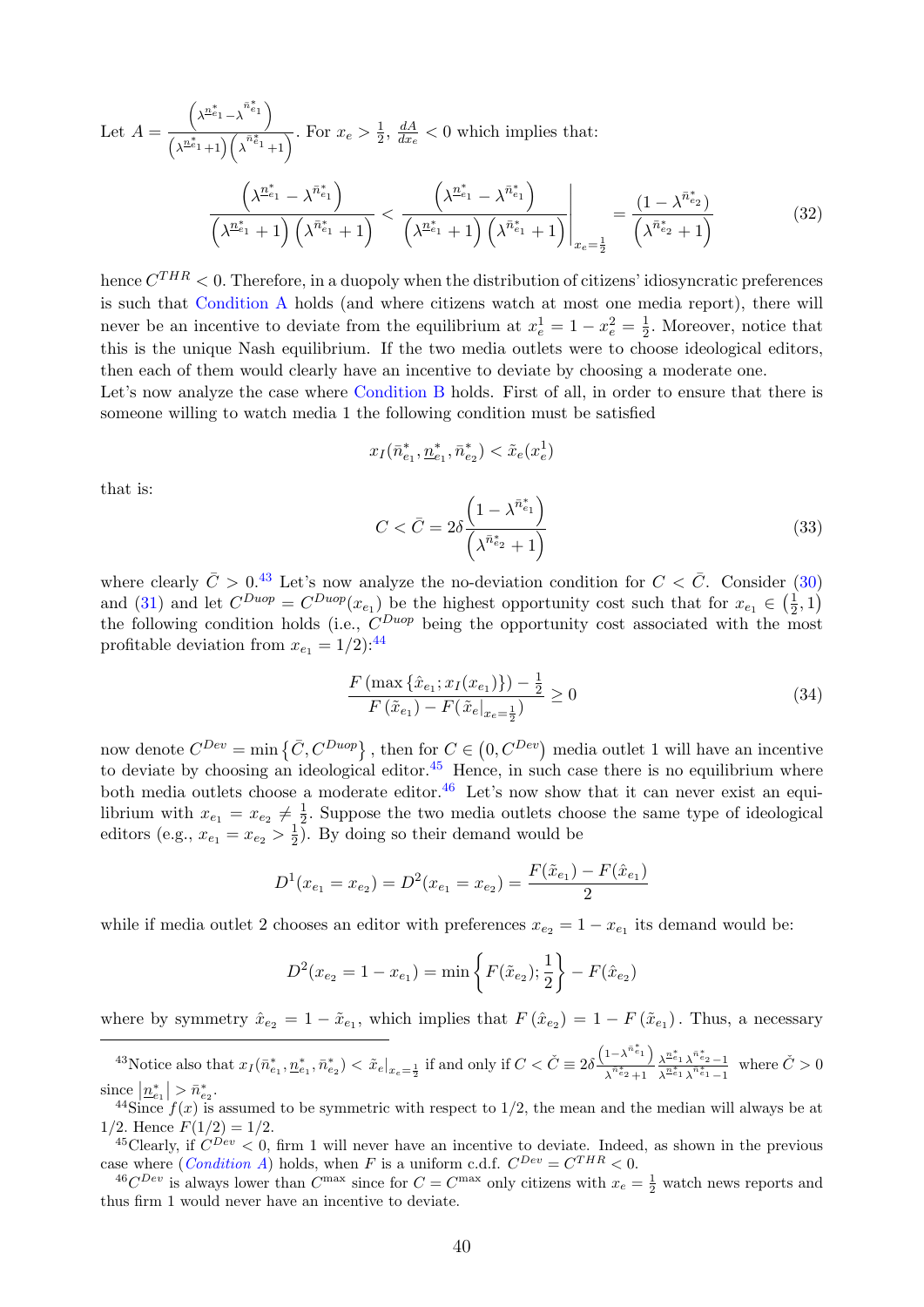condition for media outlet 2 not be willing to deviate is  $1 - F(\hat{x}_{e_1}) > F(\tilde{x}_{e_1})$ . However, since  $x_{e_1} > \frac{1}{2}$  $\frac{1}{2}$ , then  $\tilde{x}_{e_1} > 1 - \hat{x}_{e_1}$  and given [Condition B](#page-9-5) this condition cannot hold. An analogous proof applies for  $x_{e_1} = x_{e_2} < \frac{1}{2}$  $\frac{1}{2}$ . Hence, for  $C \in (0, C^{Dev})$  the only possible Nash Equilibrium must be such that  $x_{e_1} = 1 - x_{e_2} \neq 1/2$ . Let's show that this is indeed an equilibrium.<sup>[47](#page-43-0)</sup> Suppose that  $x_{e_1} = 1 - x_{e_2} > \frac{1}{2}$  $\frac{1}{2}$ , then there are two possible cases. In the first one,  $\forall x_{e_1} = 1 - x_{e_2} \in (\frac{1}{2})$  $\frac{1}{2}, x_{e_R}^{\text{max}}$ it is always the case that:  $48$ 

<span id="page-43-2"></span>
$$
\frac{dF\left(\max\left\{\hat{x}_{e_1};x_I(x_{e_1})\right\}\right)}{dx_{e_1}}\bigg|_{x_{e_1}=1-x_{e_2}} < \frac{dF(\tilde{x}_{e_1})}{dx_{e_1}}\bigg|_{x_{e_1}=1-x_{e_2}}
$$
\n(35)

where for  $x_{e_1} = 1 - x_{e_2}, x_I(x_{e_1})$  is always 1/2. Hence in this case  $x_{e_1} = 1 - x_{e_2} = x_{e_R}^{\max}$  is a Nash equilibrium. Indeed, by Lemma 1,  $\tilde{x}_{e_1}$  is increasing in  $x_{e_1}$  if and only if  $x_{e_1} < x_{e_R}^{\max}$ . Hence,  $dF(\tilde{x}_{e_1})$  $dx_{e_1}$  $\Big|_{x_{e_1}=1-x_{e_2}} > 0$  if and only if  $x_{e_1} < x_{e_R}^{\max}$ . On the other hand, since by Lemma 1, for  $x_{e_1} > 1/2$ ,  $\hat{x}_{e_1}$  is always increasing in  $x_{e_1}$  and  $x_I$  is increasing in  $x_{e_1}$  when  $x_{e_1} = 1 - x_{e_2}$  (i.e., for  $x_I = 1/2$ . Thus given [Condition B](#page-9-5) it is always the case that  $\frac{dF(\max\{\hat{x}_{e_1}, x_I(x_{e_1})\})}{dx_{e_1}}$  $dx_{e_1}$  $\bigg|_{x_{e_1}=1-x_{e_2}}$  $> 0.$ Thus, none of the two media outlet would have an incentive to deviate from  $x_{e_1} = 1 - x_{e_2} = x_{e_R}^{\text{max}}$ by choosing a more leftist or more rightist editor. In the second case,  $\exists x_{e_1} \in (\frac{1}{2})$  $(\frac{1}{2}, x_{e_R}^{\text{max}})$  such that [\(35\)](#page-43-2) is not verified. Hence, since by construction of  $C^{Dev}$ , for  $C < C^{Dev}$ .

$$
\left.\frac{dF\left(\max\left\{\hat{x}_{e_1};x_I(x_{e_1})\right\}\right)}{dx_{e_1}}\right|_{x_{e_1}=1-x_{e_2}=1/2} < \left.\frac{dF(\tilde{x}_{e_1})}{dx_{e_1}}\right|_{x_{e_1}=1-x_{e_2}=1/2}.
$$

then it will always exist a  $x_{e_1} \in \left(\frac{1}{2}\right)$  $(\frac{1}{2}, x_{e_R}^{\text{max}})$  such that:

<span id="page-43-3"></span>
$$
\frac{dF\left(\max\left\{\hat{x}_{e_1};x_I(x_{e_1})\right\}\right)}{dx_{e_1}}\bigg|_{x_{e_1}=1-x_{e_2}} = \frac{dF(\tilde{x}_{e_1})}{dx_{e_1}}\bigg|_{x_{e_1}=1-x_{e_2}}
$$
(36)

that is,  $x_{e_1} = 1 - x_{e_2} \in \left(\frac{1}{2}\right)$  $\frac{1}{2}$ ,  $x_{e_R}^{\text{max}}$ ) is a Nash equilibrium. Finally, we need to show that a lower C is associated with a Nash equilibrium where the difference between the idiosyncratic preferences of the editors chosen by each media outlet, i.e.,  $|x_{e_1} - x_{e_2}|$ , is higher. First of all by Lemma [1,](#page-17-0) a lower C corresponds to a higher  $x_{e_R}^{\max}$  and a lower  $x_{e_L}^{\min}$ . Moreover, since as C decreases  $\frac{d\tilde{x}_e(\bar{n}_{e_1}^*, \underline{n}_{e_1}^*)}{dx_e}$  $dx_e$ increases, hence  $\frac{dF(\tilde{x}_{e_1})}{dx}$  $dx_{e_1}$  $\Big |_{x_{e_1}=1-x_{e_2}}$ increases as well. Thus since the RHS of [\(36\)](#page-43-3), the LHS must increase as well, which, in turn implies that  $x_{e_1}$  must be higher (similarly,  $x_{e_2}$  will be lower). That is, a lower  $C$  is associated with an equilibrium where the two media outlets choose less moderate editors. Q.E.D.

#### Proof of Proposition [4](#page-22-0)

We have to analyze the no-deviation condition with K media outlets. Let  $\bar{n}_e^* = -\underline{n}_e^*$  be the stopping thresholds chosen by a moderate editor. The demand media outlet 1 faces if it chooses a moderate editor as all the other media outlets is  $\forall j \in \{2, 3, \ldots, K\}$ :

$$
D^{NDev}(x_e^1) = D^{NDev}(x_e^j) = \frac{1}{K} \left[ F(\tilde{x}|_{x_e = \frac{1}{2}}) - F(\hat{x}|_{x_e = \frac{1}{2}}) \right] = \frac{2}{K} \left[ F(\tilde{x}|_{x_e = \frac{1}{2}}) - F(\frac{1}{2}) \right]
$$

Instead the demand that media outlet 1 faces if it deviates from such position is:

$$
D^{Dev}(x_e^1) = \left[ F(\tilde{x}|_{x_e^1}) - F(\max{\{\hat{x}_{e_1}; x_I(x_{e_1})\}}) \right]
$$

<span id="page-43-0"></span><sup>&</sup>lt;sup>47</sup>Obviously, for  $C \in (0, C^{Dev})$  there are always two symmetric Nash Equilibria, i.e.,  $x_{e_1} = 1 - x_{e_2} < \frac{1}{2}$ and  $x_{e_1} = 1 - x_{e_2} > \frac{1}{2}$ .

<span id="page-43-1"></span><sup>48</sup>Symmetric conditions apply for media outlet 2.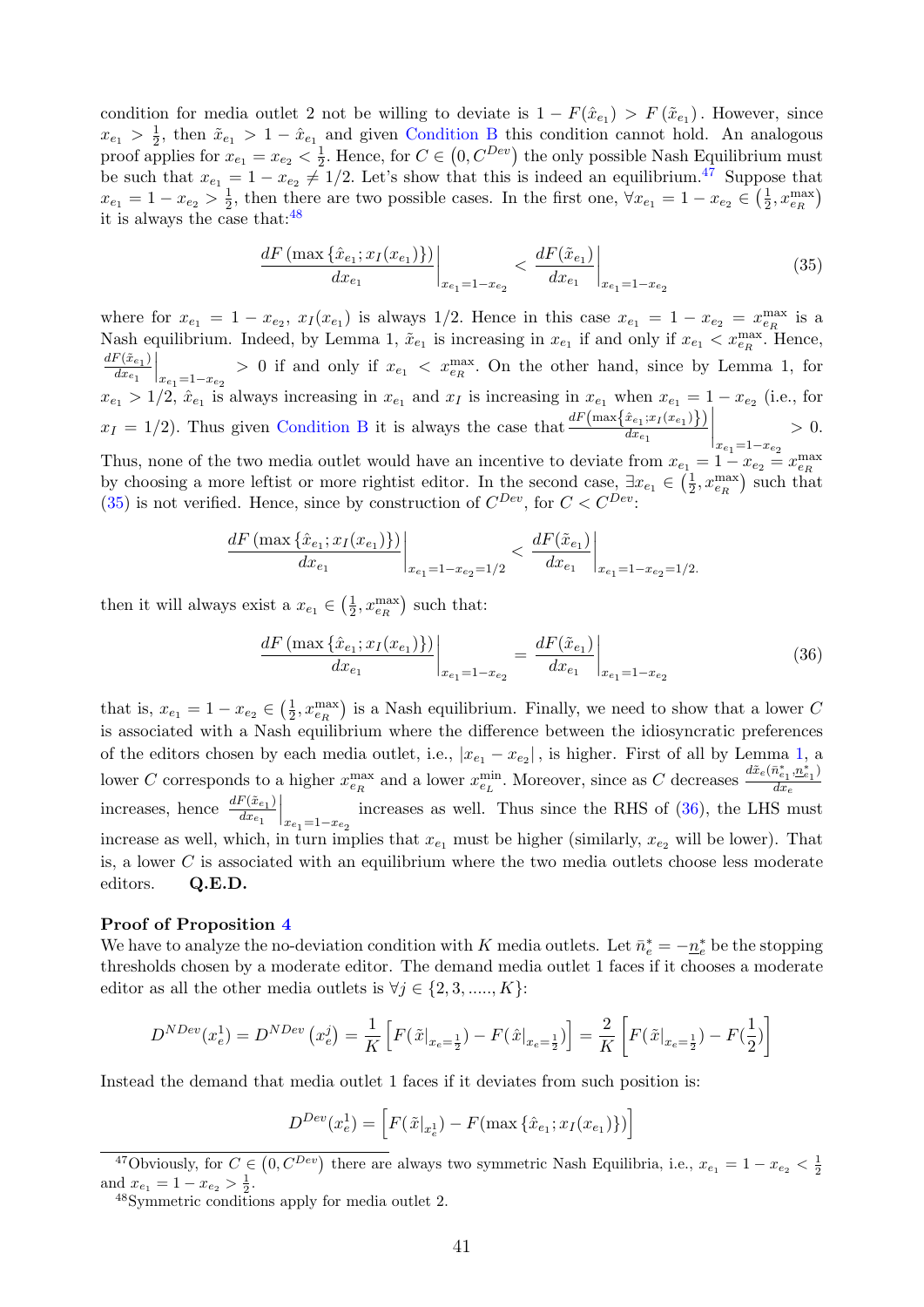Hence given a uniform distribution, media outlet 1 will prefer not to choose a moderate editor if and only if: h i

$$
K > K^* = \frac{2\left[\tilde{x}|_{x_e = \frac{1}{2}} - \frac{1}{2}\right]}{\tilde{x}|_{x_e^1} - \max\{\hat{x}_{e_1}; x_I(x_{e_1})\}}
$$

where we know from the proof of Proposition [3,](#page-20-1) that  $K^* > 2$ . Moreover, the game satisfies the properties of Theorem 4 in Dasgupta and Maskin (1986) for the existence of an equilibrium in a product competition game. Hence, the  $K^*$  media outlets game possesses a symmetric mixedstrategy Nash equilibrium. Moreover it is always the case that  $\frac{dK^*}{dC} > 0$  since  $\hat{x}_{e_1}$  is increasing in C and  $d\tilde{x}_e/dx_e$  is decreasing in C. Q.E.D.